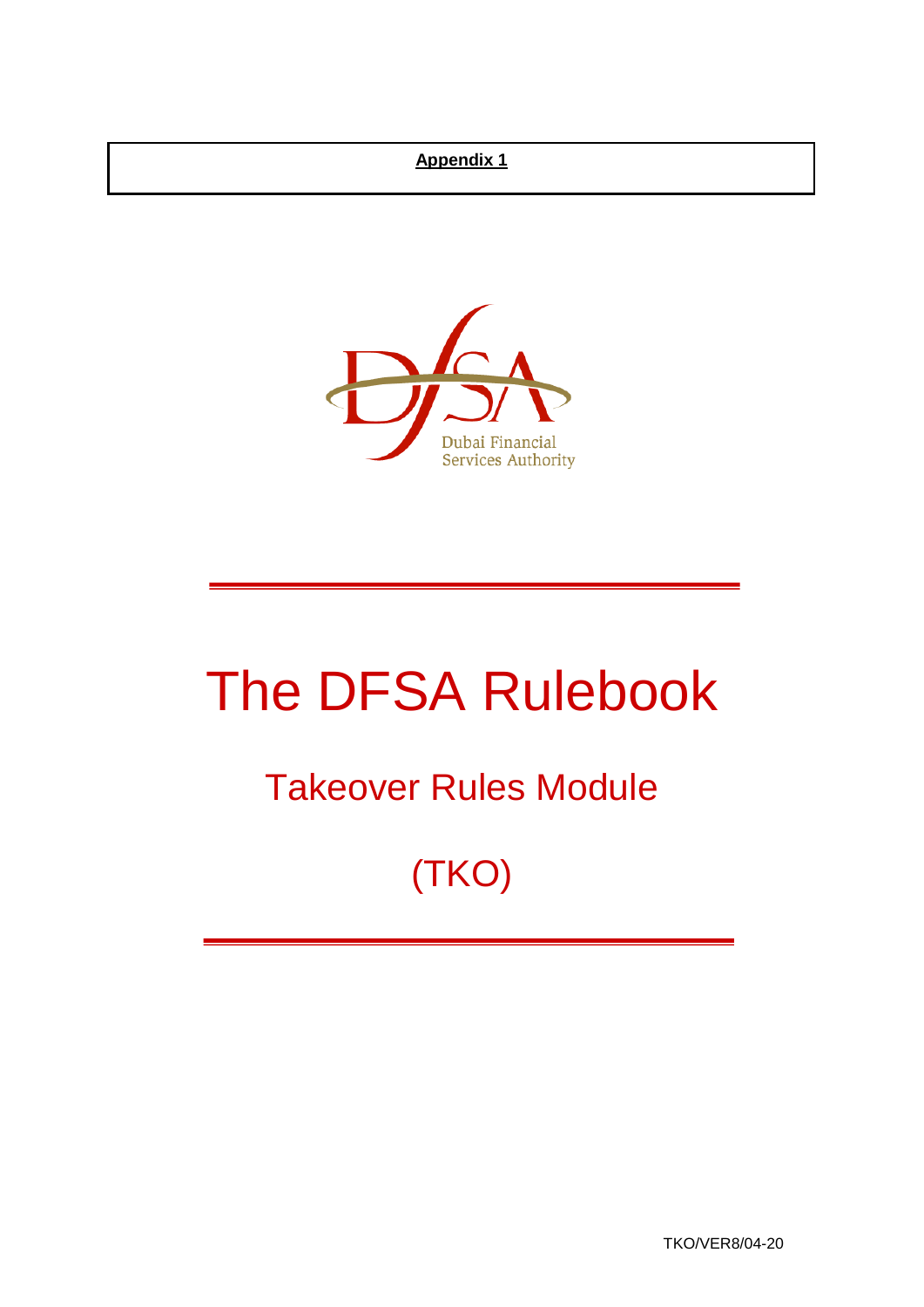

## **Contents**

The contents of this module are divided into the following chapters sections and appendices:

| 1                                             | <b>INTRODUCTION AND THE TAKEOVER PRINCIPLES  1</b>    |    |
|-----------------------------------------------|-------------------------------------------------------|----|
| 1.1<br>1.2<br>1.3<br>1.4<br>1.5               |                                                       |    |
| $\mathbf{2}$                                  |                                                       |    |
| 2.1<br>2.2<br>2.3<br>2.4<br>2.5<br>2.6<br>2.7 |                                                       |    |
| 3                                             | <b>RESTRICTED DEALINGS BEFORE AND DURING AN OFFER</b> |    |
| 3.1<br>3.2<br>3.3<br>3.4                      |                                                       |    |
| 4                                             |                                                       |    |
| 4.1<br>4.2<br>4.3<br>4.4<br>4.5               |                                                       |    |
| 5                                             |                                                       |    |
| 5.1<br>5.2<br>5.3                             |                                                       |    |
| 6                                             |                                                       | 22 |
| 6.1<br>6.2                                    |                                                       |    |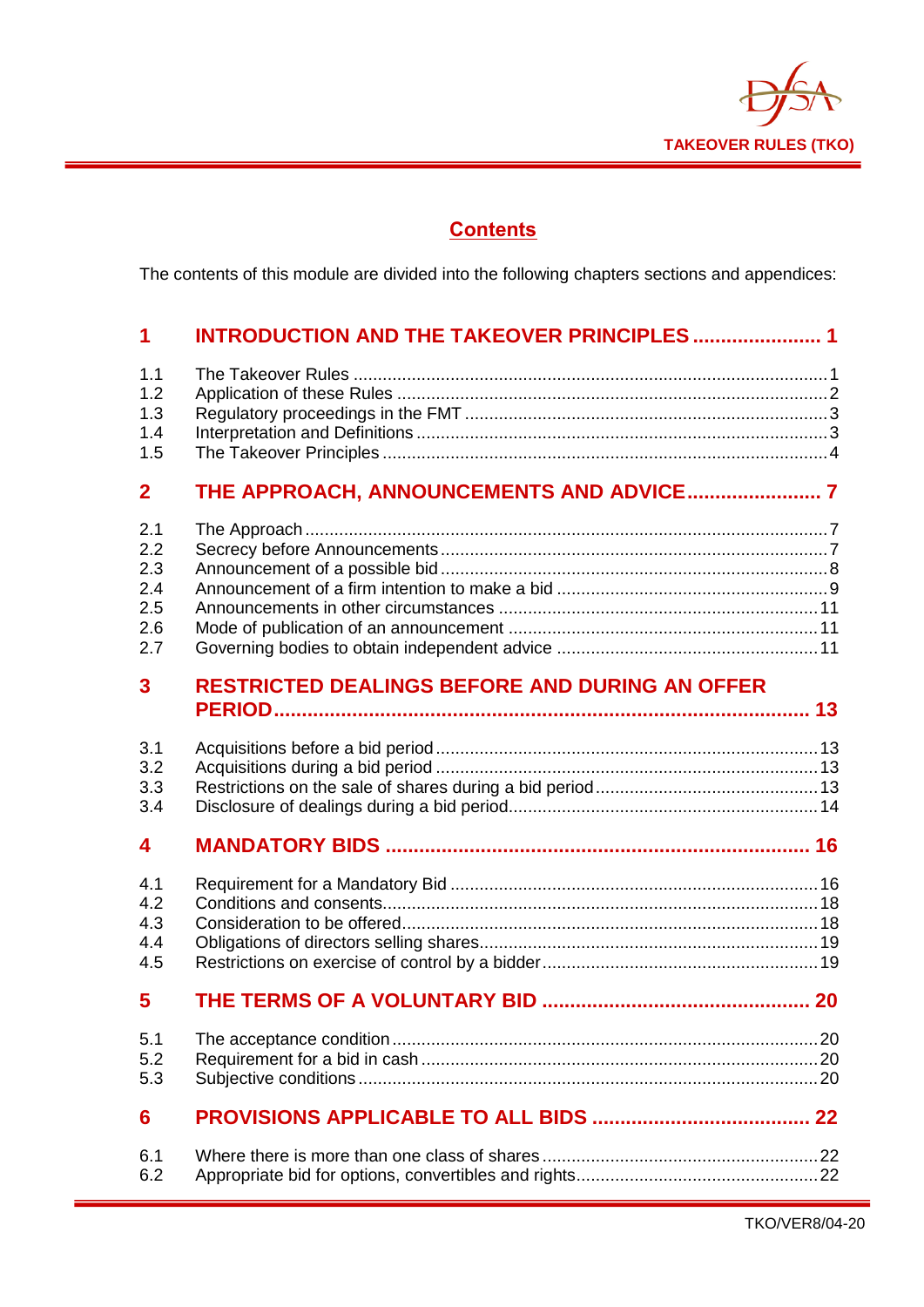

| 6.3        |  |
|------------|--|
| 6.4<br>6.5 |  |
| 7          |  |
|            |  |
| 7.1<br>7.2 |  |
| 7.3        |  |
| 7.4        |  |
| 8          |  |
| 8.1        |  |
| 8.2        |  |
| 8.3        |  |
| 8.4        |  |
| 9          |  |
| 9.1        |  |
| 9.2        |  |
| 9.3        |  |
| 9.4        |  |
| 9.5        |  |
| 9.6        |  |
| 10         |  |
| 10.1       |  |
| 10.2       |  |
| 11         |  |
| 11.1       |  |
| 11.2       |  |
| 11.3       |  |
| 11.4       |  |
| 11.5       |  |
| 11.6       |  |
| $12 \,$    |  |
| 12.1       |  |
| 13         |  |
| 13.1       |  |
| 13.2       |  |
| 13.3       |  |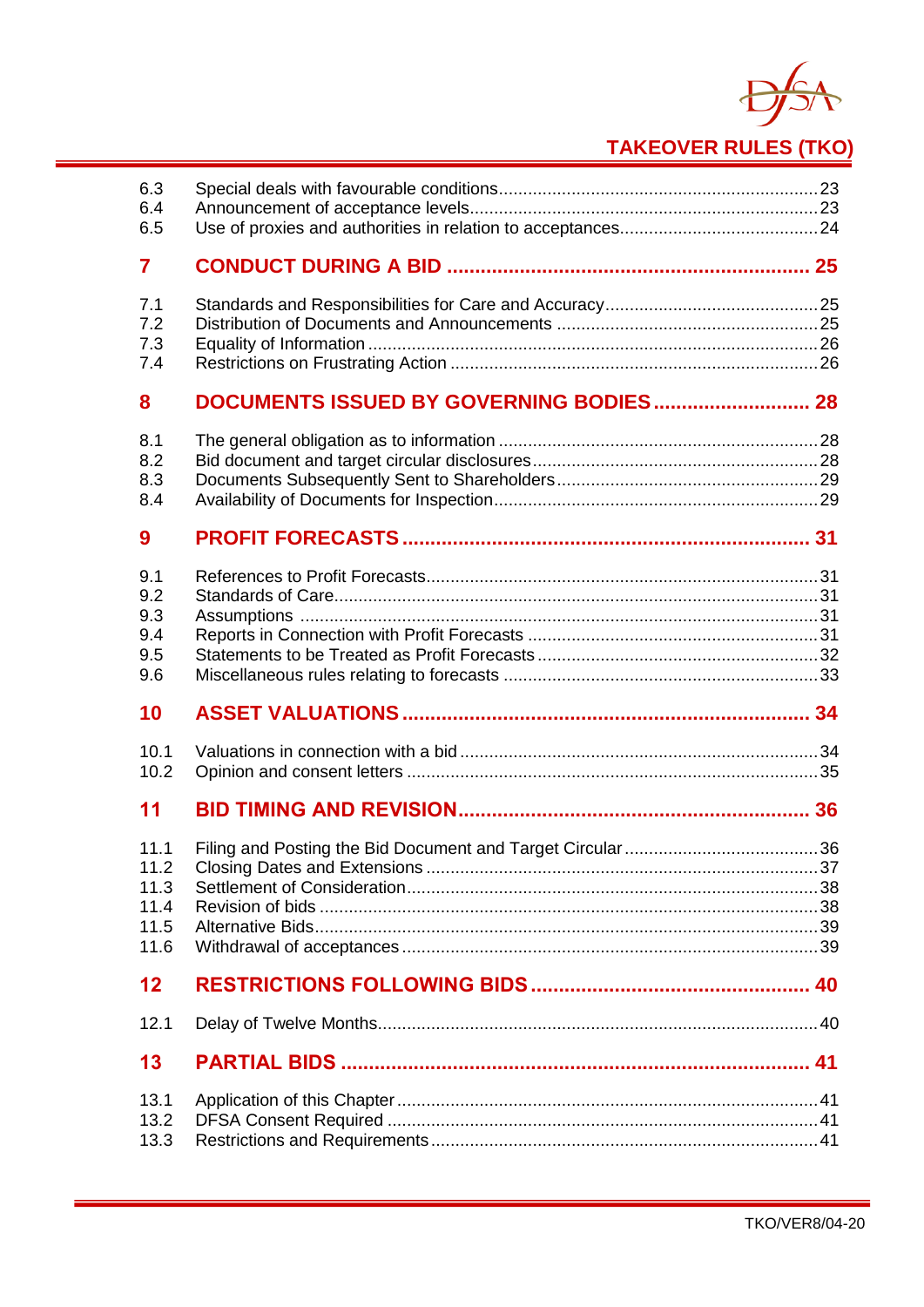

| 14                           | <b>REDEMPTION OR ACQUISITION OF OWN CAPITAL  43</b>                |  |
|------------------------------|--------------------------------------------------------------------|--|
| 14.1<br>14.2                 |                                                                    |  |
| 15                           |                                                                    |  |
| 16                           |                                                                    |  |
| 16.1                         | Applications to Waive or Modify the Markets Law 2012 and Rules  46 |  |
| 17                           |                                                                    |  |
| 17.1                         |                                                                    |  |
| App1                         |                                                                    |  |
| A1.1<br>A1.2<br>A1.3<br>A1.4 |                                                                    |  |
|                              |                                                                    |  |
| A2.1<br>A2.2                 |                                                                    |  |
| App3                         | <b>CONTENTS OF SUBSEQUENT DOCUMENTS 55</b>                         |  |
| A3.1                         |                                                                    |  |
| App4                         |                                                                    |  |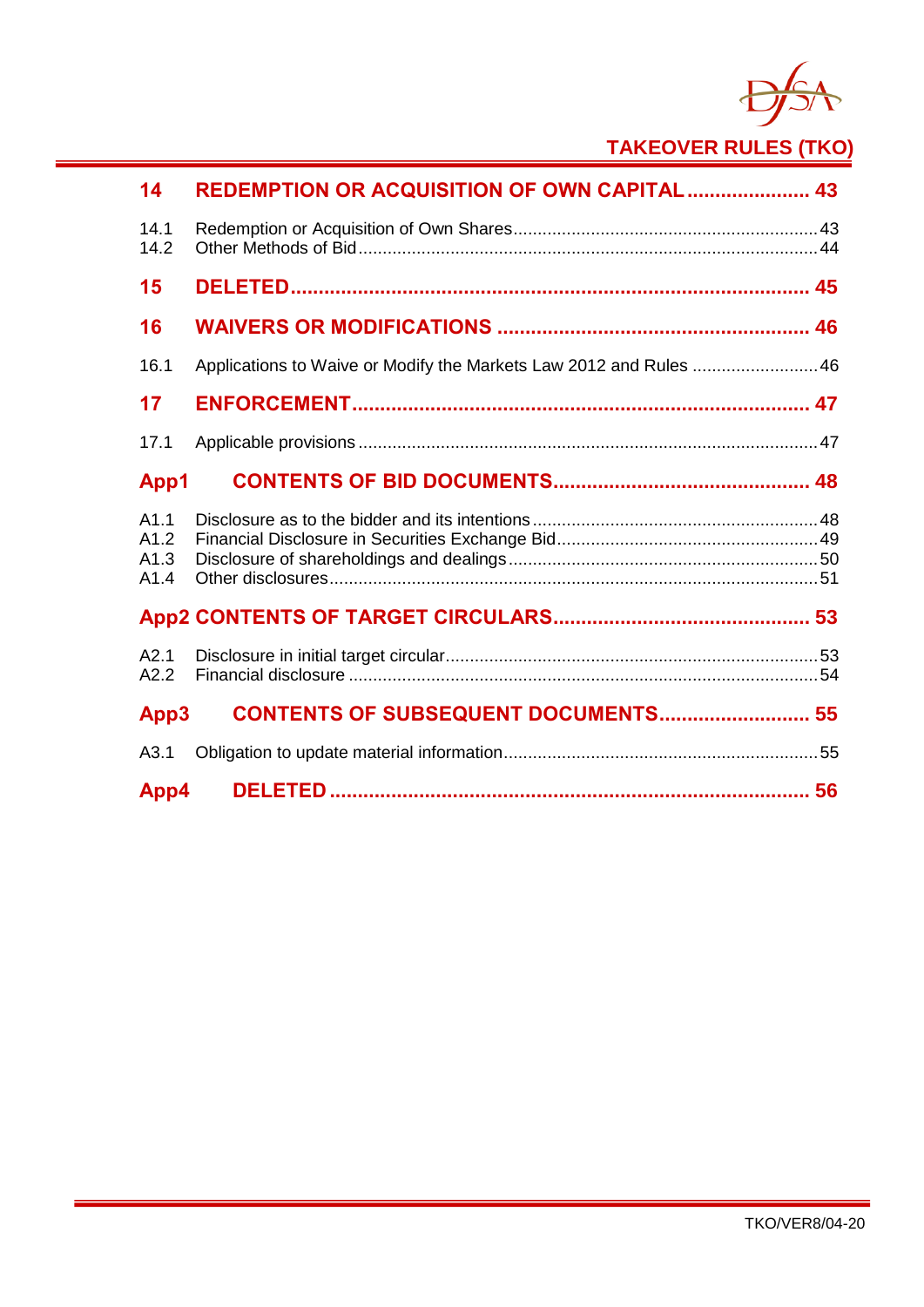

## <span id="page-4-0"></span>**1 INTRODUCTION AND THE TAKEOVER PRINCIPLES**

#### <span id="page-4-1"></span>**1.1 The Takeover Rules**

- **1.1.1** The Rules in this Module (TKO) comprise the Takeover Rules referred to in the Markets Law 2012
- **1.1.2** Unless the context otherwise provides, a reference to "Rules" in this Module is a reference to these Takeover Rules.

- 1. The Rules in this Module (TKO) are made in accordance with Article 8 of the Markets Law 2012.
- 2. The purpose of these Rules is set out in Article 51 of the Markets Law 2012, being to:
	- a. ensure that a Takeover takes place in an efficient, competitive, fair and informed market;
	- b. ensure that shareholders are treated fairly and shareholders of the same class are treated the same; and
	- c. provide an orderly framework within which a Takeover is conducted.
- 3. The Rules throughout this Module are based upon and should be read in conjunction with the Takeover Principles as prescribed in Section 1.5.
- 4. The Rules are not concerned with the financial or commercial advantages or disadvantages of a Takeover. These are matters for the Bidders and Targets and their shareholders.
- 5. When there is any doubt whatsoever as to whether a proposed course of conduct is in accordance with the Takeover Principles or with other more specific Rules, parties or their advisers should consult the DFSA in advance to obtain guidance.
- 6. Takeover transactions may from time to time be subject to the dual jurisdiction of the DFSA and a regulator of another jurisdiction. In such cases, early consultation should take place with the DFSA as to how any conflicts between the relevant rules and regulations may be resolved. In appropriate circumstances, a waiver or modification from these Rules may be appropriate – see the Guidance to Chapter 16.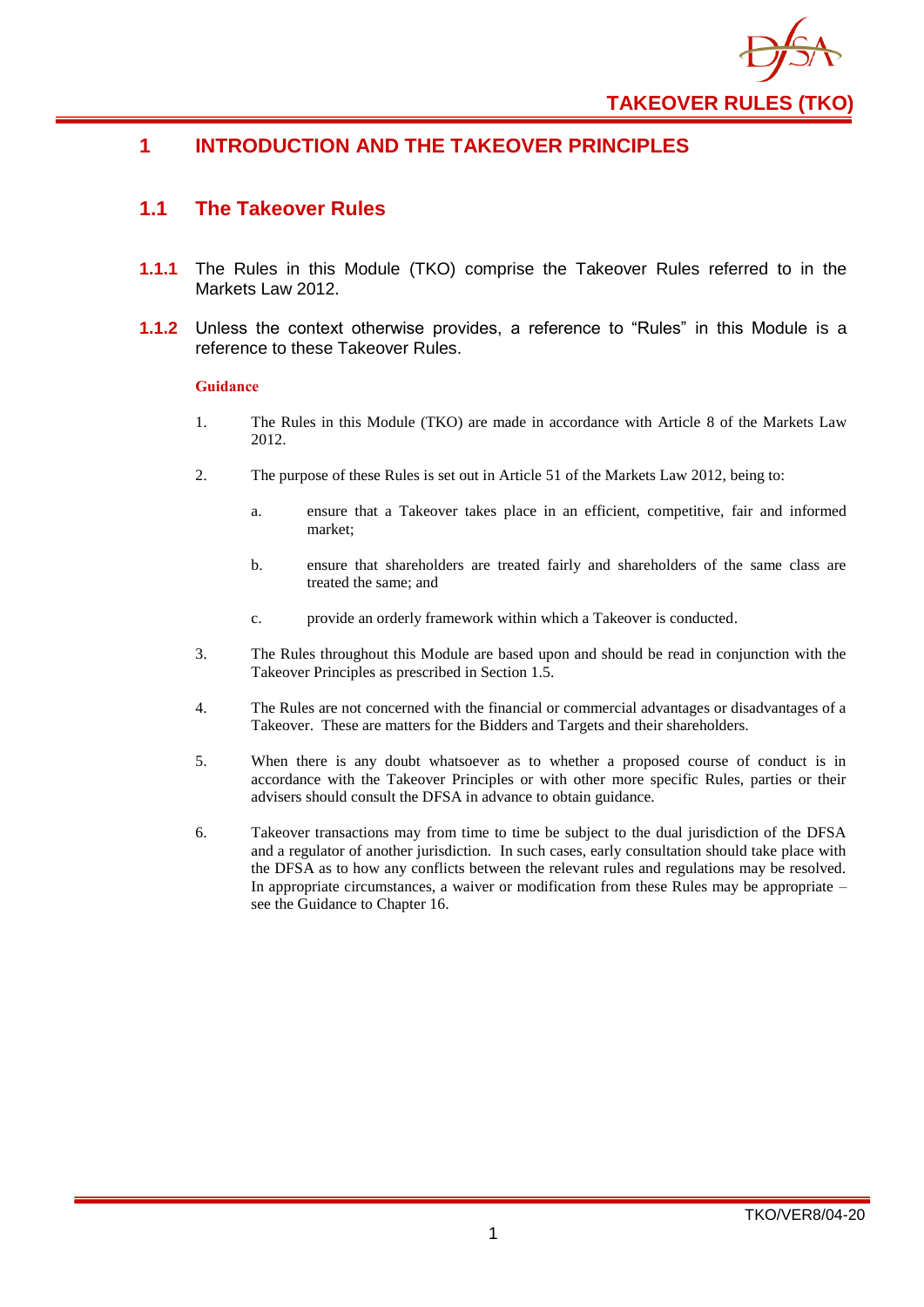

## <span id="page-5-0"></span>**1.2 Application of these Rules**

- **1.2.1** The Rules in this Module (TKO) apply to Persons to whom the Markets Law 2012 applies, and in particular:
	- (a) Reporting Entities as Targets or potential Targets under the Rules:
	- (b) Bidders or potential Bidders and any Person acting in concert with them;
	- (c) Directors and officers of Targets and Bidders; and
	- (d) professional advisers in relation to a Takeover transaction.

- 1. The Rules apply to Takeover transactions, however effected, including:
	- a. partial Bids;
	- b. Bids by a parent entity for Shares in its subsidiary; and
	- c. certain other transactions where control of a Reporting Entity is to be obtained or consolidated.
- 2. Each Director of a Bidder and of the Target has a responsibility to ensure, so far as he is reasonably able, that these Rules are complied with in the conduct of a Bid. Financial advisers have a particular responsibility to comply with the Rules and to ensure, so far as they are reasonably able, that a Bidder and the Target, and their respective Directors, are aware of their responsibilities under the Rules and will comply with them. Financial advisers should also be mindful of conflicts of interest.
- **1.2.2** Subject to Rule 1.2.3, the Rules apply to offers or bids for Shares of a Reporting Entity, and also to Convertibles, options and subscription rights relating to a Reporting Entity as provided Section 6.2 of the Rules.
- **1.2.3** The Rules do not apply in respect of offers or bids for Shares of a Person who is a Reporting Entity solely by reason of one or more of the following:
	- (a) the Person has filed a prospectus with the DFSA under Article 14 of the Markets Law 2012 for the sole purpose of issuing Securities that:
		- (i) are not Shares nor Securities that are convertible to Shares; and
		- (ii) do not confer, directly or indirectly, a voting right;
	- (b) the Person has or had, at any time, Securities admitted to an Official List of Securities where such Securities:
		- (i) are not Shares nor Securities that are convertible to Shares; and
		- (ii) do not confer, directly or indirectly, a voting right; or
	- (c) the Person merged with or acquired a Reporting Entity to which, by reason of this Rule or otherwise, these Rules do not apply.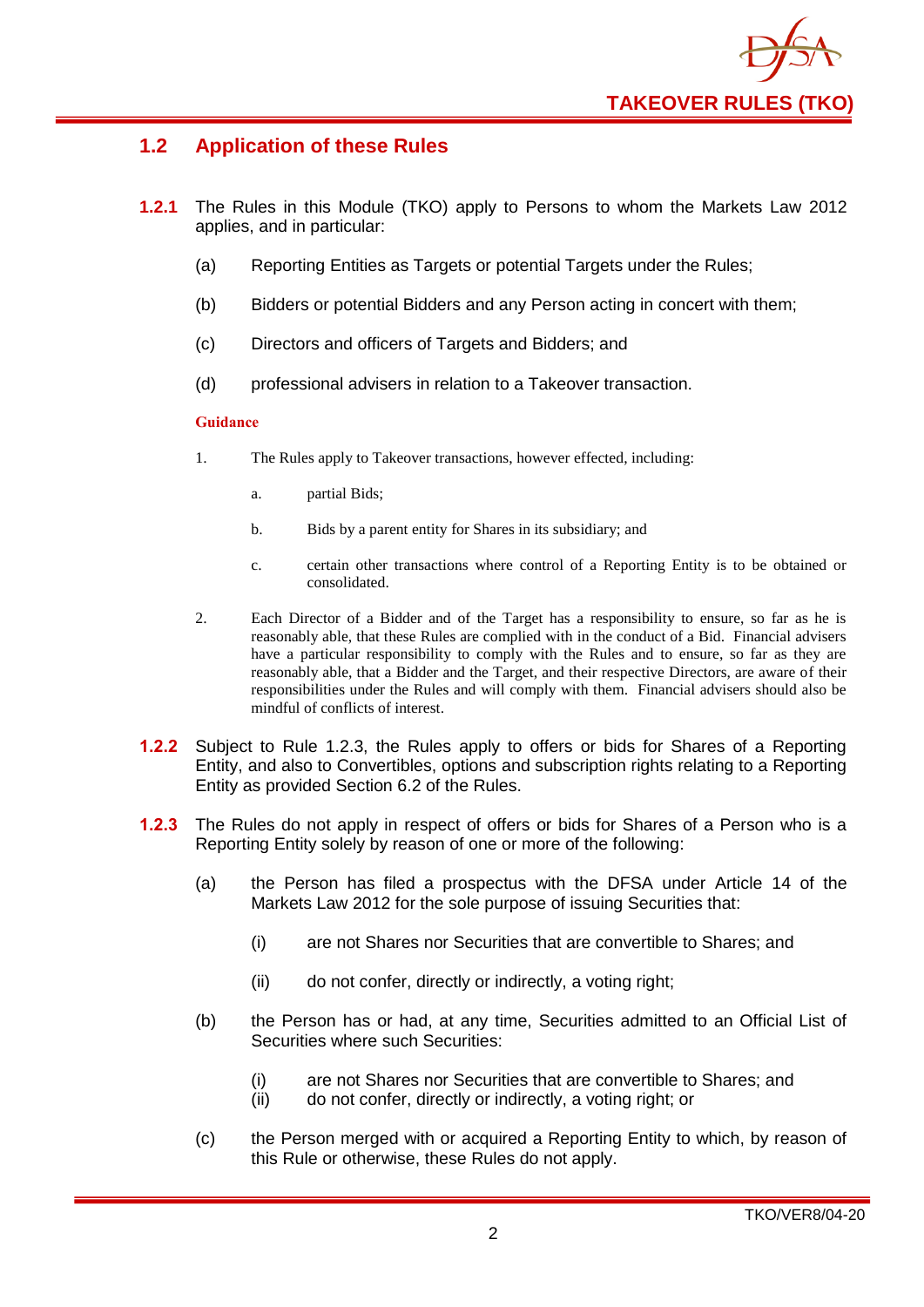

In exceptional cases, the DFSA may waive or modify the application of the Rules if it is satisfied that circumstances are appropriate. See Chapter 16 of these Rules. For example, the DFSA may, in appropriate circumstances, waive the application of the Rules in relation to a Person who is a Reporting Entity solely by reason of the DFSA having declared that the Person is a Reporting Entity.

## <span id="page-6-0"></span>**1.3 Regulatory proceedings in the FMT**

#### **Guidance**

Article 70(1)(c) of the Markets Law 2012 provides that the FMT has jurisdiction to hear and determine regulatory proceedings in relation to an issue arising out of a takeover, takeover offer, merger or acquisition of shares. Article 29(3) of the Regulatory Law sets out who may bring a regulatory proceeding before the FMT.

#### <span id="page-6-1"></span>**1.4 Interpretation and Definitions**

**1.4.1** For the purpose of these Rules, Persons "acting in concert" comprise Persons who, pursuant to an agreement or understanding (whether formal or informal), actively cooperate, through the acquisition by any of them of Shares in a Reporting Entity, to obtain or consolidate control of that Reporting Entity.

#### **Guidance**

The DFSA will presume (without limiting the general application of the definition in the Markets Law 2012) that the following Persons will be "acting in concert" with other Persons in the same category unless the contrary is established:

- a. any of the following with each other: a company, its parent, subsidiaries and fellow subsidiaries, and their associated companies, and companies of which such companies are associated companies, (for this purpose ownership or control of 20% or more of the equity Share capital of a company is regarded as the test of associated company status);
- b. a company with any of its Directors (together with their close relatives and related trusts);
- c. a company with any of its pension funds;
- d. an investment manager with any investment company, unit trust, or other Person whose investments such investment manager manages on a discretionary basis, in respect of relevant investment accounts;
- e. a financial or other professional adviser (including a stockbroker) with its client in respect of the Shareholdings of the adviser and Persons controlling, controlled by or under the same control as the adviser; and
- f. Directors of a Reporting Entity which is subject to a Bid or where the Directors have reason to believe a bona fide Bid for their Reporting Entity may be imminent.
- **1.4.2** For the purpose of these Rules, a purchase for "cash" includes a contract or arrangement where the consideration consists of a debt instrument capable of being redeemed in less than 3 years.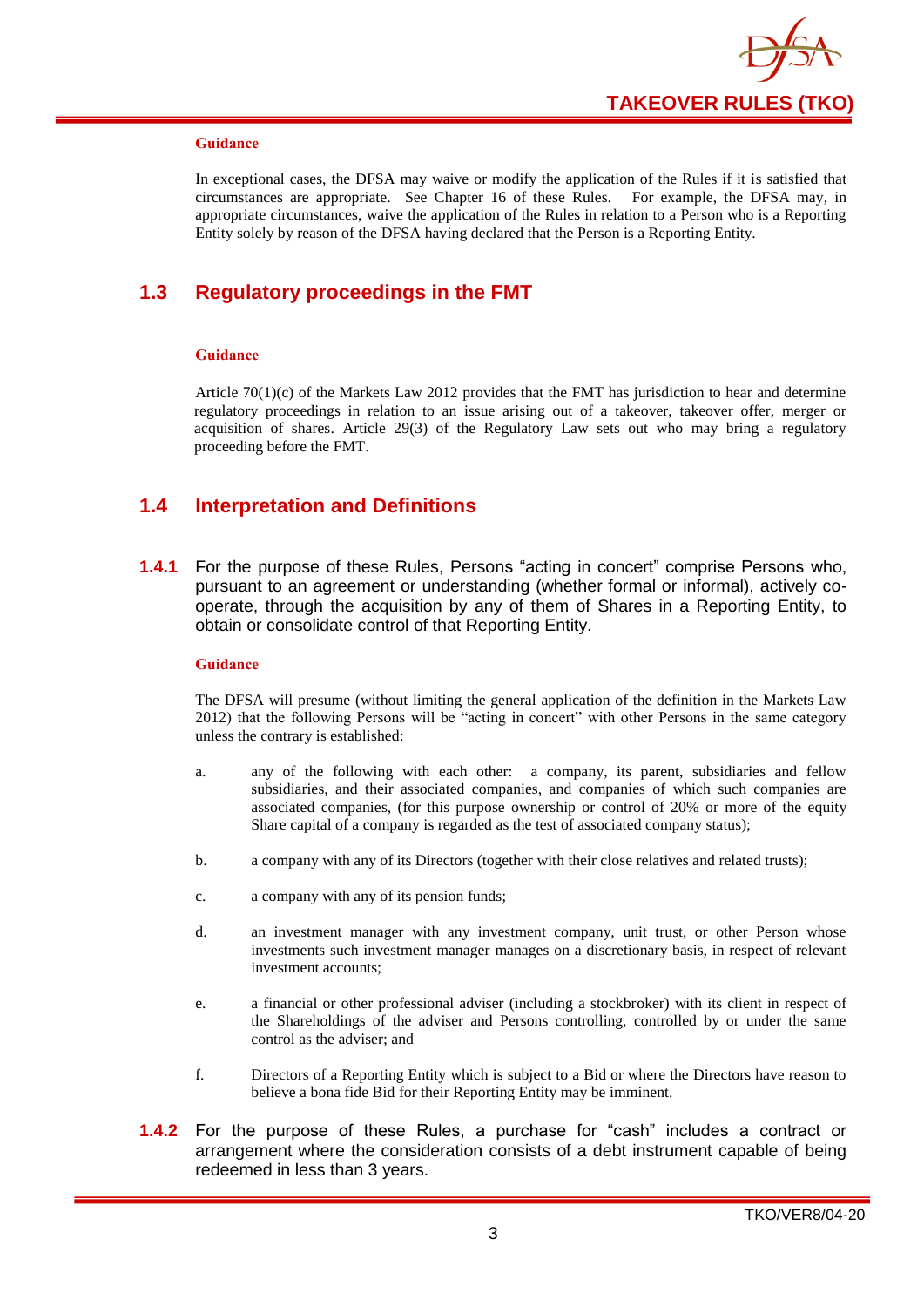

- **1.4.3** For the purpose of these Rules, an investment manager or stockbroker will be "connected" with a Bidder or the Target, as the case may be, if the investment manager and/or stockbroker is controlled by, controls or is under the same control as:
	- (a) a Bidder;
	- (b) the Target;
	- (c) any bank or financial or other professional advisers to a Bidder or the Target; or
	- (d) an investor in a consortium (for example, through a special purpose vehicle formed for the purpose of making a Bid).
- **1.4.4** For the purpose of these Rules, "control" means a holding, or aggregate holdings, of Shares carrying 30% or more of the voting rights of a Person, irrespective of whether the holding or holdings give de facto control, and includes control arising from acting in concert with another person or other persons.
- **1.4.5** For the purpose of these Rules, the "posting" of a document is effected by ordinary postal service delivery or by any other process of delivery which is reasonably certain to bring the contents of the document to the attention of the intended individual addressee.
- **1.4.6** For the purpose of these Rules, a "purchase" or other acquisition of Shares, where relevant, includes the purchase of Shares assented to a Bid.
- **1.4.7** For the purpose of these Rules, a "right" over Shares includes any right acquired by a Person by virtue of an agreement to purchase Shares or an option to acquire Shares or an irrevocable commitment to accept a Bid to be made by him or an agreement to acquire voting rights or general control of them.
- **1.4.8** For the purpose of these Rules, a "Securities Exchange Bid" is a Bid in which the consideration includes Securities of the Bidder or any other Person.
- **1.4.9** For the purpose of these Rules, "voting rights" means all the voting rights attributable to the Share capital of a Reporting Entity which are currently exercisable at a general meeting.

Where a waiver or modification is sought as per Guidance Note 1 to Rule 4.1.3, consideration should also be given as to whether the definition of "voting rights" will require consequential modification.

## <span id="page-7-0"></span>**1.5 The Takeover Principles**

**1.5.1** All shareholders of a Target must be treated fairly by a Bidder and all shareholders of the same class must be treated equally.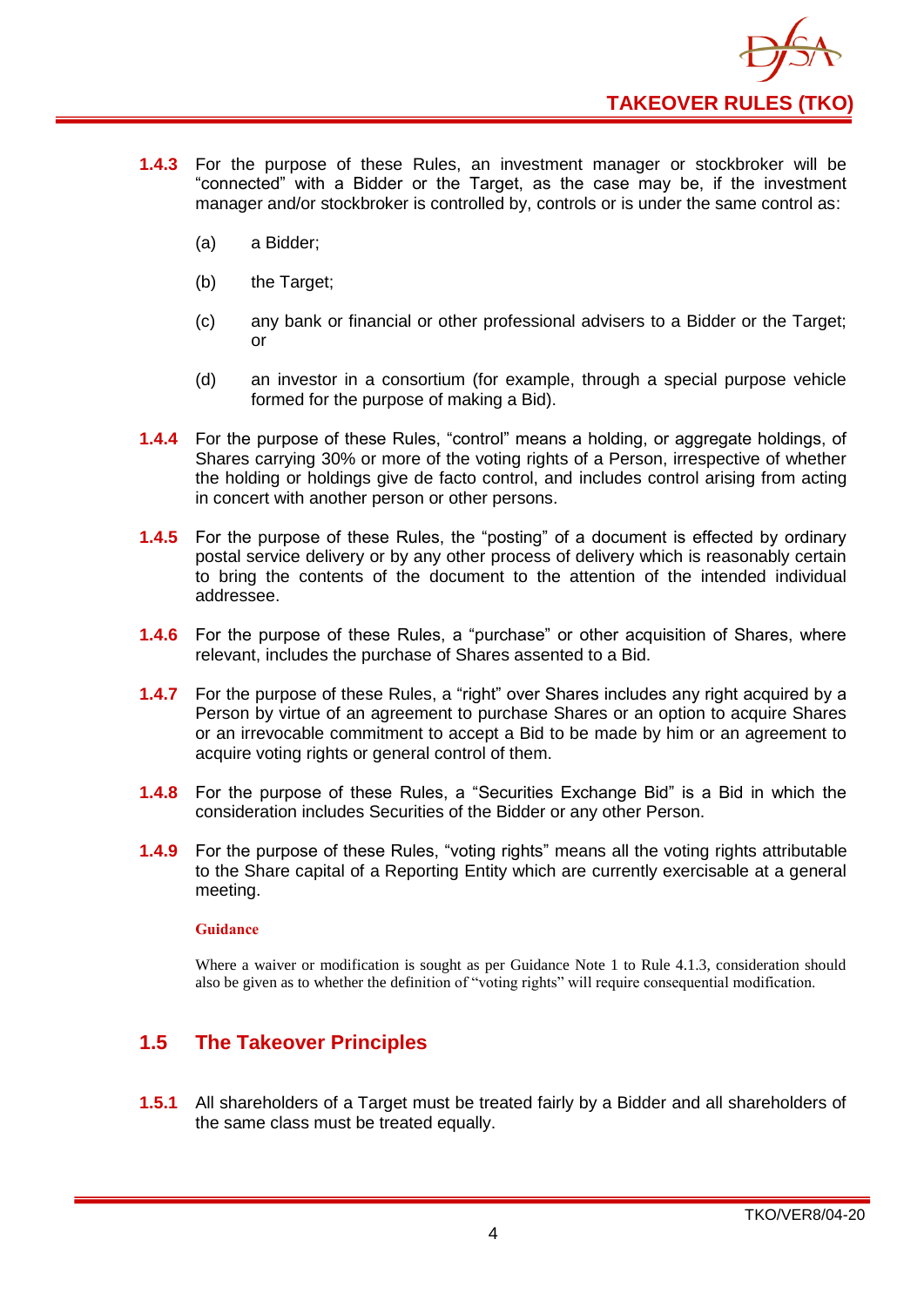

**1.5.2** During the course of a Bid, or when a Bid is contemplated, neither a Bidder, nor a Target, nor any of their respective advisers may furnish information to some shareholders which is not available to all shareholders. This principle does not apply to the furnishing of information in confidence by a Target or its adviser to a bona fide potential Bidder or its adviser, or vice versa.

#### **Guidance**

Where information is disclosed in confidence to a Bidder or Target, a Director may receive material information in his capacity as Director. That Director, or his associates, may also hold shares in the Bidder or Target in a personal capacity. In these circumstances, a Director should be mindful of his duties, including in relation to conflicts of interests and misuse of position. Directors should also be well aware of restrictions and prohibitions under the Markets Law 2012 including Article 42 relating to insider dealing.

- **1.5.3** A Bidder must only announce a Bid:
	- (a) after the most careful and responsible consideration; and
	- (b) when the Bidder has every reason to believe that it can and will continue to be able to implement the Bid.
- **1.5.4** A Bidder and Target must:
	- (a) give shareholders of the Target sufficient time and information to enable them to reach a properly informed decision on a Bid; and
	- (b) not withhold any material information from the shareholders of the Target.
- **1.5.5** Any document or advertisement addressed to shareholders containing information or advice from a Bidder or the Target or their respective Governing Bodies or advisers must be prepared with the highest standards of fairness, care and accuracy.
- **1.5.6** Bidders and Targets must use every endeavour to prevent the creation of a false market in the Securities of a Bidder or the Shares of a Target. Parties involved in Bids must take care that statements are not made which may mislead shareholders or the market.
- **1.5.7** At no time after a bona fide Bid has been communicated to the Governing Body of a Target, or after the Governing Body of a Target has reason to believe that such a Bid might be imminent, may any action be taken by the Governing Body of the Target, without the approval of the shareholders in general meeting, which could effectively result in any bona fide Bid being frustrated or in the shareholders being denied an opportunity to decide on its merits.
- **1.5.8** A Bidder and Target must exercise rights of control in good faith and without the oppression of a minority.
- **1.5.9** The Governing Body of a Target must act in the interests of the Target as a whole. The shareholders' interests, taken as a whole, must be considered when a Governing Body or its Directors are giving advice to shareholders.
- **1.5.10** Directors of a Bidder and the Target must, in advising their shareholders, act only in their capacity as Directors and not have regard to their personal or family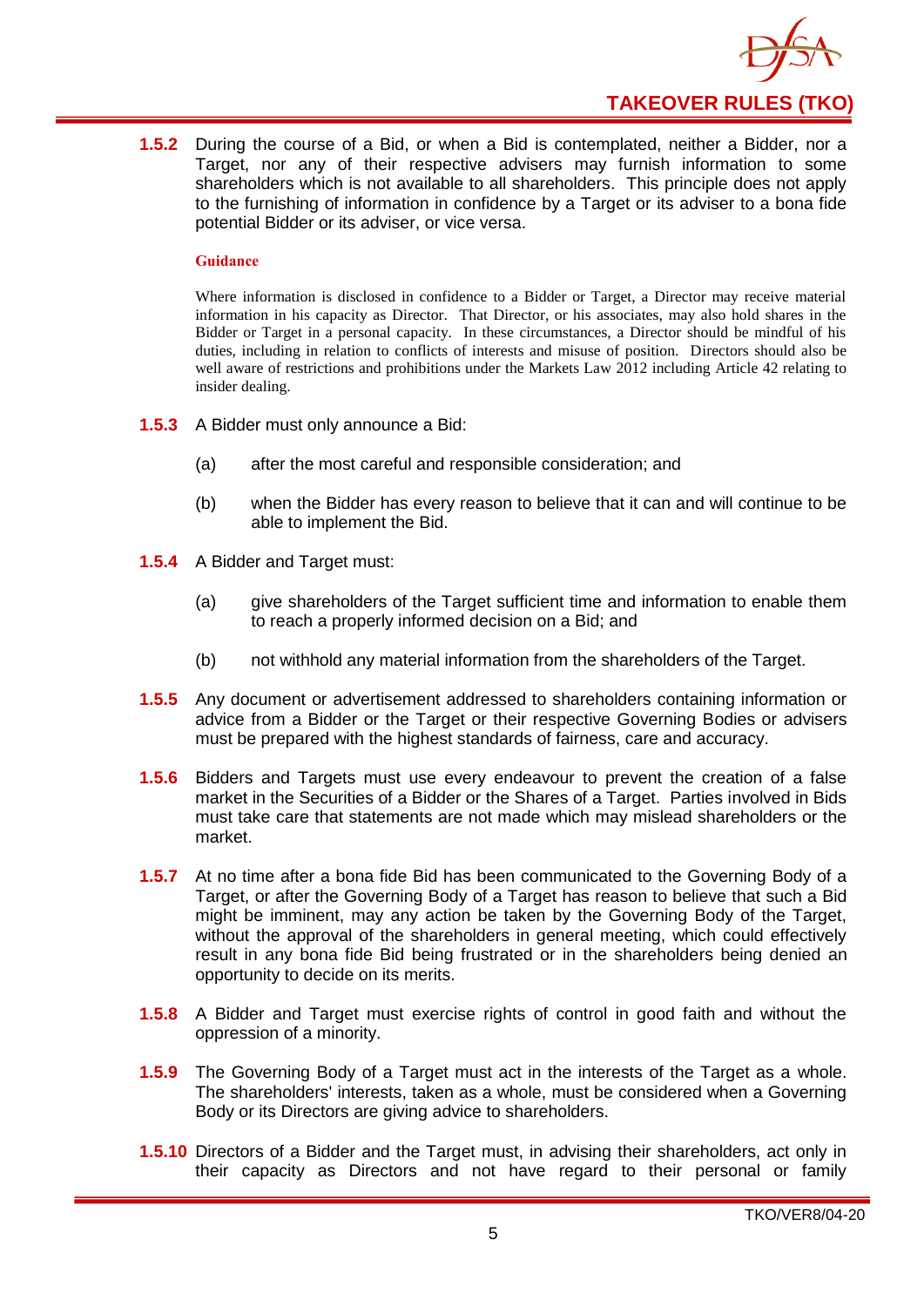

shareholdings or to their personal relationships with the Bidder or Target. Directors of the Target must give careful consideration before they enter into any commitment with a Bidder (or anyone else) which would restrict their freedom to advise their shareholders in the future.

- **1.5.11** Where a Person (or Persons acting in concert) acquires control of a Reporting Entity, a general Bid to all other shareholders is normally required, and a similar obligation may arise if control is consolidated. Where an acquisition is contemplated as a result of which a Person may incur such an obligation, he must, before making the acquisition, ensure that he can and will be able to continue to be able to implement such a Bid.
- **1.5.12** All Persons concerned with a Takeover which is subject to the Takeover Rules must co-operate to the fullest extent with the DFSA and provide all relevant information.

- 1. These Takeover Principles are prescribed in accordance with Article 53 of the Markets Law 2012. The principles have the full force and effect of Rules and are therefore binding and enforceable. They are essentially statements of good standards of commercial behaviour. They apply to all transactions with which the Takeover Rules are concerned. They are, however, expressed in broad general terms and the Markets Law 2012 and these Rules do not define the precise extent of, or the limitations on, their application.
- 2. The remaining Rules in this Module effectively expand upon these Takeover Principles, and provide examples of their application and make provision governing specific aspects of Takeover procedure. Although most of the Rules are expressed in more detailed language than the Takeover Principles, they are not framed in technical language and, like the Takeover Principles, are to be interpreted to achieve their underlying purpose. Therefore, their spirit must be observed as well as their letter and the DFSA may waive or modify the application of a Rule if it considers that, in the particular circumstances of the case, it would operate unduly harshly or in an unnecessarily restrictive or burdensome, or otherwise inappropriate, manner. See Article 9 of the Markets Law 2012 and Chapter 16 of these Rules.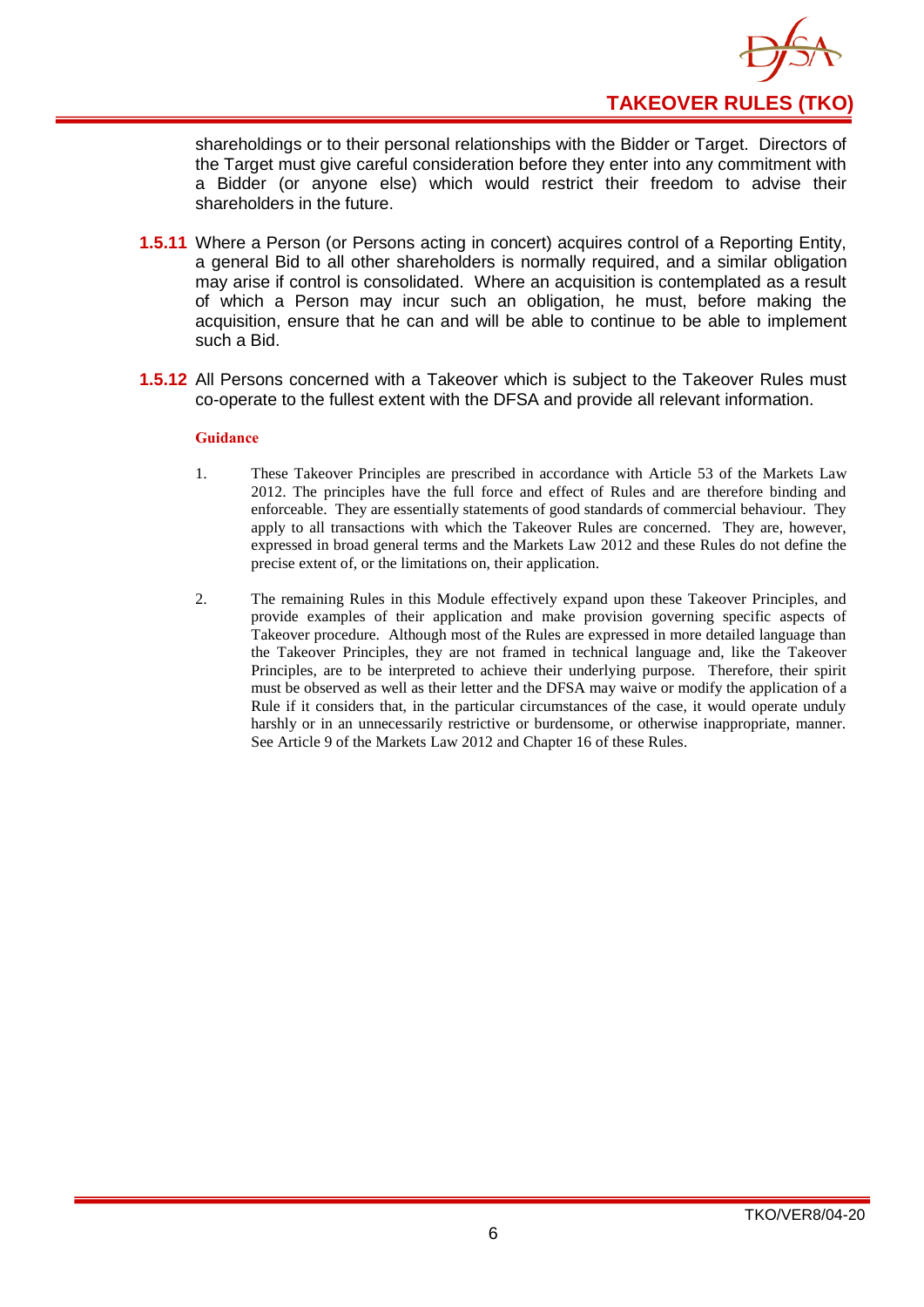

## <span id="page-10-0"></span>**2 THE APPROACH, ANNOUNCEMENTS AND ADVICE**

## <span id="page-10-1"></span>**2.1 The Approach**

- **2.1.1** A Person must, in making a Bid or in making an approach with a view to a Bid being made, make such Bid or approach in the first instance to the Governing Body of the Target or to its duly authorised advisers.
- **2.1.2** If a Bid or approach is made by a Person on behalf of an ultimate Bidder or potential Bidder, the Person must disclose the identity of the ultimate Bidder or potential Bidder at the outset of making the Bid or approach.
- **2.1.3** A Bidder must, upon receiving a request from the Governing Body of the Target, provide information reasonably required to verify that the Bidder is, or will be, in a position to implement the Bid in full.

## <span id="page-10-2"></span>**2.2 Secrecy before Announcements**

- **2.2.1** Before an announcement by which the relevant information is made publicly available, a Person privy to confidential information, which constitutes Material Information or otherwise, concerning a Bid or contemplated Bid must treat that information as secret and may only pass it to another Person if:
	- (a) it is necessary to do so; and
	- (b) that Person is made aware of the need for secrecy.

#### **Guidance**

Other legislation similarly applies to use and disclosure of confidential information. Persons associated with potential Takeover transactions should, for instance, be well aware of restrictions and prohibitions under the Markets Law 2012 including Article 58 relating to insider dealing.

#### **2.2.2** A Person concerned in a Bid or contemplated Bid must take reasonable steps so as to minimise the chances of an accidental leak of information.

#### **Guidance**

A Bidder or Target should maintain appropriate systems and controls to ensure the maintenance of confidentiality. This may include, for example, maintaining a register of information disclosed and to whom.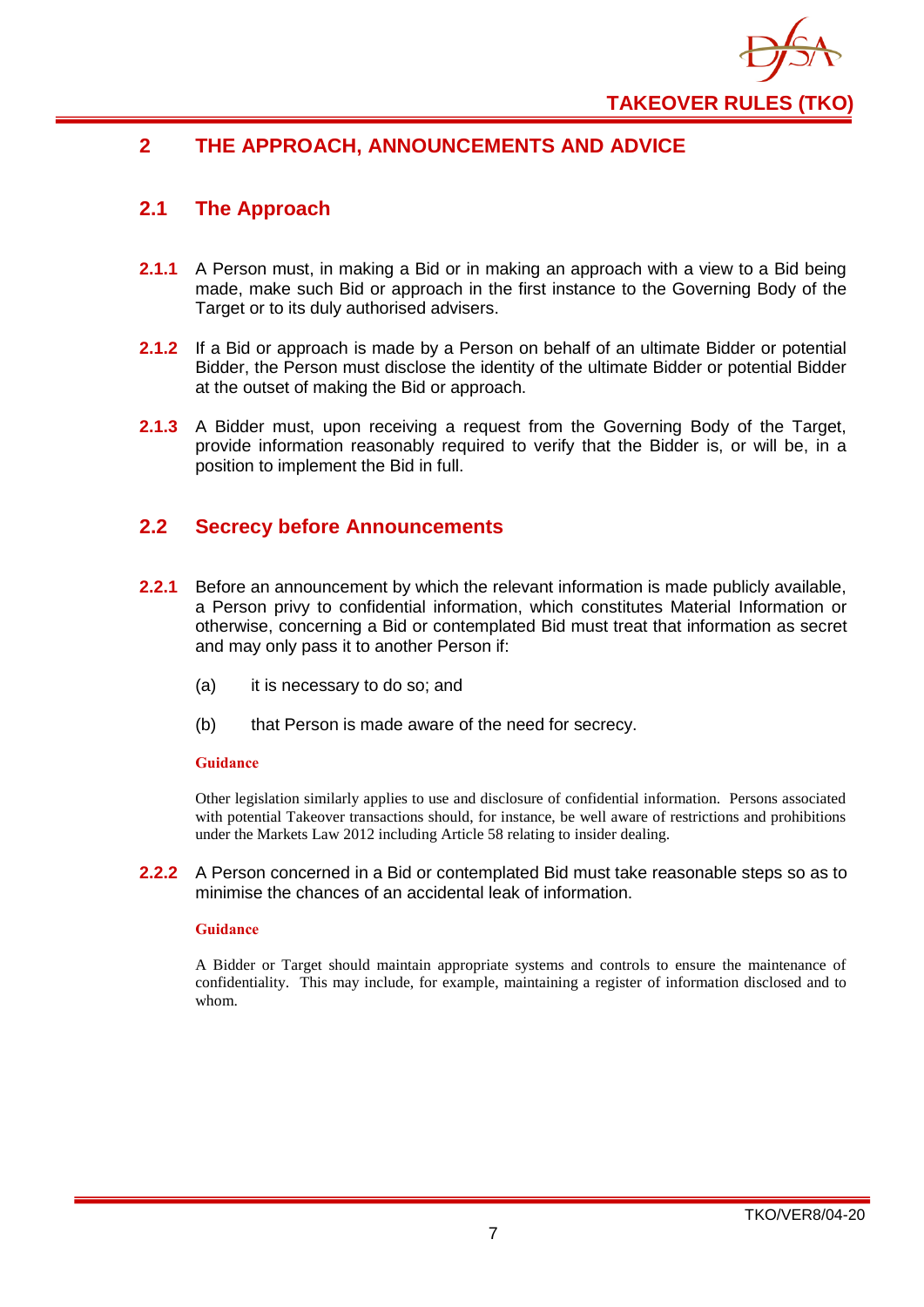

## <span id="page-11-0"></span>**2.3 Announcement of a possible bid**

#### **Guidance**

An announcement of a possible Bid is intended to preserve the integrity of trading in a Reporting Entity's Shares on the Authorised Market Institution, or any other exchange upon which that entity's Shares are traded, preceding or during negotiations which may lead to an announcement of a firm intention to make a Bid.

- **2.3.1** A potential Bidder must make an announcement of a possible Bid when, before approaching a potential Target:
	- (a) either:
		- (i) the potential Target is the subject of rumour and speculation; or
		- (ii) there is an abnormal movement in the price of the potential Target's Shares;

and

(b) there are reasonable grounds to conclude that it is the potential Bidder's actions (whether through inadequate security or otherwise) which have led to the situation.

- 1. As a consequence of this Rule, the potential Bidder should keep a close watch on the potential Target's Share price for any signs of untoward movement.
- 2. The DFSA should be consulted at the latest when a potential Target becomes the subject of any rumour and speculation or where there is a material or abrupt movement in its share price after the time when a Bid is first actively considered.
- 3. Additional information may be the subject of a later supplementary announcement.
- 4. A potential Bidder should consult with the DFSA at the earliest opportunity where the requirement to make an announcement pursuant to Rule 2.3.1 may be considered inappropriate. The DFSA may waive or modify the application of the Rule if it is satisfied that circumstances are appropriate. See Chapter 16 of these Rules.
- **2.3.2** A Target must make an announcement of a possible Bid when, following an approach to it which may or may not lead to a Bid:
	- (a) the Target is the subject of rumour and speculation; or
	- (b) there is an abnormal movement in the price of the Target's Shares; or
	- (c) negotiations or discussions are about to be extended to include more than a very restricted number of Persons (outside those in the entities concerned who need to know and their immediate advisers).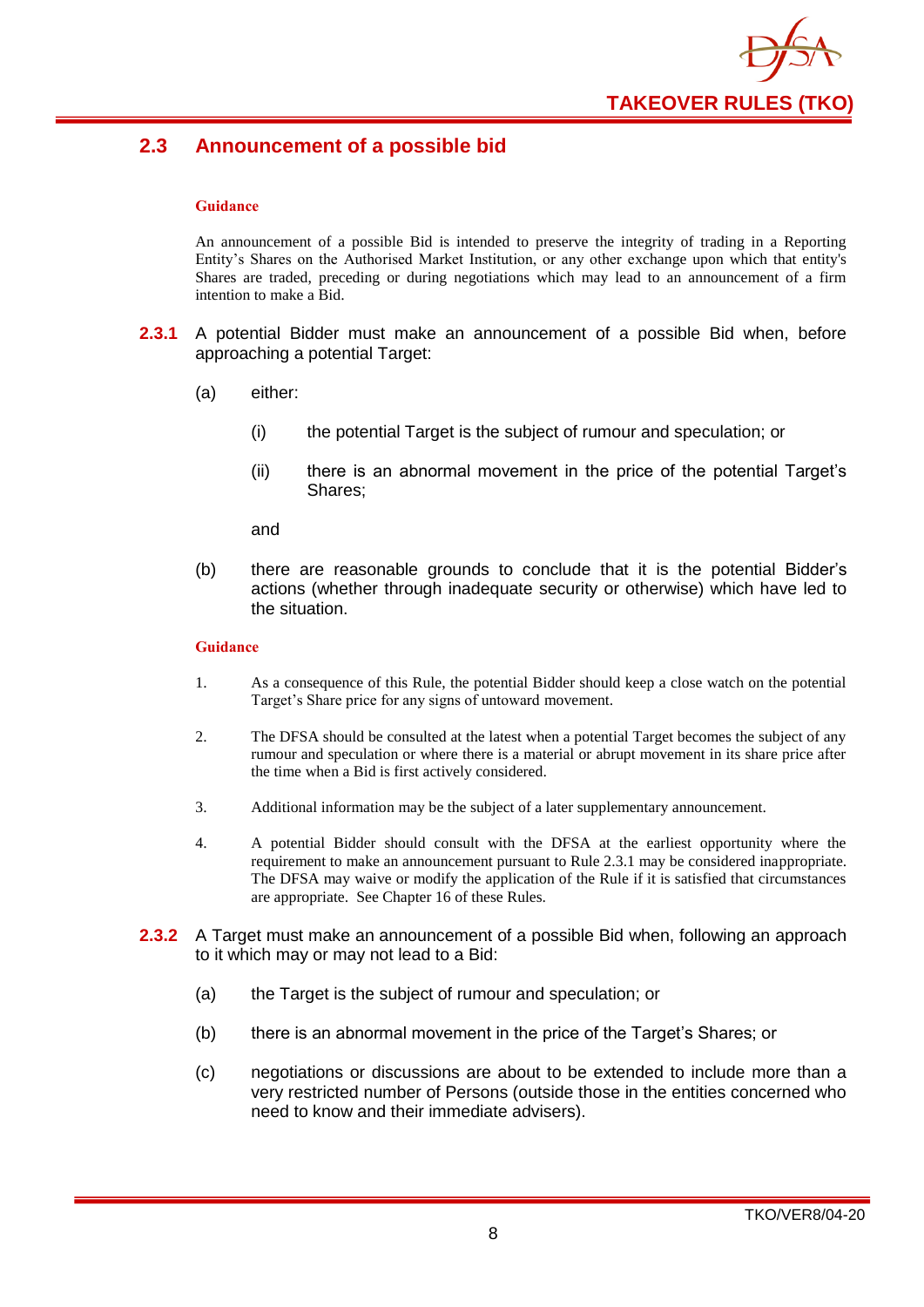

- 1. As a consequence of this Rule, the Target should keep a close watch on its Share price for any signs of untoward movement.
- 2. The DFSA should be consulted at the latest when the Target becomes the subject of any rumour and speculation or where there is a price movement of 10% or more above the lowest Share price since the time of the approach. An abrupt price rise of a smaller percentage could also be considered abnormal. In considering whether a price movement is abnormal, the DFSA may look at a range of factors, including the general market, publicly available information, and the relevant time period.
- 3. Additional information may be the subject of a later supplementary announcement.
- **2.3.3** An announcement of a possible Bid must:
	- (a) name the potential Bidder; and
	- (b) state that the shareholders concerned should exercise caution in dealing in their Shares.

#### **Guidance**

The announcement of a possible Bid may be brief and couched in general terms and should, in the normal course, state that talks are taking place or that a potential Bidder is considering making a Bid or that an announcement is pending which could have a material effect on the price of the Shares.

#### <span id="page-12-0"></span>**2.4 Announcement of a firm intention to make a bid**

- **2.4.1** A Bidder must make an announcement of a firm intention to make a Bid immediately upon:
	- (a) giving any notification to the Target as described in Rule 2.4.2; or
	- (b) an acquisition of Shares which gives rise to an obligation to make a Mandatory Bid under Chapter 4 of these Rules;

whichever is the earlier.

#### **Guidance**

The respective obligations of the Target and of the Bidder to make announcements under these Rules may be satisfied by the making of a joint announcement.

- **2.4.2** A Target must make an announcement when the Governing Body of the Target has been notified of a firm intention to make a Bid from a serious source, irrespective of the attitude of the Governing Body to the Bid.
- **2.4.3** An announcement by the Bidder of a firm intention to make a Bid must contain:
	- (a) the identity of the Bidder;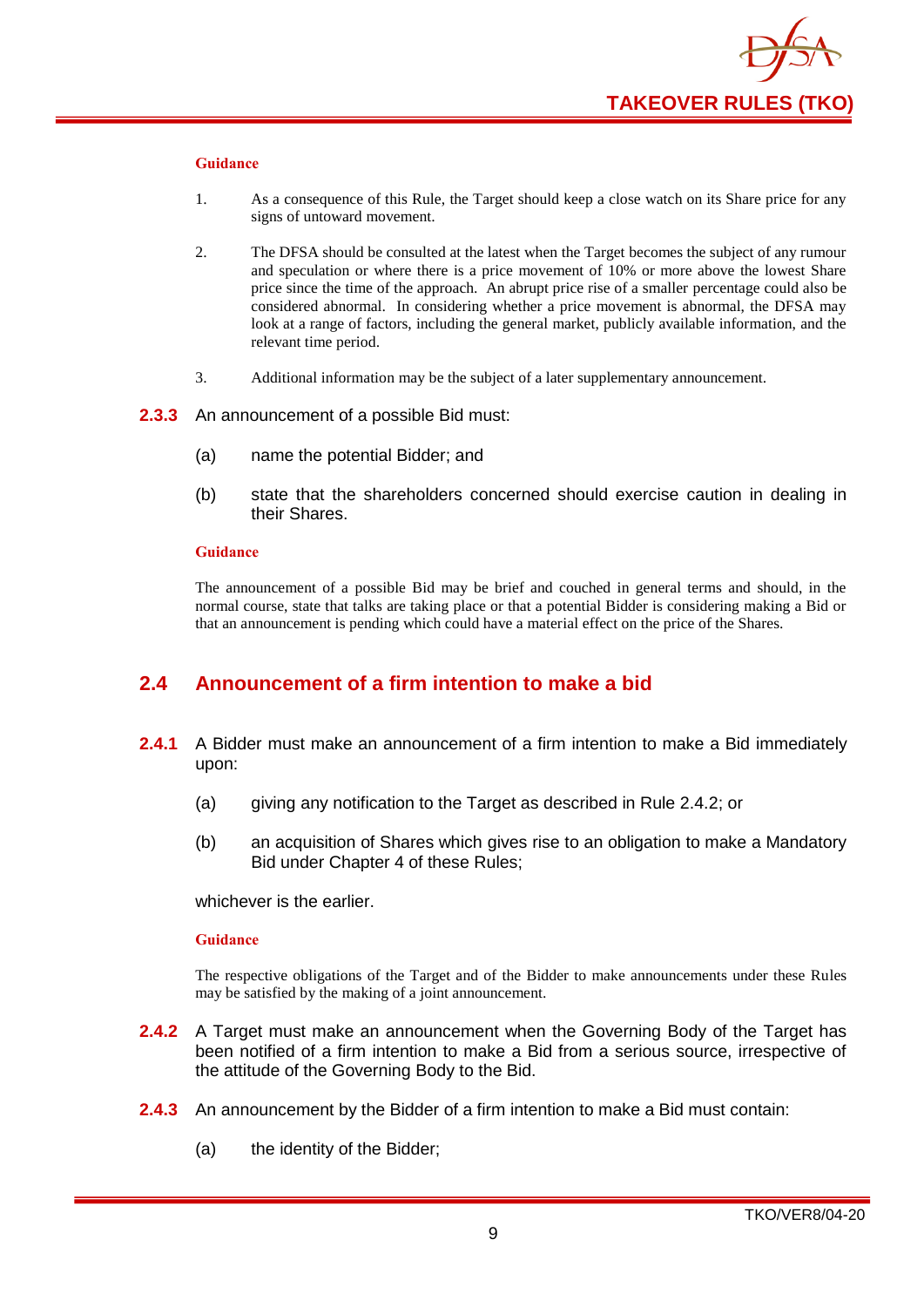

- (b) the principal terms of the Bid;
- (c) details of any existing holding of Shares in the Target:
	- (i) which the Bidder owns or over which it has control;
	- (ii) which is owned or controlled by any Person acting in concert with the Bidder or in respect of which the Bidder has received an irrevocable commitment to accept the Bid;
	- (iii) in respect of which the Bidder holds an option to purchase; and
	- (iv) in respect of which any Person acting in concert with the Bidder holds an option to purchase;
- (d) all material conditions (including normal conditions relating to acceptances, listing and increase of capital) to which the Bid or the posting of it is to be subject; and
- (e) details of any arrangement which exists with any Bidder, with the Target or with any Person acting in concert with the Bidder or with the Target in relation to relevant Shares, whether or not any dealings have taken place.

The DFSA may waive or modify the application of Rule 2.4.3 if it is satisfied that circumstances are appropriate. See Chapter 16 of these Rules.

- **2.4.4** A Bidder must not:
	- (a) make an announcement of a firm intention to make a Bid; or
	- (b) take any action which would give rise to the requirement to make such an announcement;

unless the Bidder and its financial adviser have proper grounds for believing that the Bidder is and will continue to be able to implement the Bid.

**2.4.5** The announcement of a firm intention to make a Bid containing a whole or partial cash consideration must include confirmation by the financial adviser or by another appropriate third party that resources are available to the Bidder sufficient to satisfy full acceptance of the Bid.

#### **Guidance**

The DFSA takes the view that the Person confirming availability of resources will not be expected to produce the cash itself if, in giving the confirmation, it acted responsibly and took all reasonable steps to assure itself that the cash was available.

**2.4.6** When there has been an announcement of a firm intention to make a Bid, the Bidder must proceed with the Bid unless the Bid is subject to the prior fulfilment of a previously disclosed specific condition and that condition has not been fulfilled.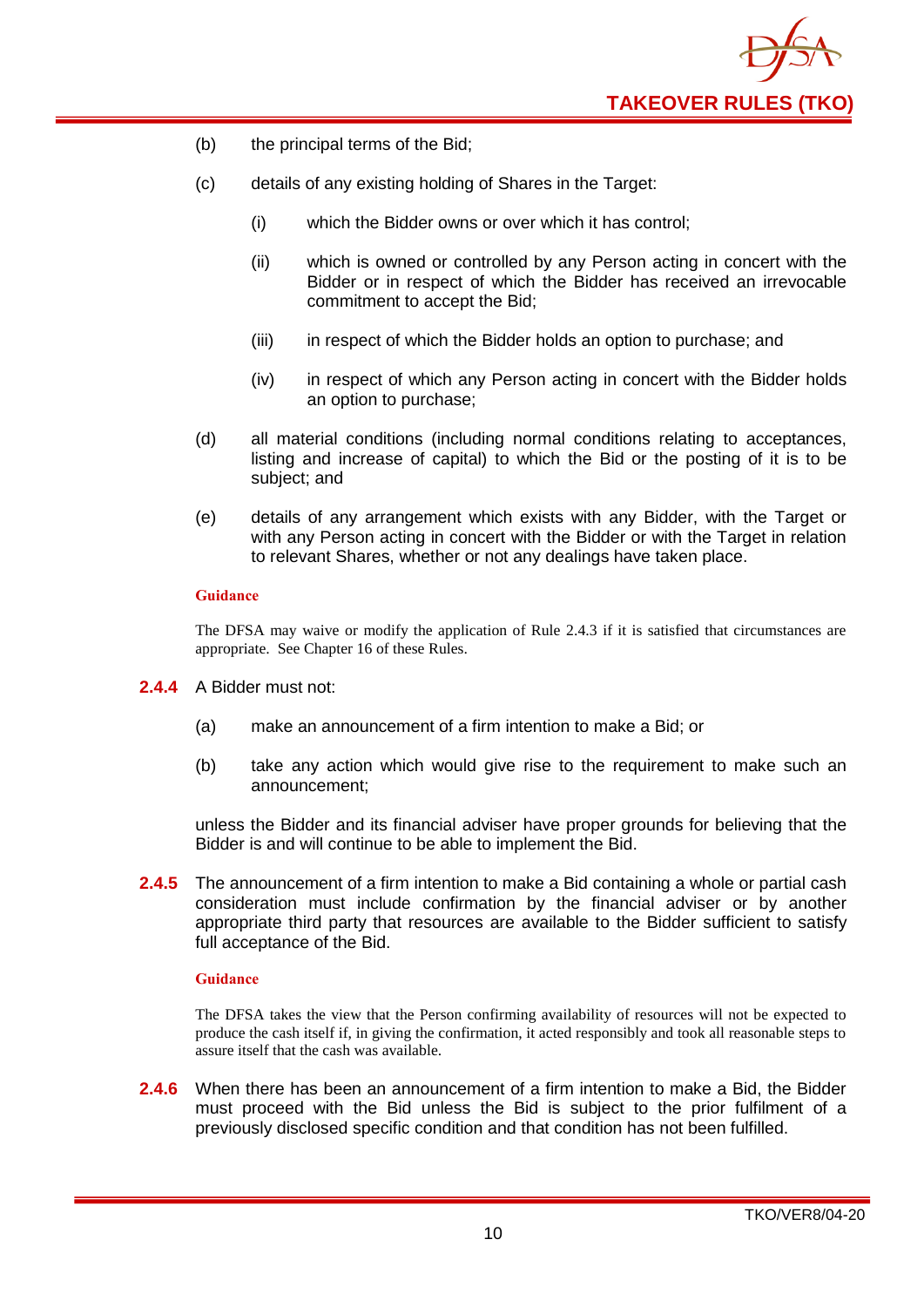

The DFSA may waive or modify the application of Rule 2.4.6 if it is satisfied that circumstances are appropriate. See Chapter 16 of these Rules. See also Rule 11.1.1 and the Guidance thereto.

## <span id="page-14-0"></span>**2.5 Announcements in other circumstances**

- **2.5.1** Where an acquisition of Target Shares by a Bidder or any Person acting in concert with it gives rise to obligations under:
	- (a) Rule 3.1.1 (acquisitions before a Bid Period), or
	- (b) the Rules in Chapter 4 (Mandatory Bid); or
	- (c) Rule 5.2.1 (requirement for a Bid in cash),

an appropriate announcement must be made immediately after such an acquisition.

**2.5.2** Whenever practicable, the announcement must also state the number of Shares acquired and the consideration paid.

#### <span id="page-14-1"></span>**2.6 Mode of publication of an announcement**

**2.6.1** An announcement under Section 2.3, 2.4 or 2.5 must be published in the same manner as a market disclosure required under MKT Rule 4.7.1.

#### **Guidance**

An announcement should not be delayed while full information is being obtained. Additional information may be the subject of a later supplementary announcement.

## <span id="page-14-2"></span>**2.7 Governing bodies to obtain independent advice**

- 1. Rules 2.7.1 and 2.7.2 require the Target's adviser to have a sufficient degree of independence from the Target to ensure the advice given is properly objective. In certain circumstances it may not be appropriate for a Person who has had a recent advisory relationship with a Bidder to give advice to a Target. Additionally, the DFSA would consider a Person who has a significant interest in or financial connection with either a Bidder or the Target of such a kind as to create a conflict of interest.
- 2. The requirement for competent independent advice is of particular importance where the Bid is a management buyout or similar transaction or is being made by the existing controlling shareholder or group of shareholders. In any such cases, the independence of the adviser must be beyond question.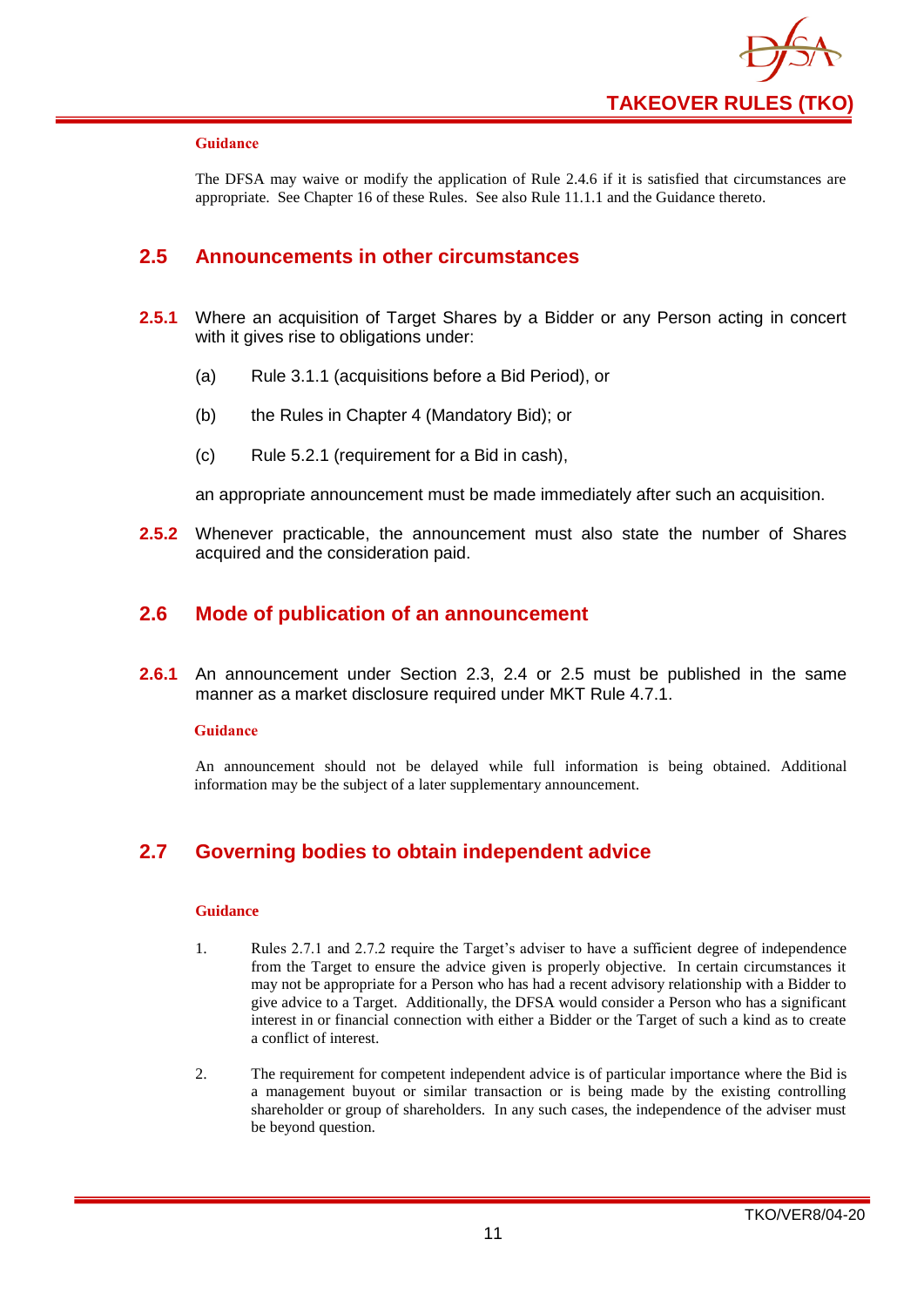

- 3. The DFSA should be consulted if there is any potential of a contravention of these Rules 2.7.1 and 2.7.2. The DFSA may waive or modify the application of the Rules if it is satisfied that circumstances are appropriate. See Chapter 16 of these Rules.
- **2.7.1** The Governing Body of a Bidder must:
	- (a) obtain competent independent advice on any Bid when the Bid being made is a reverse Takeover or when the Directors are faced with a conflict of interest; and
	- (b) make known the substance of such advice to its shareholders early enough to enable them to make a timely and informed decision on the merits of the Bid.

When the Governing Body of a Bidder is required to obtain competent independent advice, it should do so before announcing its Bid or any revised Bid. Such advice should be as to whether or not the making of the Bid is in the interests of the Bidder's shareholders. Shareholders should have sufficient time to consider advice given to them prior to any general meeting held to implement the proposed Bid.

- **2.7.2** The Governing Body of a Target must:
	- (a) obtain competent independent advice on any Bid including as to how it affects all shareholders; and
	- (b) make known the substance of such advice to its shareholders early enough to enable them to make a timely and informed decision on the merits of the Bid.

#### **Guidance**

In obtaining advice as to how a Bid affects all shareholders, consideration should specifically be given to the effect on minority shareholders or classes of shareholders, where applicable. It is expected that the substance of any such advice will be summarised in the Target Circular. See Sections 8.1 and 8.2 of the Rules.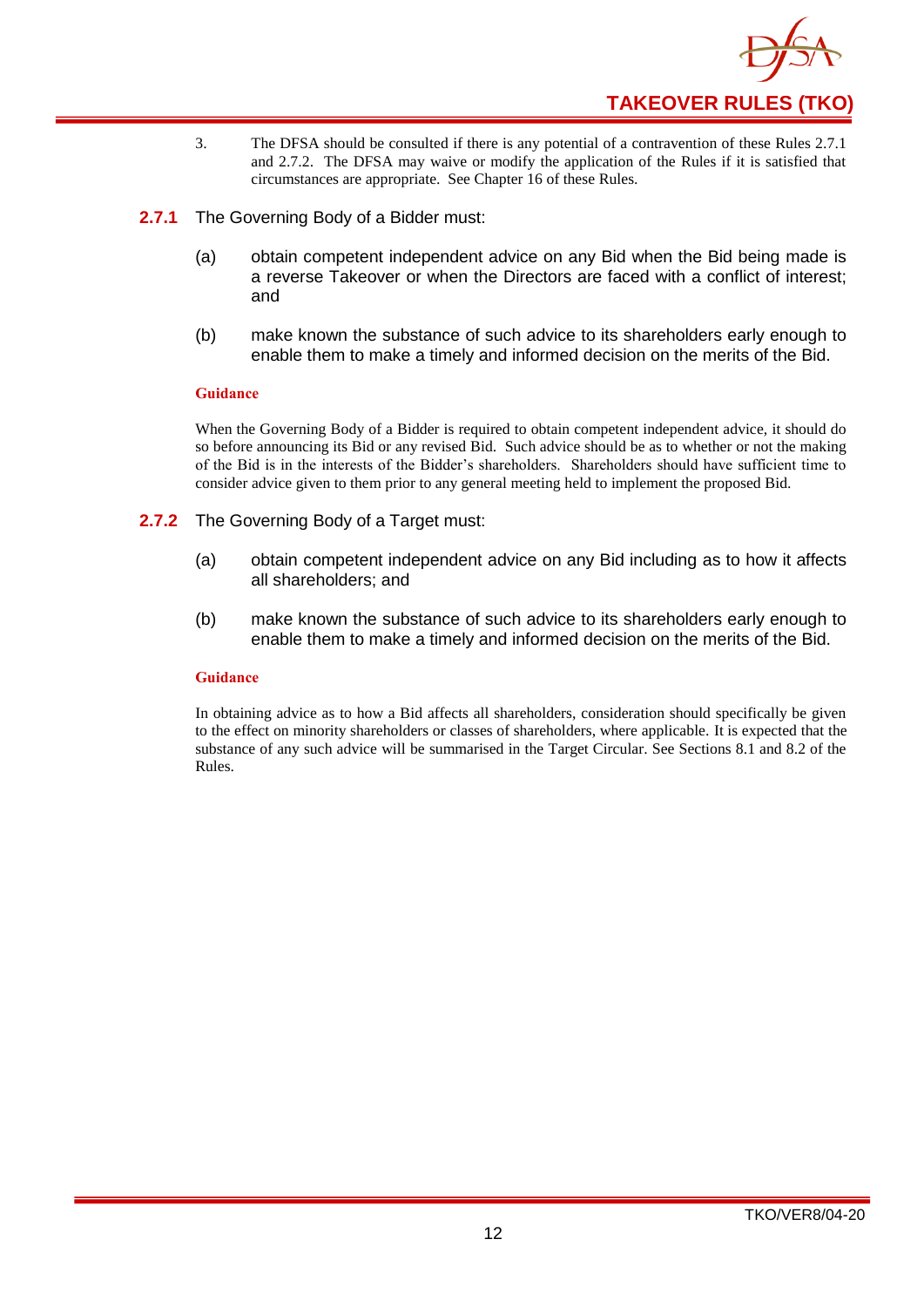

## <span id="page-16-0"></span>**3 RESTRICTED DEALINGS BEFORE AND DURING AN OFFER PERIOD**

## <span id="page-16-1"></span>**3.1 Acquisitions before a bid period**

- **3.1.1** Subject to Rules 4.3.1 and 5.2.1, when a Bidder or any Person acting in concert with it has acquired Shares in the Target:
	- (a) within the six month period prior to the commencement of the Bid Period; or
	- (b) during the period, if any, between the commencement of the Bid Period and an announcement made by the Bidder in accordance with Section 2.4;

the Bid to the shareholders of the same class must not be on less favourable terms.

## <span id="page-16-2"></span>**3.2 Acquisitions during a bid period**

- **3.2.1** If, after the commencement of the Bid Period and before the Bid closes for acceptance, a Bidder or any Person acting in concert with it acquires relevant Shares in the Target at above the Bid price (being the then current Bid price), the Bidder must revise its Bid to not less than the highest price paid for the Shares so acquired.
- **3.2.2** Immediately after the acquisition, the Bidder must make an announcement that a revised Bid will be made in accordance with Rule 3.2.1.

#### **Guidance**

In relation to Rule 3.2.2, see also Section 11.4 of these Rules.

**3.2.3** The announcement must also state the number of Shares acquired and the price paid.

## <span id="page-16-3"></span>**3.3 Restrictions on the sale of shares during a bid period**

**3.3.1** During a Bid Period, the Bidder and Persons acting in concert with it must not sell any Securities in the Target.

- 1. As a matter of course, the DFSA will not waive the requirements under Rule 3.3.1 for sales where a Mandatory Bid under Chapter 4 is being made.
- 2. Where the DFSA grants a waiver from this requirement, it may:
	- a. require a period of prior public notice that sales might be made; and
	- b. impose a restriction that after notice has been given that sales may be made, neither the Bidder nor Persons acting in concert with it may make further purchases.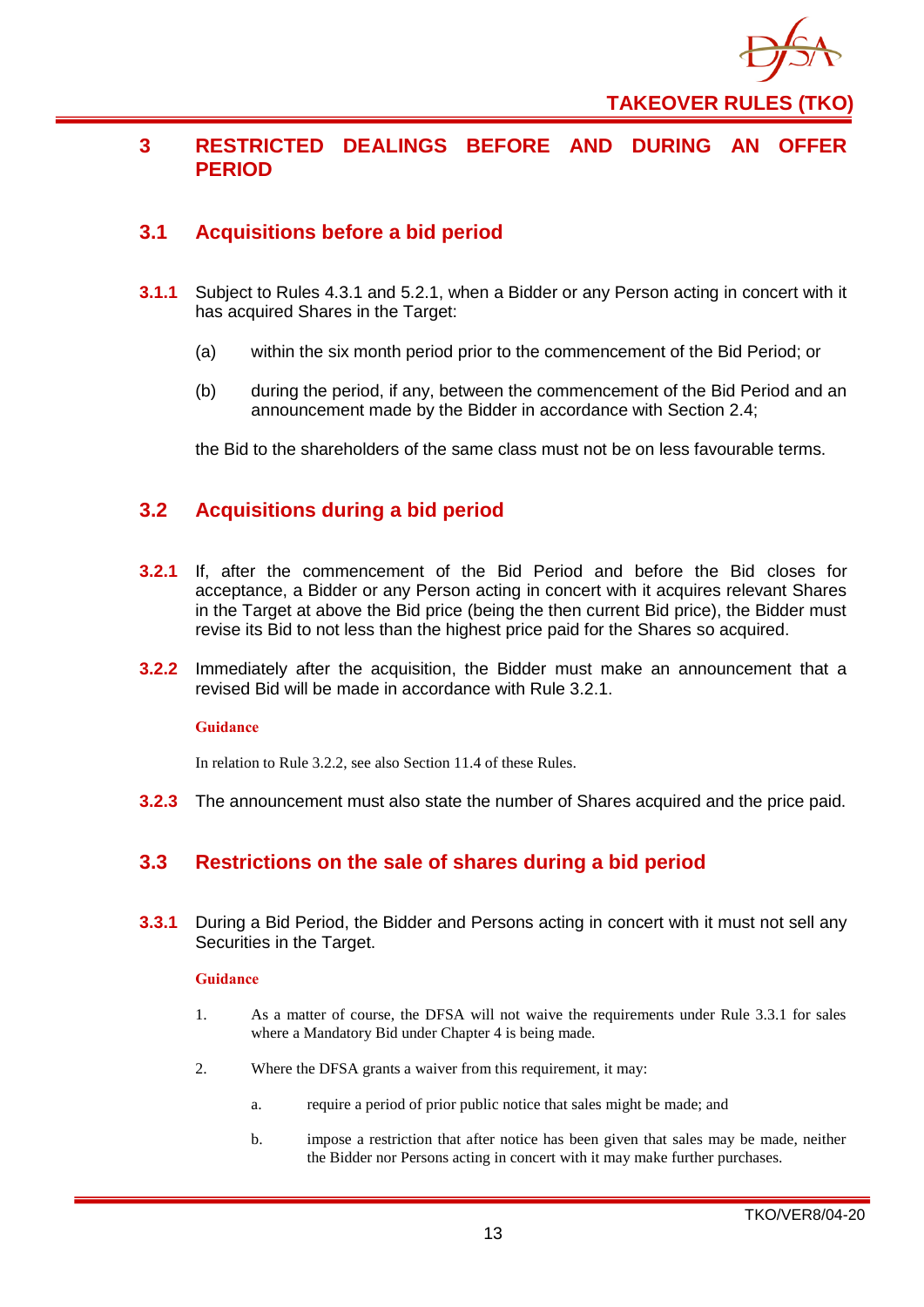

## <span id="page-17-0"></span>**3.4 Disclosure of dealings during a bid period**

- **3.4.1** Dealings in relevant Securities during a Bid Period by the Bidder or the Target, and by any Person acting in concert, for:
	- (a) their or his own account; or
	- (b) the account of clients;

must be disclosed forthwith by the Person concerned:

- (c) to the DFSA; and
- (d) in the same manner as a market disclosure required under Rule 4.7.1 of the Markets Rules.

#### **Guidance**

Where two or more persons act pursuant to an agreement or understanding, whether formal or informal, to acquire or control relevant Securities, the DFSA will treat them as a single person for the purpose of this Rule.

- **3.4.2** Disclosure of dealings in relevant Securities of a Bidder is only required following:
	- (a) an announcement of a Securities Exchange Bid; or
	- (b) an earlier commencement of a Bid Period if it has not been announced that any Bid is likely to be solely in cash.
- **3.4.3** A disclosure pursuant to Rule 3.4.1 must, at least:
	- (a) provide the total number of the relevant Securities purchased or sold;
	- (b) provide the total number of the respective dealings for the Person's own account and for the account of clients;
	- (c) detail the prices paid or received;
	- (d) identify the Person dealing.
- **3.4.4** For the purpose of the Rules in this Section, "relevant Securities" include:
	- (a) Securities of the Target which are subject to a Bid or which carry voting rights;
	- (b) equity Share capital of the Bidder and the Target;
	- (c) Securities of a Bidder which carry substantially the same rights as any to be issued as consideration for a Bid;
	- (d) Securities of Bidder and the Target carrying conversion or subscription rights into any of the above;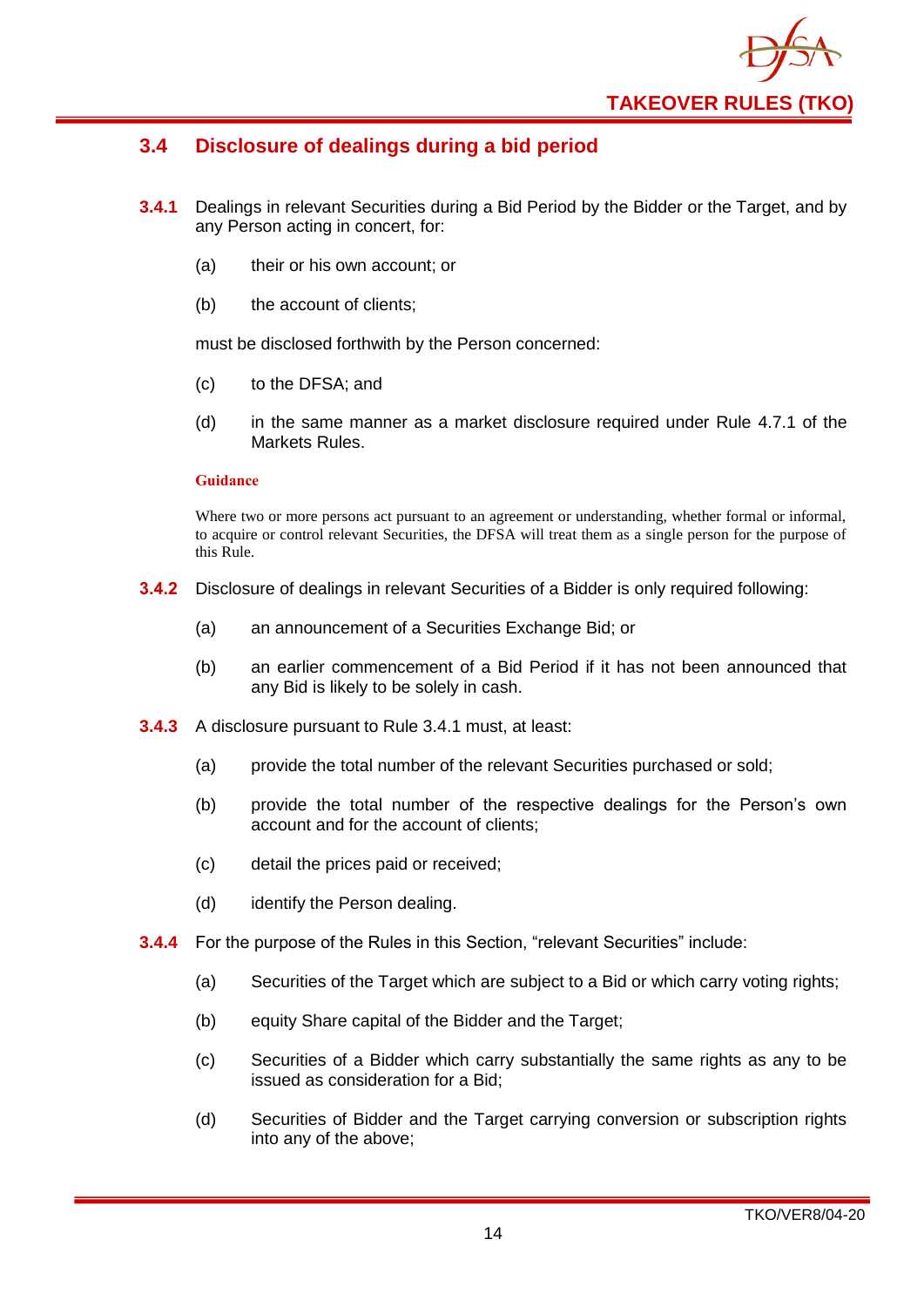

(e) options in respect of any of the foregoing and derivatives materially referenced to any of the foregoing.

#### **Guidance**

In the case of investment accounts managed on a discretionary basis, relevant Securities or Shares so managed will be treated, for the purpose of this Rule, as controlled by that manager and not by the Person on whose behalf the relevant Securities or Shares are managed.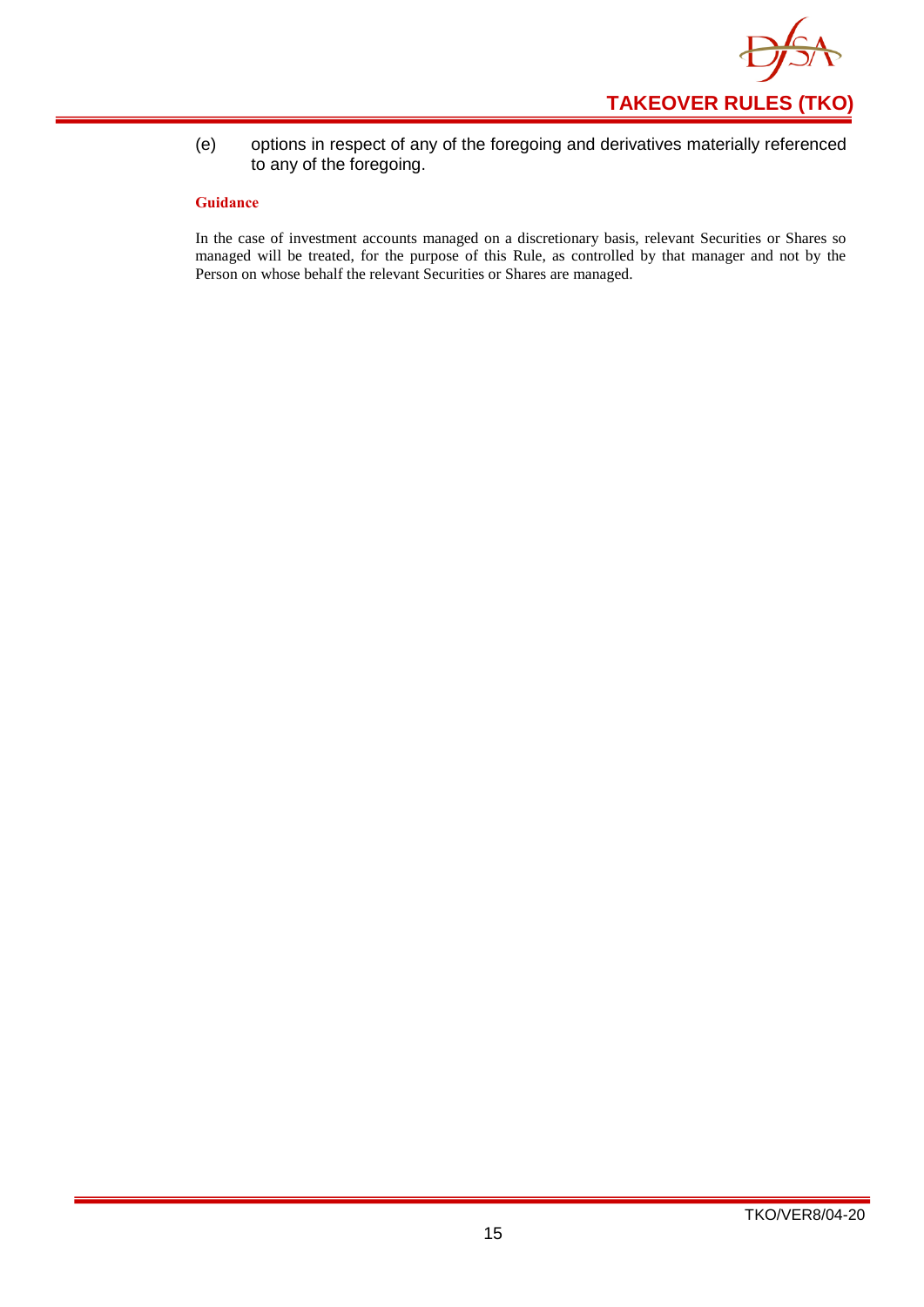

## <span id="page-19-0"></span>**4 MANDATORY BIDS**

## <span id="page-19-1"></span>**4.1 Requirement for a Mandatory Bid**

- **4.1.1** Subject to Rule 4.1.2, when:
	- (a) any Person acquires, whether by a series of transactions over a period of time or not, Shares which carry 30% or more of the voting rights of a Reporting Entity;
	- (b) two or more Persons are acting in concert, and they collectively hold Shares which carry less than 30% of the voting rights of a Reporting Entity, and any one or more of them acquires Shares and such acquisition has the effect of increasing to 30% or more their collective holding of Shares carrying voting rights of the Reporting Entity;
	- (c) any Person holds not less than 30% of Shares carrying voting rights of a Reporting Entity and such Person acquires additional Shares and such acquisition has the effect of increasing that person's holding of Shares carrying voting rights by more than 3% from the lowest percentage holding of that Person in the 12 month period ending on and inclusive of the date of the relevant acquisition; or
	- (d) two or more Persons are acting in concert, and they collectively hold not less than 30% of Shares carrying voting rights of a Reporting Entity, and any one or more of them acquires additional Shares and such acquisition has the effect of increasing their collective holding of Shares carrying voting rights by more than 3% from the lowest percentage holding of such Persons in the 12 month period ending on and inclusive of the date of the relevant acquisition;

such Person must extend Bids under these Rules to the holders of any class of equity Share capital, whether voting or non-voting, and also to the holders of any class of voting non-equity Share capital of which such Person, or Persons acting in concert with him, hold Shares.

- 1. Under Article 9 of the Markets Law 2012 the DFSA may waive or modify the application of the Markets Law 2012 or of the Rules.
- 2. Where an obligation to make a Mandatory Bid arises as a consequence of Persons acting in concert, the DFSA should be consulted at the earliest opportunity to determine, where appropriate, which Person or Persons should mount the Bid and consequently whether any waiver or modification from this Rule is appropriate. The DFSA may, for example, require the Bid to be made by the Person who acquired the shares which triggered the obligation under Rule 4.1.1 to make the Mandatory Bid.
- 3. A definition of "acting in concert" is provided in Rule 1.4.1. As a consequence of that definition, Rule 4.1.1 may require a Bid to be made even when no single Person in a group acting in concert holds 30% or more of the voting rights.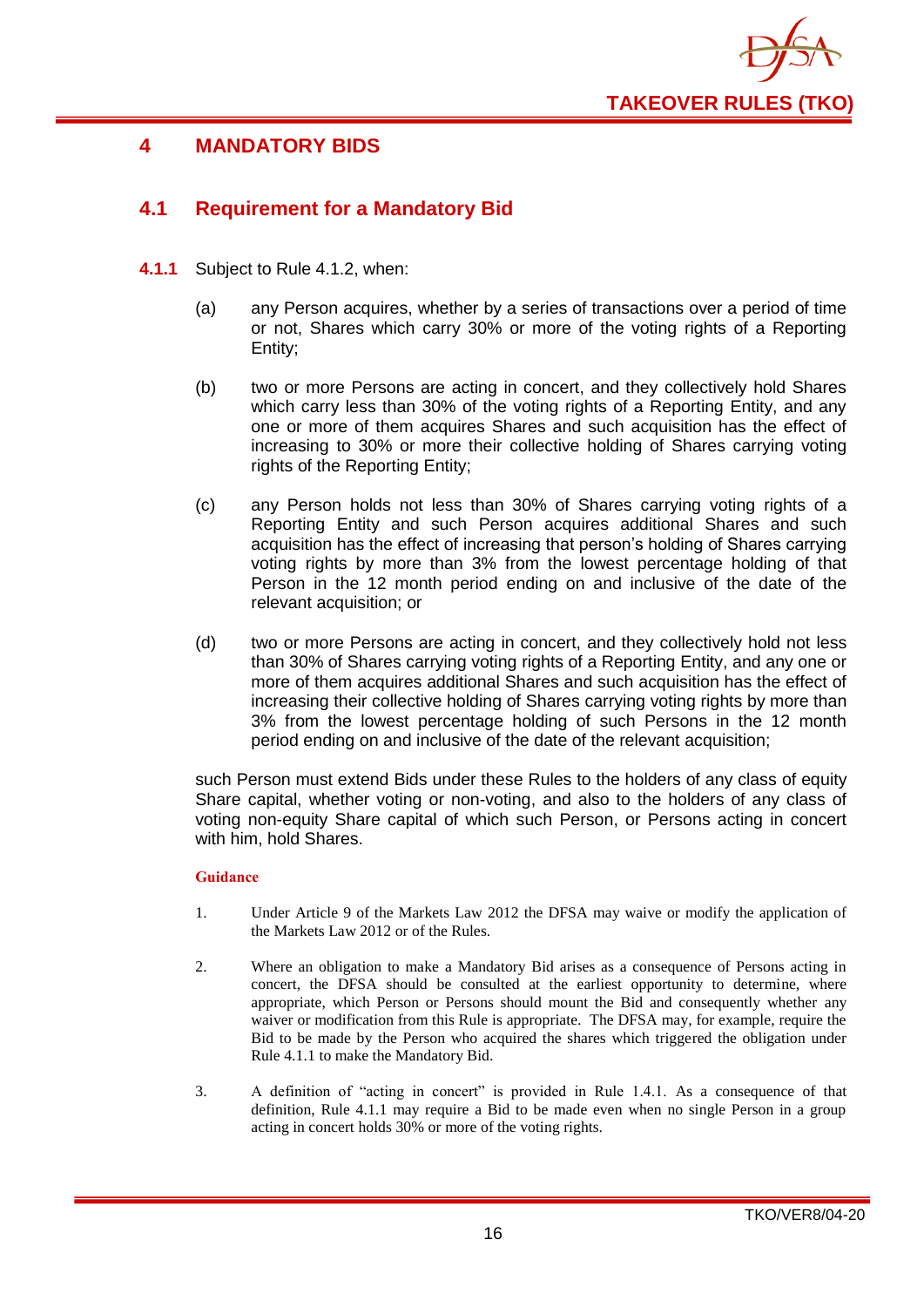

- 4. Where a Person acquires shares independently from other shareholders, and subsequently groups together with other shareholders to co-operate or to consolidate control of a Reporting Entity, and their existing shareholdings amount to 30% or more of the voting rights in the Reporting Entity, the DFSA would not normally require a Bid to be made under Rule 4.1.1. However, having once joined together, Rule 4.1.1 may apply. For example, a Mandatory Bid may be required when a member of the group acquires further shares carrying voting rights such that the total of the groups holdings reach 30% or more.
- 5. The DFSA will entertain an application for waiver or modification relating to the amount of permissible creep under Rule  $4.1.1(c)$  or (d) only in exceptional circumstances. Without in any way limiting the DFSA's discretion, such a circumstance may include where there is a dilution of voting rights by the issue of new shares or otherwise and it is appropriate to net off the dilution against acquisitions.
- **4.1.2** Rule 4.1.1 does not apply in relation to an acquisition of Shares of a Reporting Entity which is the result of:
	- (a) exercise of a right conferred by law of a minority shareholder to have his shareholding compulsorily acquired by a Bidder; or
	- (b) exercise of a right conferred by law of a Bidder to compulsorily acquire the shareholding of a minority shareholder.

- 1. An example of a right described in Rule 4.1.2(a) appears in Article 100 of the Companies Law.
- 2. Provisions described in Rule 4.1.2(b) are commonly referred to as "squeeze-out" or "moppingup" provisions. See for example Article 98 of the Companies Law.
- **4.1.3** Bids for different classes of equity Share capital must be fair and appropriate, having regard to current circumstances, and the DFSA must be consulted in advance in such cases.

- 1. The DFSA may waive or modify the application of the Rules if it is satisfied that circumstances are appropriate. See Chapter 16 of these Rules.
- 2. When the issue of new Shares as consideration for an acquisition or a cash subscription would otherwise result in an obligation to make a Mandatory Bid under the Rules in this Chapter 4, the DFSA will normally dispense with such obligation if there is a waiver thereof by a majority of independent votes at a meeting of the shareholders. The requirement for a Mandatory Bid will also be dispensed with, provided there has been a majority of independent votes at a properly constituted meeting of shareholders, in cases involving the underwriting of an issue of Shares. The DFSA may in its discretion grant a dispensation in cases where an underwriter incurs an obligation under these Rules unexpectedly, for example as a result of an inability to obtain sub-underwriters for all or part of his liability. Where a waiver or modification is granted as per this Guidance, consideration should also be given as to whether the definition of "voting rights" in Section 1.4 will require consequential modification.
- 3. Notwithstanding the fact that, at a general meeting of the Reporting Entity, the issue of new Shares is made conditional upon the prior approval of a majority of votes of shareholders independent of the transaction: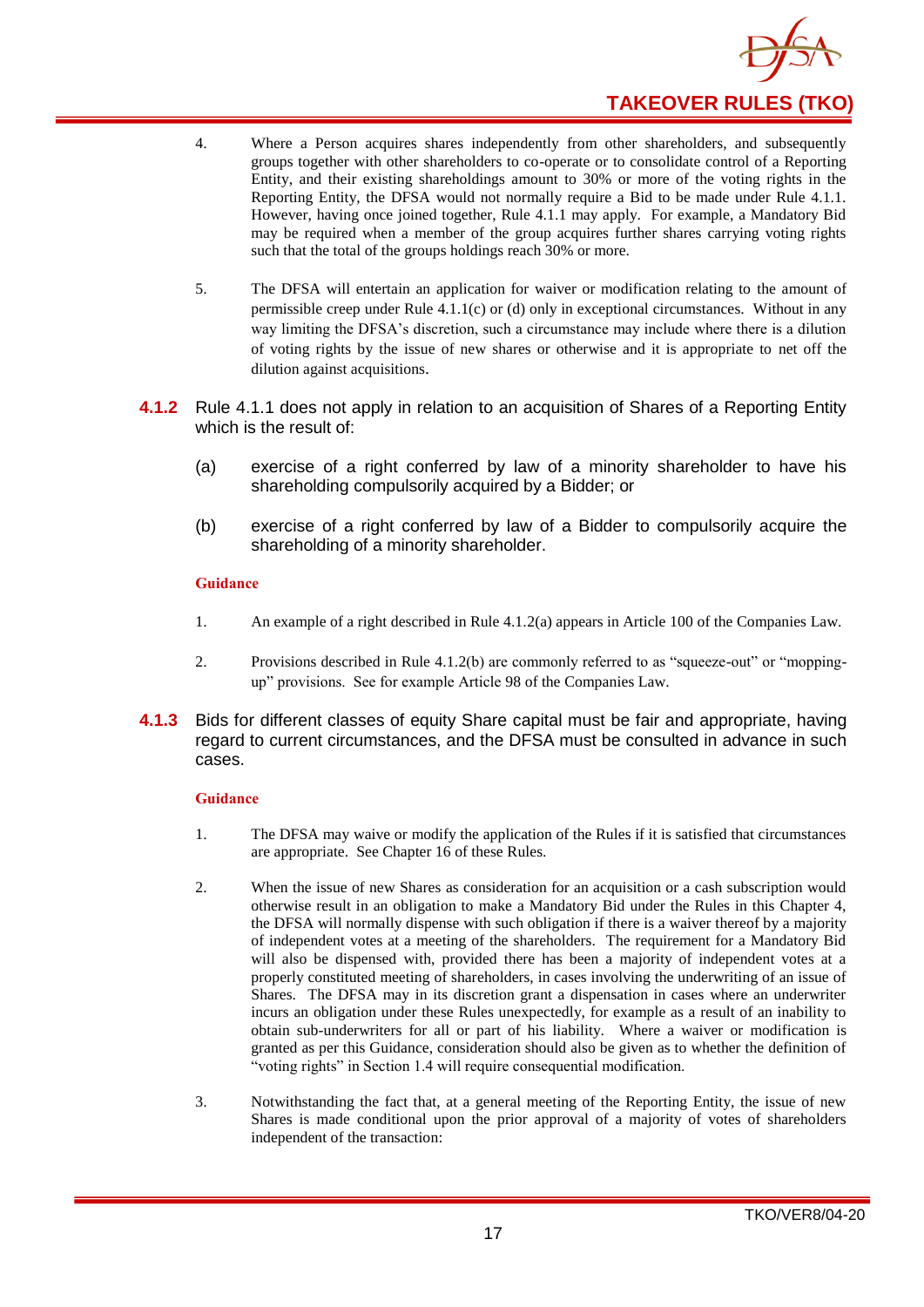

- a. the DFSA will not normally dispense with an obligation under this Section if the Person to whom the new Shares are to be issued or any Persons acting in concert with him have acquired relevant Shares in the Target in the 12 months prior to the posting of the Bid Document but subsequent to negotiations, discussions or the reaching of understandings or agreements with the Directors of the Target in relation to the proposed issue of new Shares;
- b. a waiver by independent votes shall be invalidated if any acquisitions are made in the period between the posting of the Bid Document to the shareholders and the meeting.
- 4. The DFSA may dispense with the requirement of a Mandatory Bid where the approval of independent votes to the transfer of existing Shares from one holder to another is obtained.

## <span id="page-21-0"></span>**4.2 Conditions and consents**

- **4.2.1** A Mandatory Bid made under these Rules must be conditional only upon the Bidder having received acceptances in respect of Shares which, together with Shares acquired or agreed to be acquired before or during the Bid, will result in the Bidder and any Person acting in concert with it holding Shares carrying more than 50% of the voting rights.
- **4.2.2** No acquisition of Shares which would give rise to a requirement for a Mandatory Bid under these Rules may be made if the making or implementation of such Bid would or might be dependent on the passing of a resolution at any meeting of shareholders of the Bidder or upon any other conditions, consents or arrangements.

#### **Guidance**

The DFSA may waive or modify the application of Rules 4.2.1 or 4.2.2 if it is satisfied that circumstances are appropriate. See Chapter 16 of these Rules.

## <span id="page-21-1"></span>**4.3 Consideration to be offered**

**4.3.1** Mandatory Bids made under these Rules must, in respect of each class of Shares involved, be in cash or be accompanied by a cash alternative at not less than the highest price paid by the Bidder or any Person acting in concert with it for Shares of that class during the Bid Period and within the preceding six months.

- 1. If the Bidder considers that the highest price should not apply in a particular case, the Bidder should consult the DFSA. The DFSA may waive or modify the application of Rule 4.3.1 if it is satisfied that circumstances are appropriate to provide a dispensation from this Rule. See Chapter 16 of these Rules. Factors that the DFSA may take into account include the size or timing of the relevant acquisitions, the attitude of the Governing Board of the Target, whether Shares had been purchased at high prices from Directors or other Persons closely connected with the Bidder or Target, and the number of Shares purchased in the preceding six months.
- 2. The DFSA should be consulted where there is more than one class of Shares involved.
- 3. Also note related provisions, Rule 3.1.1 (acquisitions before a Bid Period) and Rule 5.2.1 (requirement for a Bid in cash).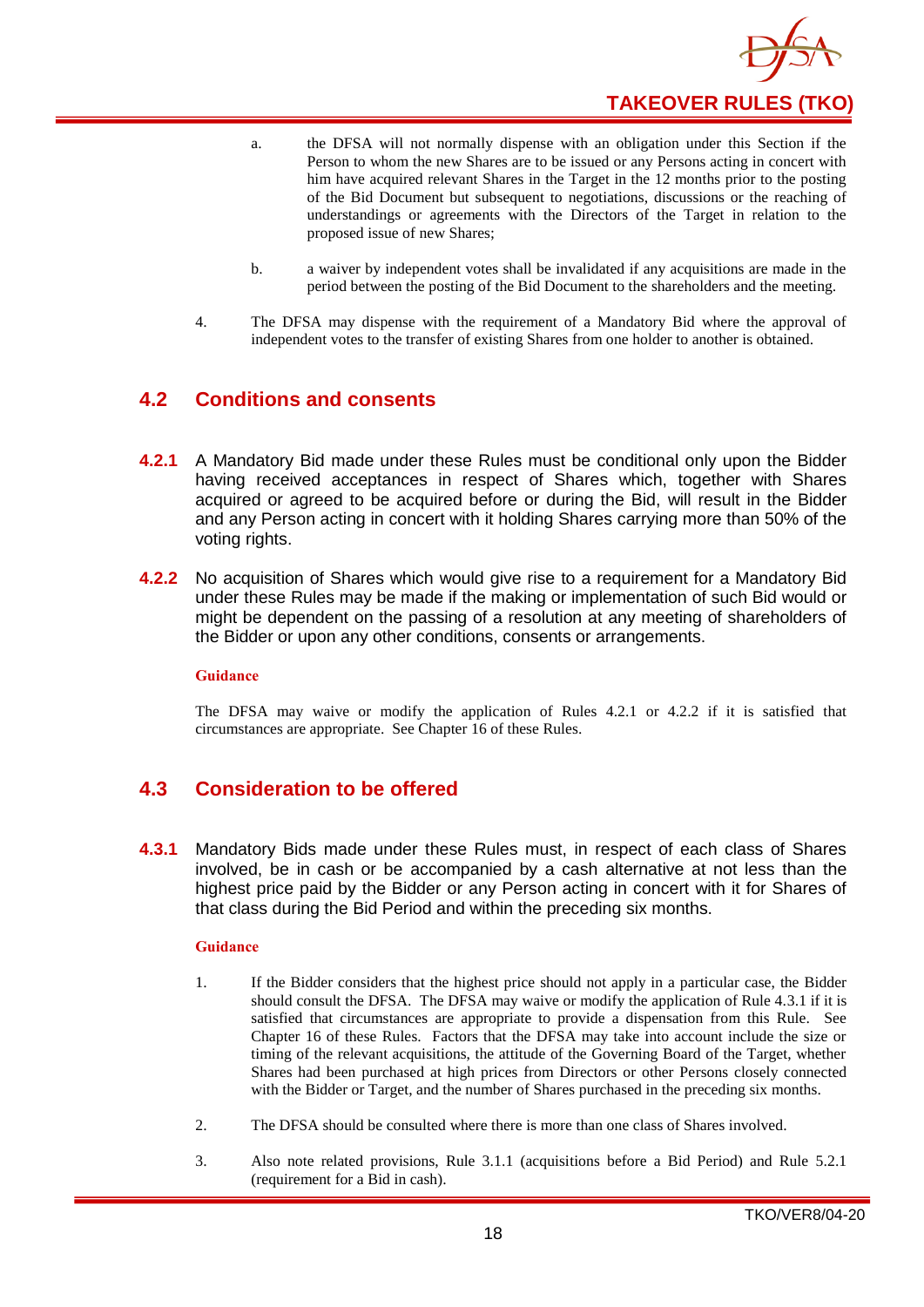

**4.3.2** The cash Bid or any cash alternative must remain open after the Bid has become or is declared unconditional as to acceptances for not less than 14 days after the date on which it would otherwise have expired.

**Guidance**

See also Rule 11.2.2.

## <span id="page-22-0"></span>**4.4 Obligations of directors selling shares**

- **4.4.1** When a Director of a Reporting Entity sells Shares owned or controlled by him in that Reporting Entity to an identifiable purchaser as a result of which the purchaser is required to make a Bid under the Rules in this Chapter, such Director must stipulate as a condition of the sale that the purchaser undertakes to fulfil his obligations under the Rules.
- **4.4.2** In addition, such Director must not resign from the Governing Body until the first closing date of the Bid or the date upon which the Bid becomes or is declared unconditional, whichever is the later.

## <span id="page-22-1"></span>**4.5 Restrictions on exercise of control by a bidder**

**4.5.1** No nominee of a Bidder or Persons acting in concert with it may be appointed to the Governing Body of the Target, nor may a Bidder and Persons acting in concert with it exercise the votes attaching to any Shares held in the Target, until the Bid Document has been posted.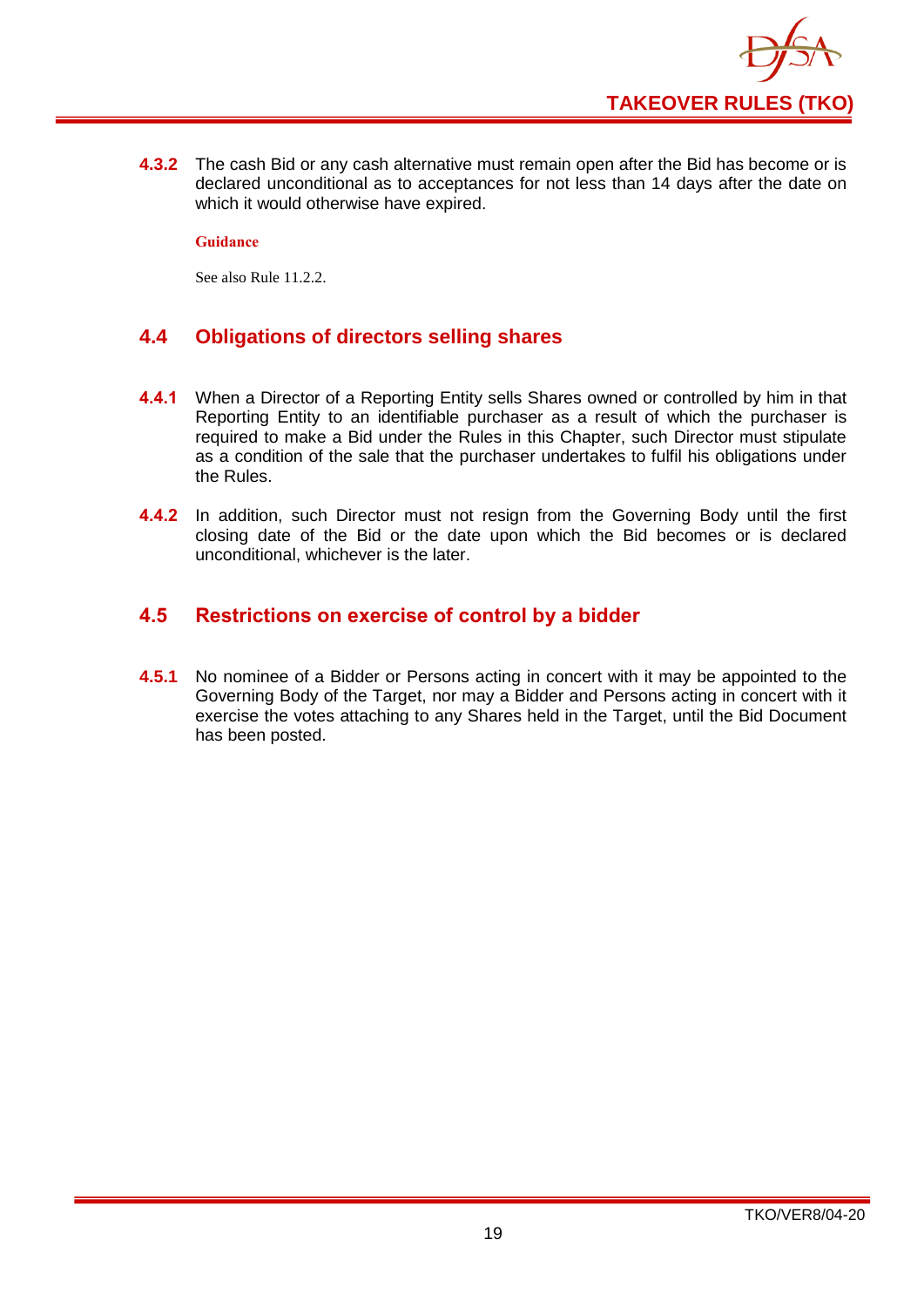

## <span id="page-23-0"></span>**5 THE TERMS OF A VOLUNTARY BID**

## <span id="page-23-1"></span>**5.1 The acceptance condition**

- **5.1.1** It must be the condition of any Bid for voting equity Share capital which, if accepted in full, would result in the Bidder holding Shares carrying over 50% of the voting rights of the Target, that the Bid will not become or be declared unconditional as to acceptances unless the Bidder has acquired or agreed to acquire (either pursuant to the Bid or otherwise) Shares carrying over 50% of the voting rights attributable to:
	- (a) the equity Share capital alone; and
	- (b) the equity Share capital and the non-equity Share capital combined.

## <span id="page-23-2"></span>**5.2 Requirement for a bid in cash**

**5.2.1** Where the Shares of any class under Bid in the Target acquired for cash by a Bidder or any Person acting in concert with it during the Bid Period, or within six months prior to its commencement, carry 10% or more of the voting rights currently exercisable at a class meeting of that class, the Bid for that class must be in cash or accompanied by a cash alternative at not less than the highest price paid by the Bidder or any Person acting in concert with it for Shares of that class during the Bid Period or within six months prior to its commencement.

#### **Guidance**

- 1. The DFSA may waive or modify the application of Rule 5.2.1 if it is satisfied that circumstances are appropriate. For example, if the Bidder considers that the highest price ought not to apply in a particular case, it must consult the DFSA, which may grant a waiver or modification to reflect an adjusted price See Chapter 16 of these Rules.
- 2. Also note related provisions, Rule 3.1.1 (acquisitions before a Bid Period) and Rule 4.3.1 (consideration to be offered in a Mandatory Bid).

## <span id="page-23-3"></span>**5.3 Subjective conditions**

**5.3.1** Subject to prior consent of the DFSA, a Bid shall not be subject to conditions which depend solely on subjective judgements by the Directors of the Bidder or the fulfilment of which is in their hands.

#### **Guidance**

1. The DFSA may be prepared to accept an element of subjectivity in certain special circumstances where it is not practicable to specify all the factors on which satisfaction of a particular condition may depend. This may especially arise in cases involving official authorisations, the granting of which may be subject to an additional material obligation of the Bidder. Consent would also normally be granted where an announcement for a Bid is to be expressed as being conditional on statements or estimates being appropriately verified.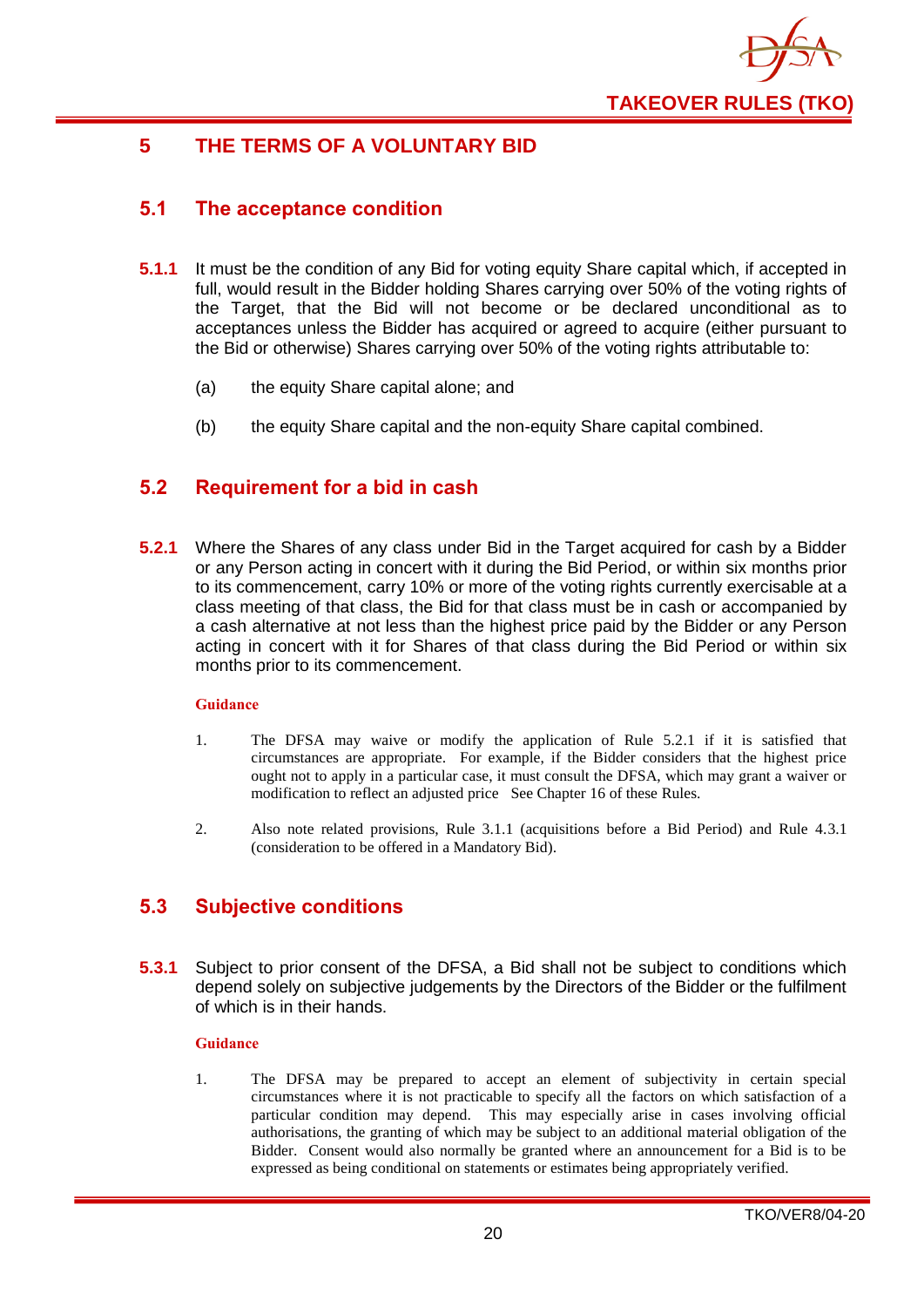

- 2. A Bidder should not invoke any condition, other than the acceptance condition, so as to cause the Bid to lapse unless the circumstances which give rise to the right to invoke the condition are of material significance to the Bidder in the context of the Bid.
- 3. Conditions that depend solely on a force majeure are not prohibited by this Rule.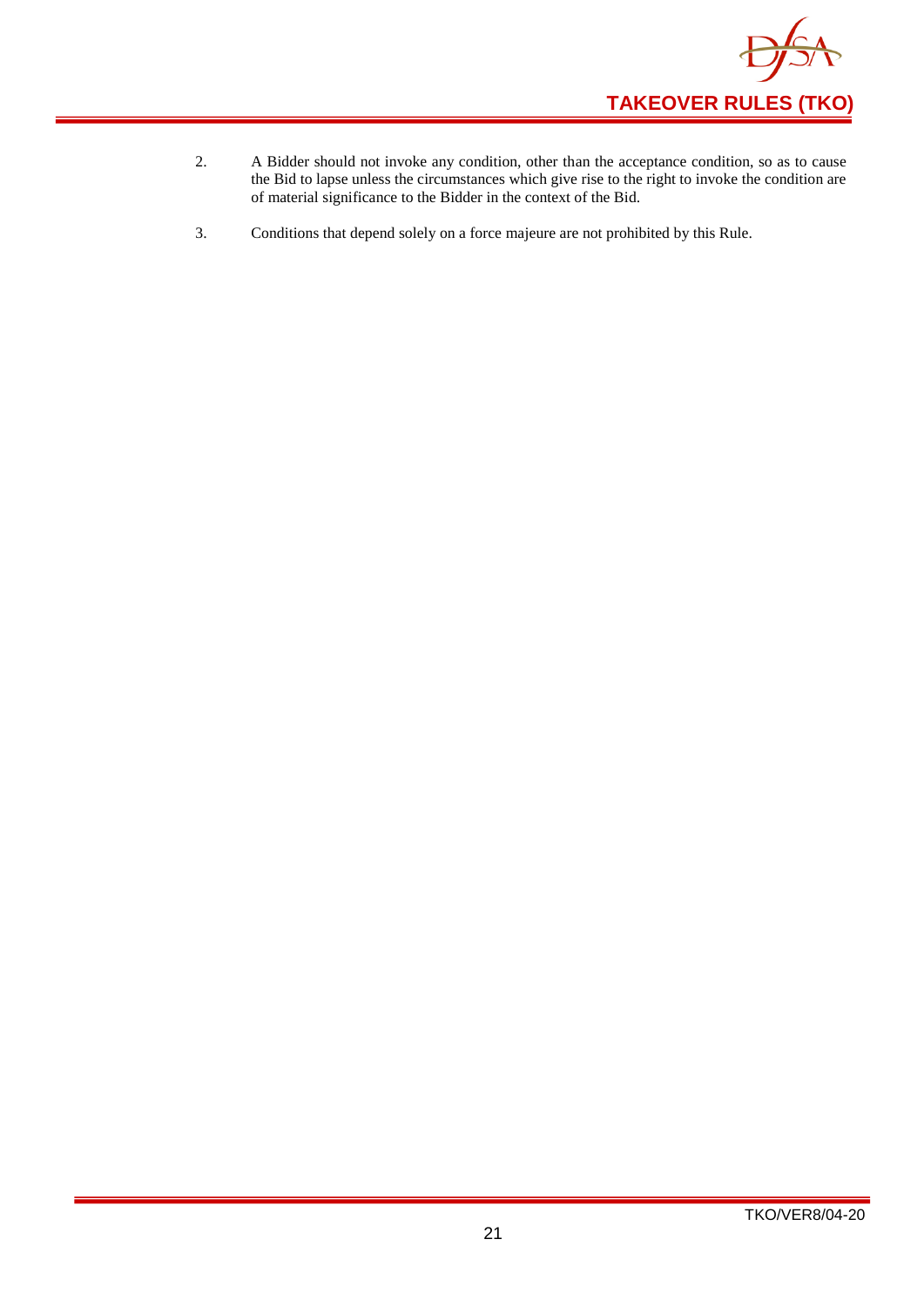

## <span id="page-25-0"></span>**6 PROVISIONS APPLICABLE TO ALL BIDS**

## <span id="page-25-1"></span>**6.1 Where there is more than one class of shares**

- **6.1.1** Where a Target has more than one class of Shares as its capital, the Bidder must:
	- (a) make a fair and appropriate Bid, having regard to current circumstances, for each class whether such capital carries voting rights or not;
	- (b) consult the DFSA in advance of such a Bid being made; and
	- (c) ensure that a Bid for non-voting Shares is not conditional on any particular level of acceptances in respect of that class unless the Bid for the voting Shares is also conditional on the success of the Bid for the non-voting Shares.

#### **Guidance**

A fair and appropriate Bid need not necessarily be an identical Bid.

- **6.1.2** Classes of non-equity Share capital need not be the subject of a Bid, except in the circumstances referred to in Rule 4.1.1.
- **6.1.3** Where a Bid is made for more than one class of Shares, separate Bids must be made for each class.

## <span id="page-25-2"></span>**6.2 Appropriate bid for options, convertibles and rights**

- **6.2.1** When a Bid is made for Shares and the Target has:
	- (a) issued options conferring a right to acquire Shares;
	- (b) issued Convertibles conferring a right to convert a Security into Shares; or
	- (c) issued subscription rights conferring a right to subscribe for Shares;

which remain outstanding, the Bidder must make a Bid or proposal to the holders of each such category of options, Convertibles or subscription rights.

- **6.2.2** A Bid or proposal under Rule 6.2.1 must, in relation to the holders in each such category:
	- (a) be fair and appropriate;
	- (b) provide equal treatment; and
	- (c) ensure that their interests are safeguarded.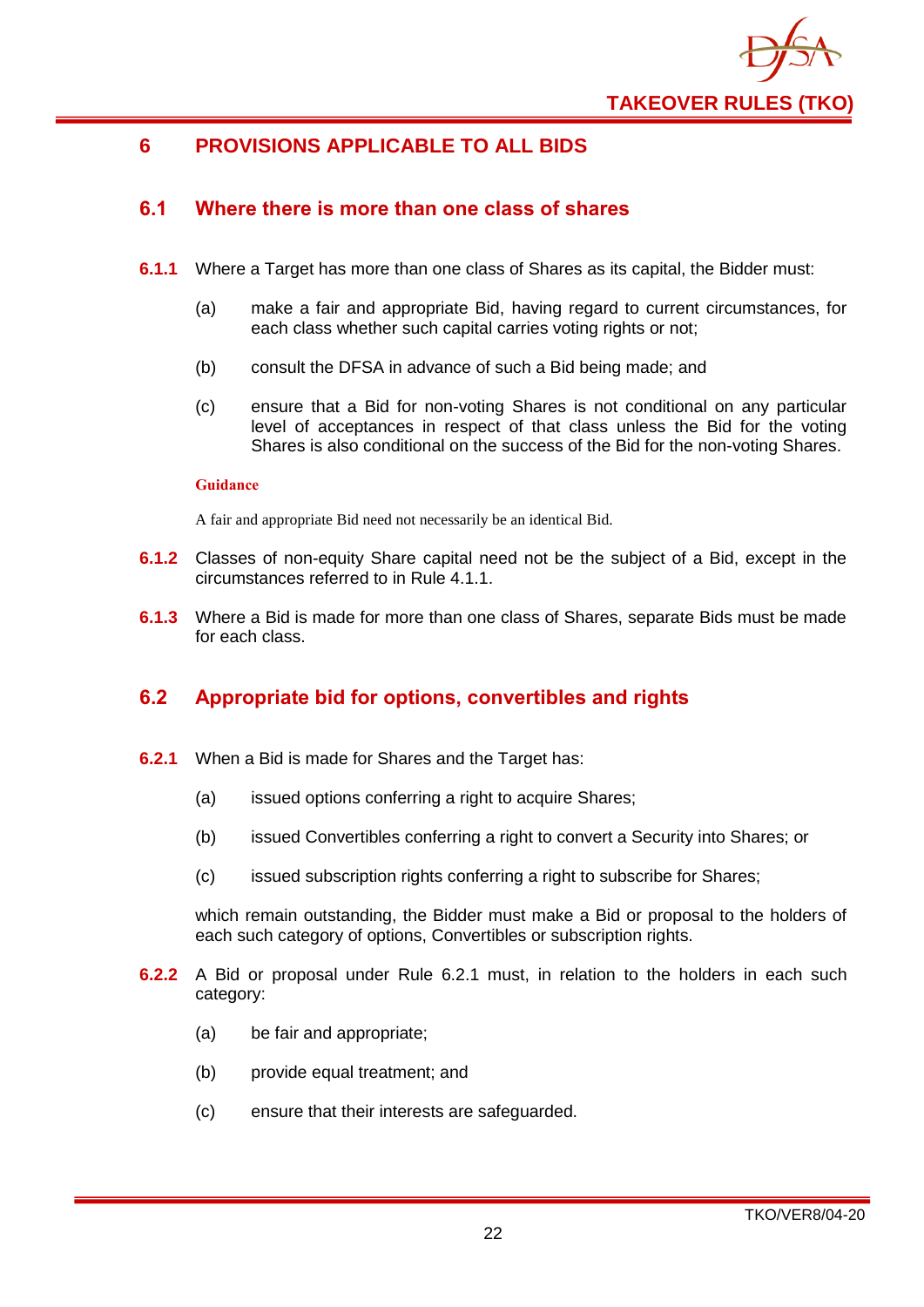

## <span id="page-26-0"></span>**6.3 Special deals with favourable conditions**

**6.3.1** A Bidder or Persons acting in concert with it must not make any arrangements with shareholders and must not deal or enter into arrangements to deal in Shares of the Target, or enter into arrangements which involve acceptance of a Bid, either during a Bid or when one is reasonably in contemplation, if there are favourable conditions attached which are not being extended to all shareholders.

#### **Guidance**

The DFSA may waive or modify the application of Rule 6.3.1 if it is satisfied that circumstances are appropriate. See Chapter 16 of these Rules.

#### <span id="page-26-1"></span>**6.4 Announcement of acceptance levels**

- **6.4.1** By 9:00am (Dubai time) at the latest on the business day following the day on which a Bid is due to expire, or becomes or is declared unconditional as to acceptances, or is extended, the Bidder must make an appropriate announcement including an announcement made in the same manner as a market disclosure required under Rule 4.7.1 of the Markets Rules.
- **6.4.2** The announcement must state the total numbers of Shares and rights over Shares (as nearly as practicable);
	- (a) for which acceptances of the Bid have been received;
	- (b) held before the Bid Period; and
	- (c) acquired or agreed to be acquired during the Bid Period;

and must specify the percentages of the relevant classes of Shares represented by these numbers.

- 1. See also Rule 11.2.2.
- 2. If, during a Bid, any statements are made by a Bidder or its advisers about the level of acceptances of the Bid or the number or percentages of shareholders who have accepted the Bid, an immediate announcement must be made in conformity with these Rules.
- 3. If a Bidder fails within the time limit to comply with the requirements in this Section, the DFSA or Authorised Market Institution (as appropriate) may consider a temporary suspension of listing of the Target's Shares and, where appropriate, the Bidder's Shares until the relevant information is given.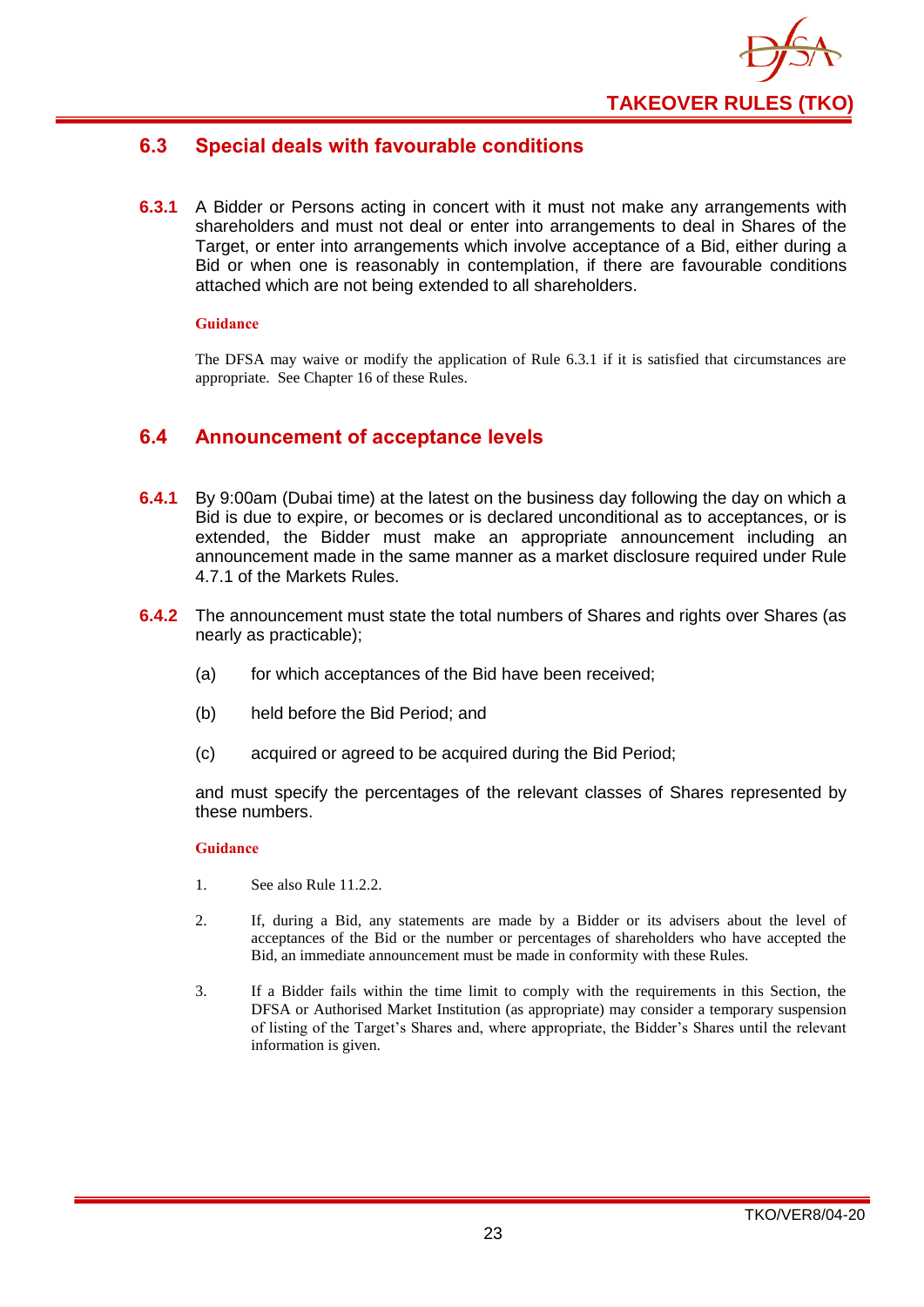

## <span id="page-27-0"></span>**6.5 Use of proxies and authorities in relation to acceptances**

- **6.5.1** A Bidder must not require the shareholders of the Target, as a term of his acceptance of a Bid, to appoint a proxy to vote in respect of those Shares or to appoint a particular Person to exercise any other rights or take any other action in relation to those Shares unless the appointment is on the following terms, which must be set out in the Bid Document:
	- (a) the proxy may not vote, the rights may not be exercised and no other action may be taken unless the Bid is wholly unconditional or, in the case of voting by the proxy, the Bid will become wholly unconditional or lapse immediately upon the outcome of the resolution in question;
	- (b) where relevant, the votes are to be cast as far as possible to satisfy any outstanding condition of the Bid;
	- (c) the appointment ceases to be valid if the acceptance is withdrawn; and
	- (d) the appointment applies only to Shares in respect of which there is an acceptance of the Bid.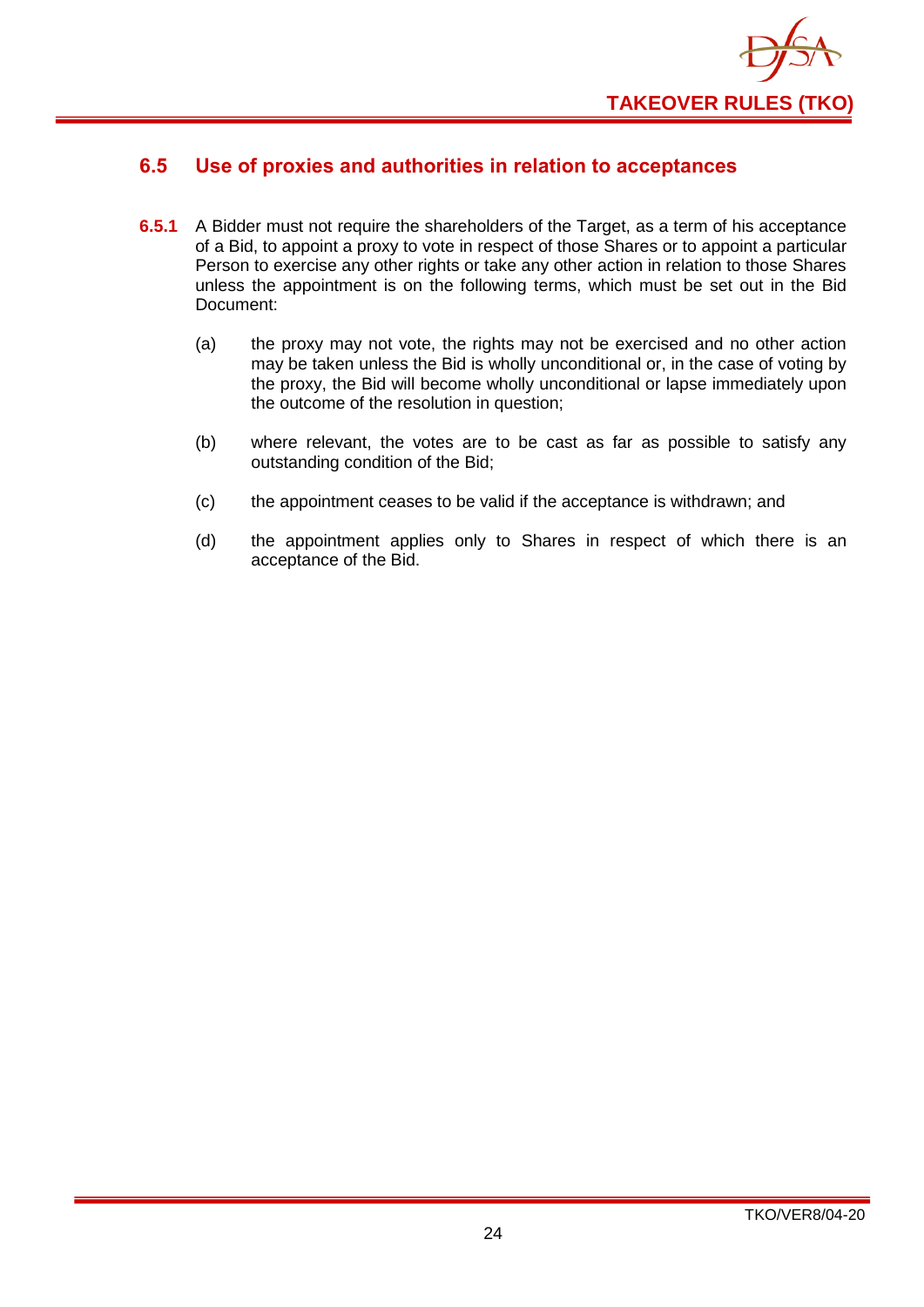

## <span id="page-28-0"></span>**7 CONDUCT DURING A BID**

## <span id="page-28-1"></span>**7.1 Standards and Responsibilities for Care and Accuracy**

- **7.1.1** A Bidder and the Target, respectively, must ensure that each document or advertisement issued, or statement made, by them or on their behalf during the course of a Bid:
	- (a) satisfies the highest standards of accuracy;
	- (b) adequately and fairly presents any information contained in it; and
	- (c) will not mislead shareholders and the market or create uncertainty.

#### **Guidance**

- 1. This Rule applies whether the document, advertisement or information is issued directly by the Bidder or Target or by an adviser on their behalf.
- 2. Campaigns in which shareholders are contacted by telephone should be conducted only by staff of the financial advisers who are fully conversant with the requirements of and their responsibilities under the Rules. Only previously published information which remains accurate, and is not misleading at the time it is quoted, should be used in telephone campaigns. Shareholders should not be put under pressure and should be encouraged to consult their professional advisers.
- **7.1.2** Each document issued to shareholders or advertisements published in connection with a Bid, in which there is a material expression of opinion must state that the Directors of the Bidder and/or, where appropriate, the Target, accept responsibility for the information contained in the document or advertisement and that to the best of their knowledge and belief (having taken all reasonable care to ensure that such is the case) the information contained in the document or advertisement is in accordance with the facts and, where appropriate, that it does not omit anything likely to affect the import of such information.
- **7.1.3** If it is proposed that any Director shall be excluded from such a statement referred to in Rule 7.1.2, the omission and the reasons for it must be stated in the document or advertisement.

## <span id="page-28-2"></span>**7.2 Distribution of Documents and Announcements**

**7.2.1** Copies of all relevant documents and announcements bearing on a Bid, and of advertisements and any material to be released to the media, must at the time of release be filed with the DFSA.

#### **Guidance**

The time of filing of Bid Documents and Target Circulars with the DFSA is addressed in Section 11.1.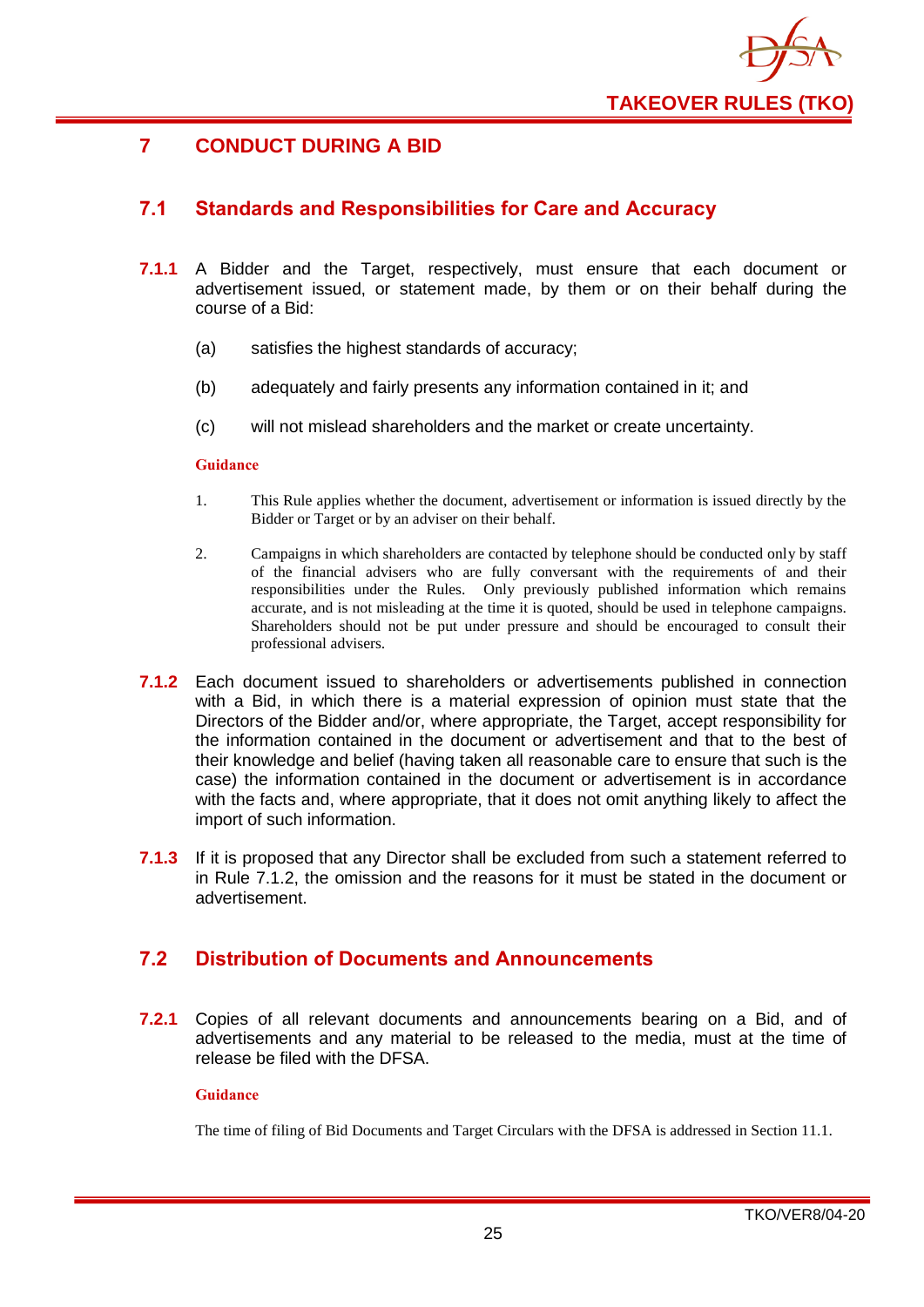

**7.2.2** Copies of all relevant documents and announcements when issued or made must also be made available at the same time to the advisers to all other parties to the Bid.

## <span id="page-29-0"></span>**7.3 Equality of Information**

- **7.3.1** Subject to Rule 7.3.2, information about entities involved in a Bid must be made equally available to all shareholders as nearly as possible at the same time and in the same manner.
- **7.3.2** Rule 7.3.1 does not apply to:
	- (a) the furnishing of information in confidence by a Target to a bona fide potential Bidder or vice versa; or
	- (b) the issue of circulars to their own investment clients by brokers or advisers to any party to the transaction.
- **7.3.3** Any information, including particulars of shareholders, given to one Bidder or potential Bidder, must, on request, be furnished equally and as promptly to another Bidder or bona fide potential Bidder, even if that other Bidder is less welcome.
- **7.3.4** If the Bid or potential Bid is for a management buy-out or similar transaction, the Bidder or potential Bidder must, on request, forthwith furnish the independent Directors of the Target or its advisers with all information which has been furnished by the Bidder or potential Bidder to external providers or potential providers of finance (whether equity or debt) for the buy-out.

## <span id="page-29-1"></span>**7.4 Restrictions on Frustrating Action**

- **7.4.1** During the course of a Bid, or even before the date of the Bid if the Governing Body of the Target has reason to believe that a bona fide Bid might be imminent, the Governing Body must not, except in pursuance of a contract entered into earlier, without the approval of the shareholders to the relevant proposal given in general meeting:
	- (a) issue any authorised but unissued Shares;
	- (b) issue or grant options in respect of any unissued Shares;
	- (c) create or issue, or permit the creation or issue of, any Securities carrying rights of conversion into or subscription for Shares;
	- (d) sell, dispose of or acquire, or agree to sell, dispose of or acquire, assets of a material amount;
	- (e) enter into contracts otherwise than in the ordinary course of business; or
	- (f) pay any dividend which is abnormal as to timing and amount.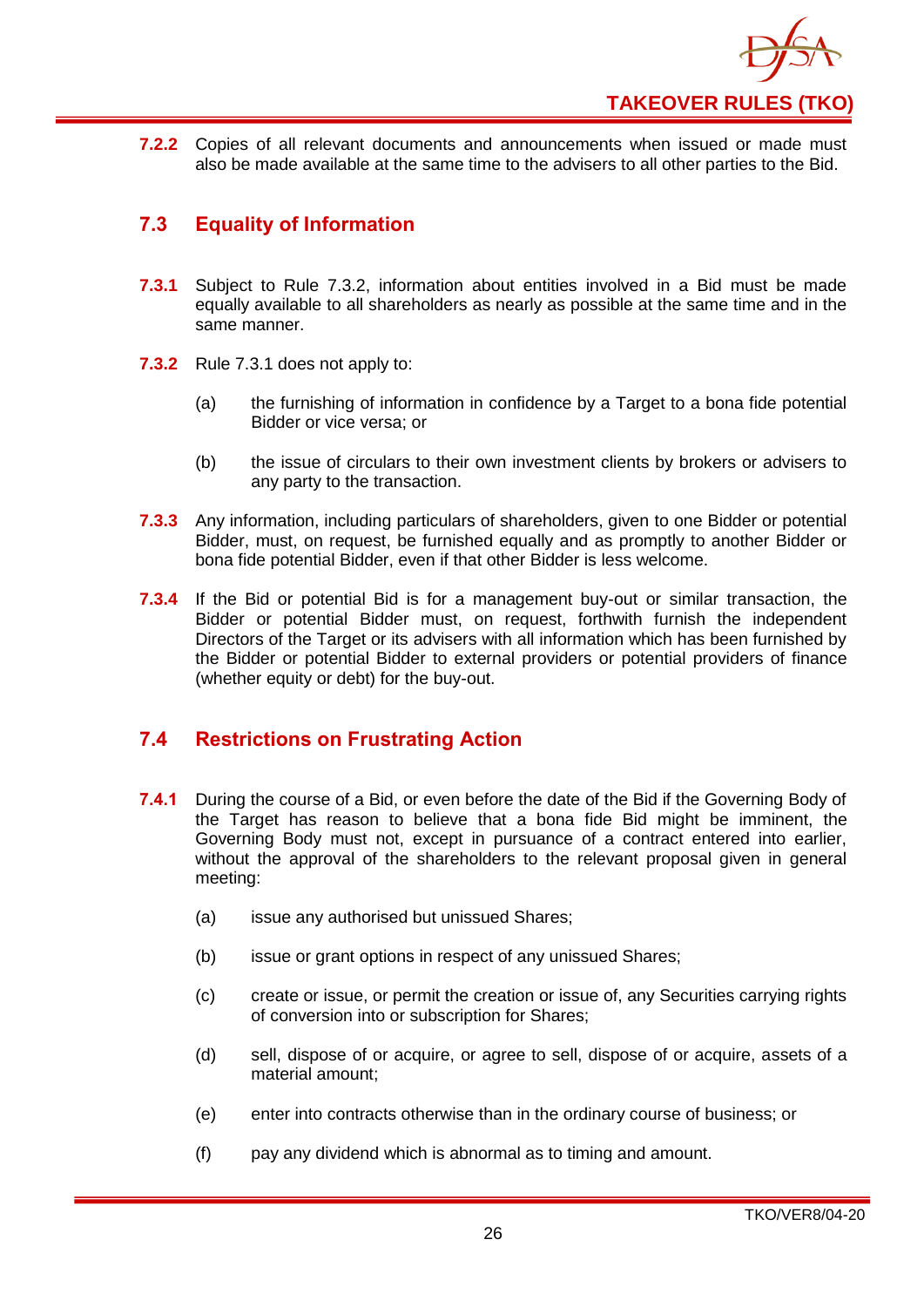

- **7.4.2** The notice convening the general meeting of shareholders must include information about the Bid or contemplated Bid.
- **7.4.3** Where it is considered that an obligation or other special circumstance already exists, although a formal contract has not been entered into, the DFSA must be consulted and its consent obtained to proceed without a meeting of shareholders.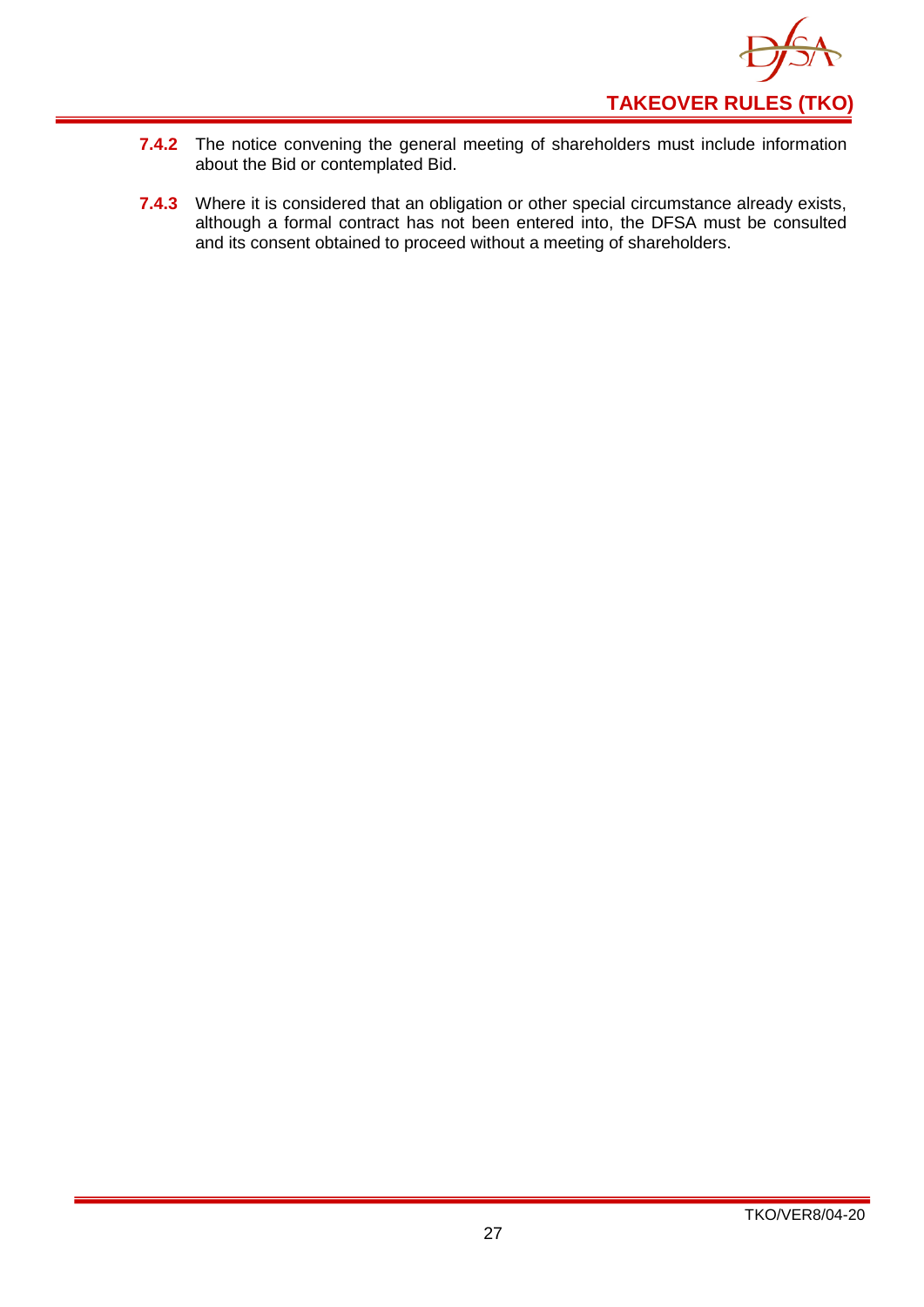

## <span id="page-31-0"></span>**8 DOCUMENTS ISSUED BY GOVERNING BODIES**

#### <span id="page-31-1"></span>**8.1 The general obligation as to information**

- **8.1.1** The Governing Bodies of the Bidder and Target must give sufficient information and advice to the shareholders of the Target to enable them to reach a properly informed decision as to the merits of a Bid. Such information must be made available to such shareholders early enough to enable them to make a timely and informed decision.
- **8.1.2** The Governing Bodies of the Bidder and Target must make timely disclosure of all statements, notices, declarations and other documents such as the Bid Document and the Target Circular in the same manner as a market disclosure under Rule 4.7.1 of the Markets Rules.

#### **Guidance**

This provision applies Rule 4.7.1 of the Markets Rules in respect of the Bidder and Target to a takeover regardless of whether they are Reporting Entities. For the avoidance of doubt, specific obligations to make disclosure are also contained in Rules 2.6.1, and 3.4.1.

## <span id="page-31-2"></span>**8.2 Bid document and target circular disclosures**

**8.2.1** In its Bid Document, the Bidder must disclose the information specified in App1, together with any other relevant information to enable the Target's shareholders to reach a properly informed decision.

#### **Guidance**

See also Rule 11.1.1.

**8.2.2** The Governing Body of the Target must circulate its views on the Bid, including any alternative Bids, to its shareholders in a Target Circular.

#### **Guidance**

Nothing in these Rules precludes a Bidder and a Target issuing a joint document under which they comply with their respective obligations.

**8.2.3** In its initial Target Circular, the Governing Body of the Target must disclose the information specified in App2 (whether recommending acceptance or rejection of the Bid), together with any other information it considers to be relevant to enable its shareholders to reach a properly informed decision on the Bid.

#### **Guidance**

See also Rule 11.1.2.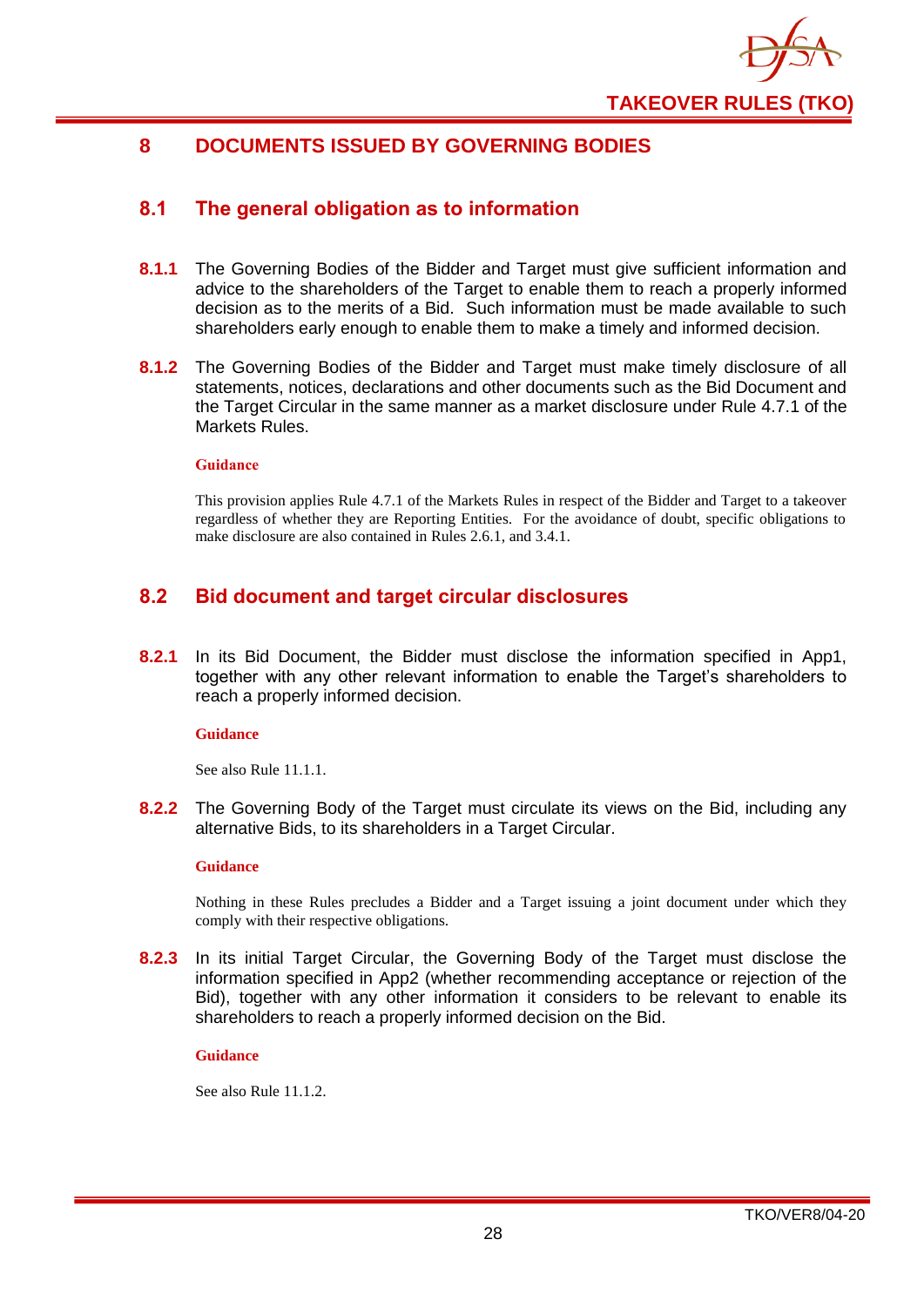

## <span id="page-32-0"></span>**8.3 Documents Subsequently Sent to Shareholders**

**8.3.1** Documents subsequently sent to shareholders of the Target by either the Bidder or Target during the Bid Period must contain the information specified in App3.

## <span id="page-32-1"></span>**8.4 Availability of Documents for Inspection**

- **8.4.1** Where a Bidder or Target:
	- (a) has prepared or possesses any document prescribed in Rule 8.4.2; or
	- (b) has referred to or relied upon any document prescribed in Rule 8.4.2 in its Bid Document or Target Circular;

the Bidder or Target respectively must make any such document available for inspection from the time the Bid Document or Target Circular, as appropriate, is published until the end of the Bid Period. The Bid Document or Target Circular must state which documents are so available and the place in the DIFC where inspection can be made:

- **8.4.2** The following documents are prescribed for the purposes of Rule 8.4.1:
	- (a) Where a profit forecast has been made:
		- (i) the reports of the auditors or reporting accountants (Rule 9.4.1); and
		- (ii) the letters giving the consents of the auditors or reporting accountants and appropriate external valuers to the issue of the relevant document, with the report in the form and context in which it is included or, if appropriate, to the continued use of the report in a subsequent document (Rules 9.4.4 and 9.6.1).
	- (b) Where an asset valuation has been made:
		- (i) the valuation certificate and associated report or a schedule containing details of the aggregate valuation (Section 10.2); and
		- (ii) a letter stating that the valuer has given and not withdrawn his consent to the publication of his valuation certificate in the form and context in which it is included in the relevant document.
	- (c) Any document evidencing an irrevocable commitment to accept a Bid or any arrangement, undertaking or agreement relating to the commitment to accept a Bid or to the circumstances in which the Bidder may or may not invoke or seek to invoke a condition to its Bid.
	- (d) The memorandum and articles of association of the Target, and where there is a Securities Exchange Bid, also of the Bidder.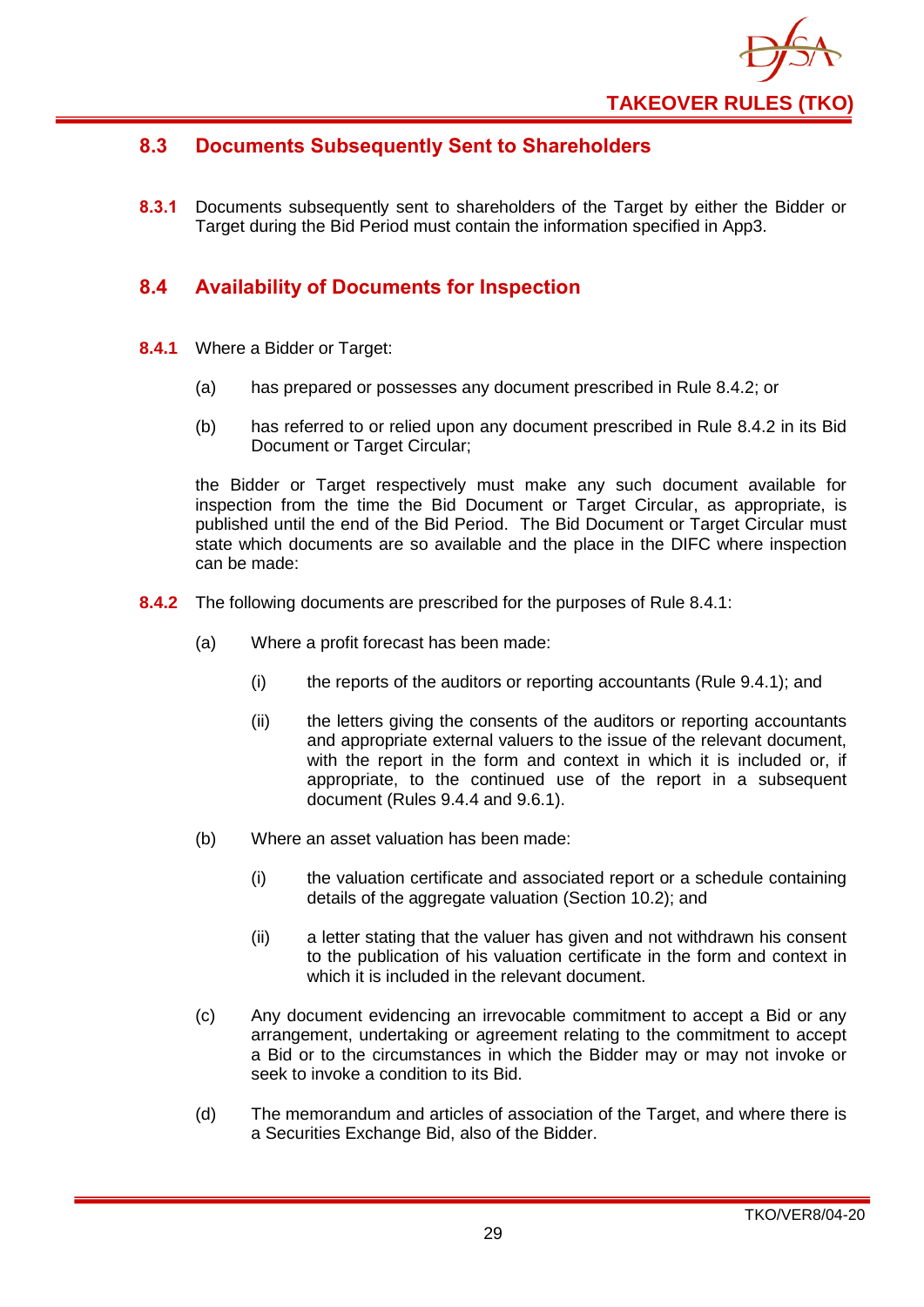

- (e) The annual financial statements of the Target, and, where there is a Securities Exchange Bid, also the Bidder for the last three completed financial years in respect of which audited annual financial statements have been issued.
- (f) Any other document materially relied upon in the Bid Document or Target Circular.

The DFSA may waive or modify the application of certain provisions of this Section 8.4 if it is satisfied that circumstances are appropriate. See Chapter 16 of these Rules.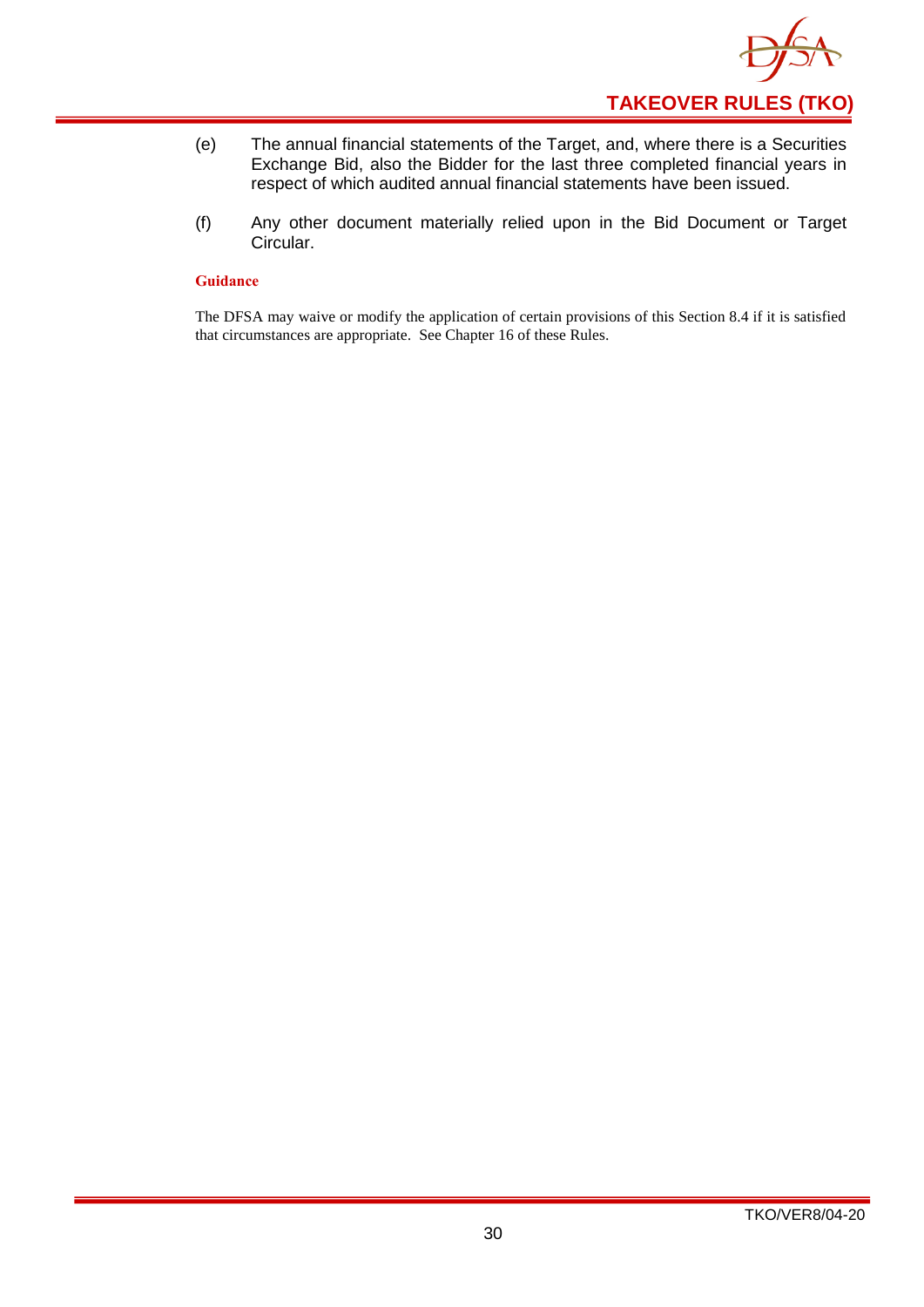

## <span id="page-34-0"></span>**9 PROFIT FORECASTS**

## <span id="page-34-1"></span>**9.1 References to Profit Forecasts**

- **9.1.1** A reference in this Section 9 to:
	- (a) a "profit forecast" includes a forecast of loss; and
	- (b) a "profit" includes a loss.

## <span id="page-34-2"></span>**9.2 Standards of Care**

- **9.2.1** When a profit forecast is to be given by a Bidder or Target to shareholders, the Directors of the respective Bidder or Target:
	- (a) are responsible for the compilation of the profit forecast; and
	- (b) in so doing, must compile the forecast with the highest standards of objectivity, care and accuracy.

#### **Guidance**

The hazards attached to the forecasting of profits must in no way detract from the necessity of maintaining the highest standards of accuracy and fair presentation in all communications to shareholders in a Bid.

## <span id="page-34-3"></span>**9.3 Assumptions**

- **9.3.1** When a profit forecast appears in any document addressed to shareholders in connection with a Bid, the material assumptions, including the commercial assumptions, upon which the Directors have based their profit forecast, must be stated and explained in the document.
- **9.3.2** When, after a Bid Document has been posted, a profit forecast is given in a public announcement (whether by newspaper or any other means of publication), any assumptions on which the forecast is based must be included in the announcement.

## <span id="page-34-4"></span>**9.4 Reports in Connection with Profit Forecasts**

- **9.4.1** In all cases, the assumptions, accounting policies and calculations for a profit forecast must be examined and reported on by the auditors or reporting accountants.
- **9.4.2** When income from land and buildings is a material element in a profit forecast, that part of the forecast must be examined and reported on by an independent external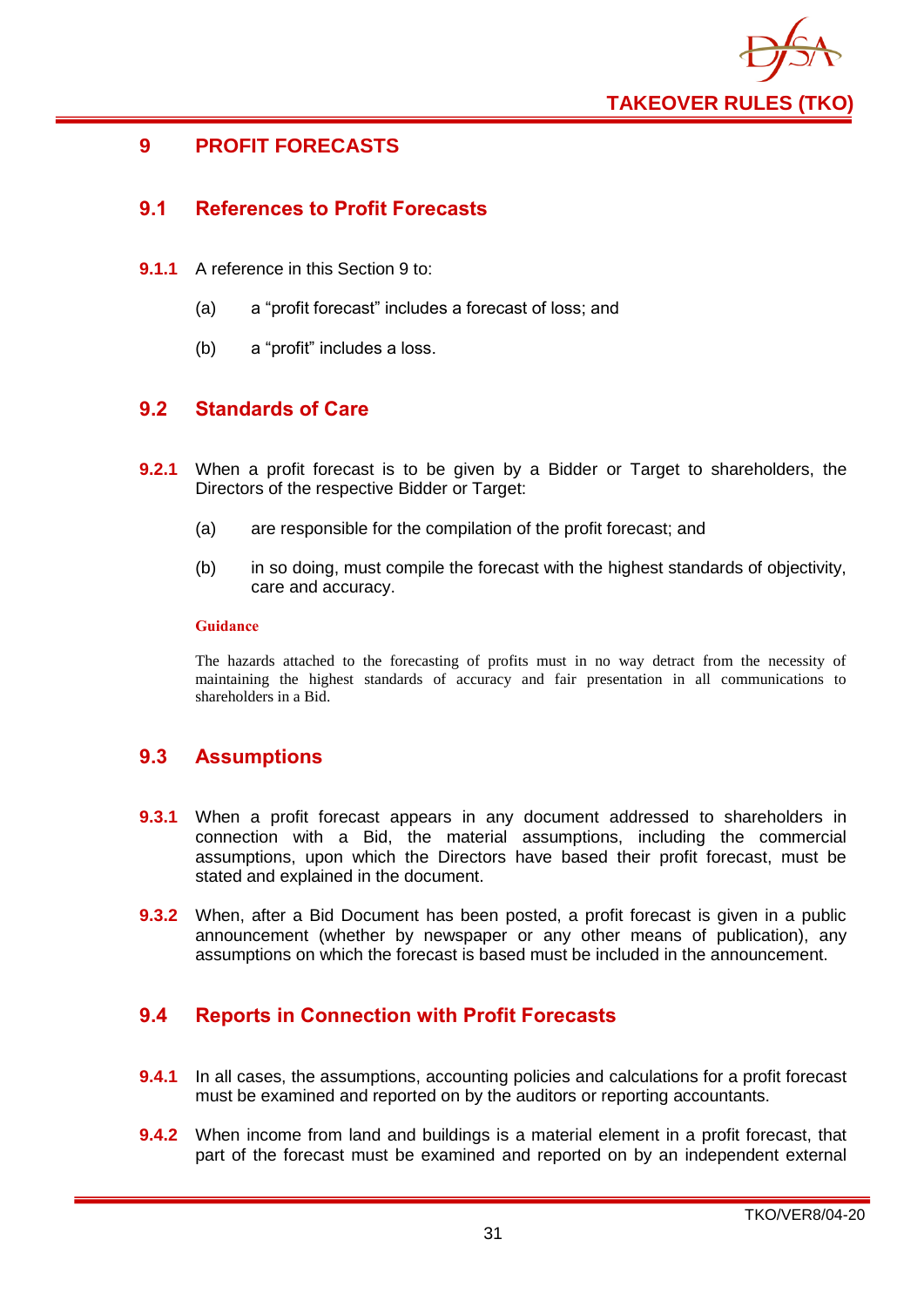

valuer. This Rule does not apply where the income is virtually certain, for example, known rents receivable under existing leases.

**9.4.3** Any relevant profit forecast which has been made before the commencement of the Bid Period must be examined, repeated and reported on in the document sent to shareholders.

#### **Guidance**

The DFSA may waive or modify the application of Rule 9.3.3 if it is satisfied that circumstances are appropriate. See Chapter 16 of these Rules. In exceptional circumstances, the DFSA may accept that, because of the uncertainties involved, it is not possible for a forecast previously made to be reported on in accordance with the Rules nor for a revised forecast to be made. In these circumstances, shareholders must be given a full explanation of why the requirements of the Rules are not capable of being met.

**9.4.4** When a Bid Document has been posted, the reports shall be included in the document containing the forecast or, when the forecast has been made in a public announcement (whether by newspaper or any other means of publication), in a document which shall be sent to shareholders with a minimum of delay after the announcement is published. The reports must be accompanied by a statement that those making them have given and not withdrawn their consent to publication.

## <span id="page-35-0"></span>**9.5 Statements to be Treated as Profit Forecasts**

- **9.5.1** The following statements must be treated as profit forecasts:
	- (a) an estimate of profit for a period which has already expired;
	- (b) a profit forecast for a limited period (for example, for the following quarter); and
	- (c) any unaudited interim and preliminary profit figures published during a Bid Period, excepting unaudited statements of annual or interim results which have already been published.

- 1. When no figure is mentioned, or even if the word "profit" is not used, the DFSA may consider that certain forms of words constitute a profit forecast, particularly when considered in context. Examples include statements that "profits will be somewhat higher than last year" and "performance in the second half year is expected to be similar to our performance and results in the first half year" (when interim figures have already been published). Whenever a form of words puts a floor under, or a ceiling on, the likely profits of a particular period or contains the data necessary to calculate an approximate figure for future profits, it will be treated by the DFSA as a profit forecast which must be reported on in accordance with this Rule. In cases of doubt the DFSA must be consulted.
- 2. A dividend forecast will not normally be considered a profit forecast unless, for example, it is accompanied by an estimate as to dividend cover.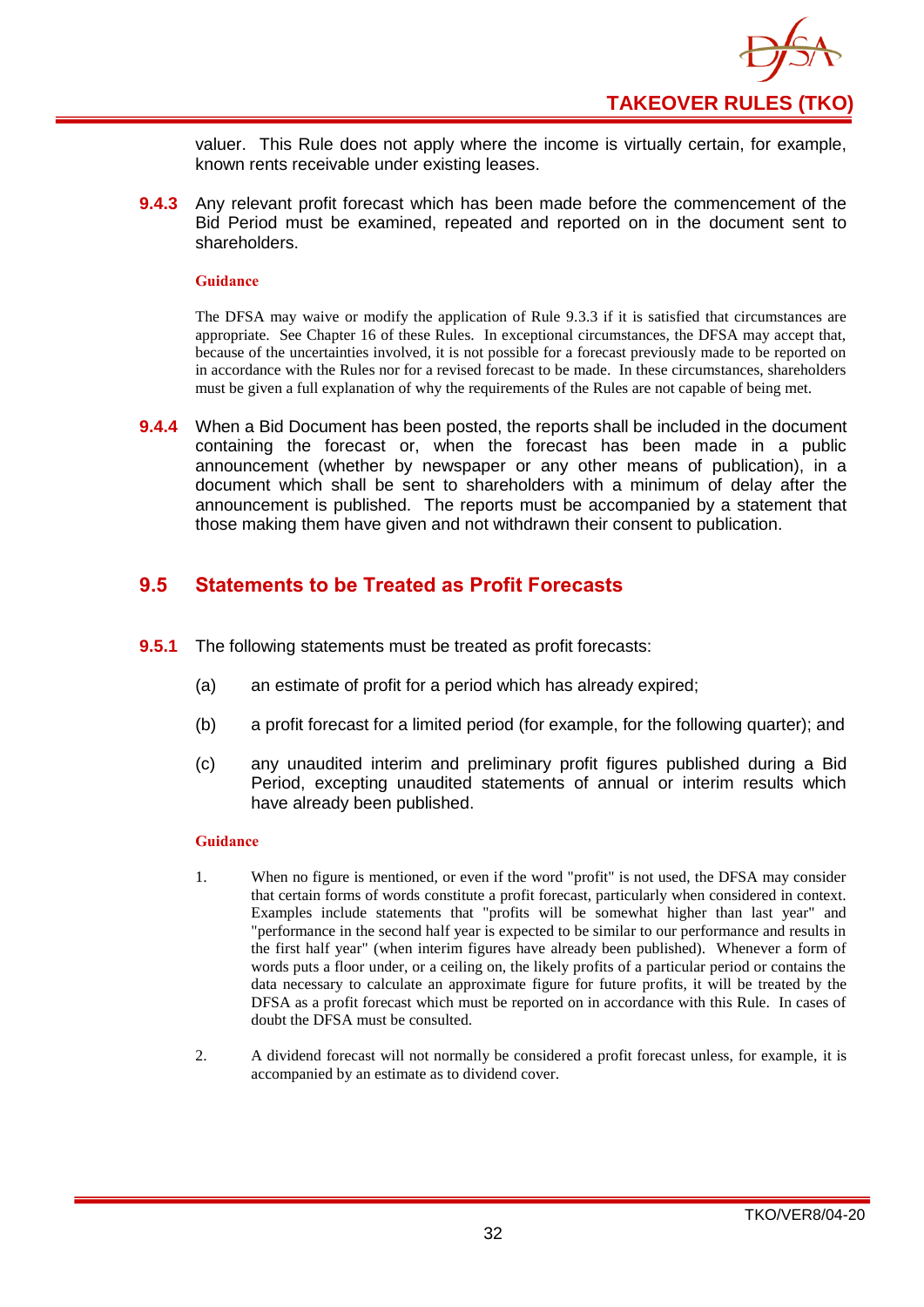

#### <span id="page-36-0"></span>**9.6 Miscellaneous rules relating to forecasts**

- **9.6.1** When a Bidder or Target includes a forecast in a document, any document subsequently sent out by that entity in connection with that Bid must contain a statement by the Directors that:
	- (a) the forecast remains valid for the purpose of the Bid; and
	- (b) the accountants and others who reported on the forecast have indicated that they have no objection to their reports continuing to apply.
- **9.6.2** When a forecast of profit before taxation appears in a document addressed to shareholders, it must be accompanied by a forecast of earnings per Share arising from the profit.
- **9.6.3** Whenever a profit forecast is made in relation to a period in which trading has already commenced, any previously published profit figures in respect of any expired part of that trading period, together with comparable figures for the same part of the preceding year, must be stated.
- **9.6.4** All the relevant provisions of this Section apply also to a profit forecast prepared on an inflation-adjusted basis, in which case:
	- (a) the basis of computation underlying such a forecast must be stated; and
	- (b) the forecast must be accompanied by a corresponding forecast prepared on a historical cost basis.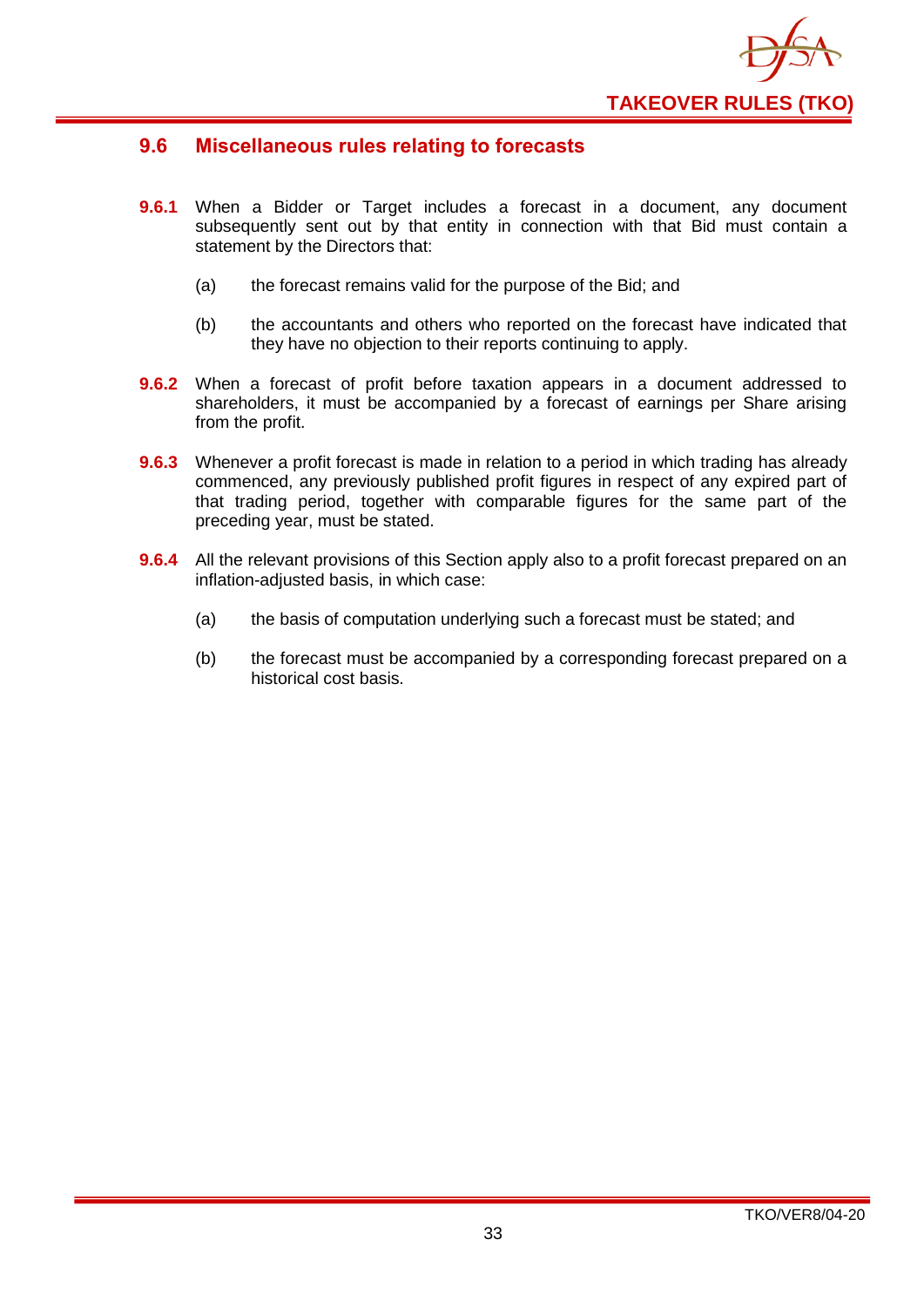

## <span id="page-37-0"></span>**10 ASSET VALUATIONS**

## <span id="page-37-1"></span>**10.1 Valuations in connection with a bid**

**10.1.1** When a Person provides a valuation of assets in connection with a Bid, the Person must ensure that the valuation is supported by the opinion of an appropriate external and independent valuer.

#### **Guidance**

- 1. Rule 10.1.1 applies not only to land, buildings and process plant and machinery but also to other assets, for example, inventory, ships, aircraft and individual parts of a business.
- 2. This Rule does not apply to an assessment of value carried out merely for the purpose of preparation of financial accounts.
- **10.1.2** The person must ensure that such a valuation states:
	- (a) the effective date as at which the assets were valued;
	- (b) the name, professional qualifications and address of the valuer; and
	- (c) if the valuation is not current, that a current valuation would not be materially different.
- **10.1.3** If a statement according with Rule 10.1.2 cannot be made, the Person must ensure that the valuation is updated.

- 1. In certain cases, Bid Documents and Target Circulars issued by the Bidder or the Target will include statements of assets reproducing Directors' estimates of asset values published with the entity's accounts. The DFSA will not regard such estimates as "given in connection with a Bid" except where asset values are a particularly significant factor in assessing the Bid and the estimates are, accordingly, given considerably more prominence in the relevant documents than merely being referred to in a note or appendix to a statement of assets.
- 2. In exceptional cases, certain Reporting Entities, in particular property companies, which are the subject of an unexpected Bid may find difficulty in obtaining, within the time available, the opinion of an appropriate external valuer to support an asset valuation, as required by this Section, before the Target Circular has to be sent out. In such cases, the DFSA may waive strict compliance with this requirement. The DFSA will only do this where the interests of shareholders appear on balance to be best served by permitting informal valuations to appear coupled with such substantiation as is available. Targets or their advisers who wish to make use of this procedure should consult the DFSA at the earliest opportunity.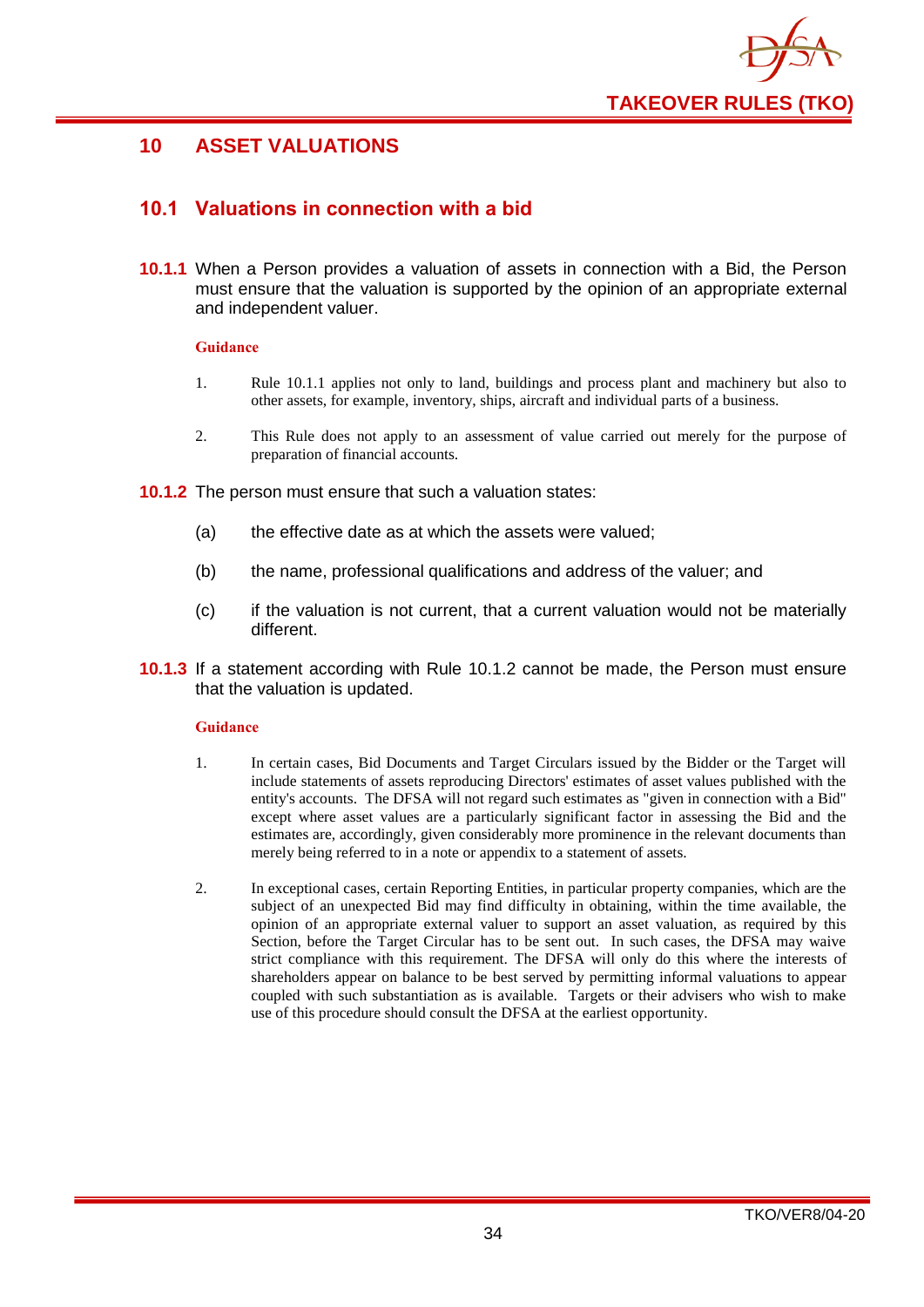

## <span id="page-38-0"></span>**10.2 Opinion and consent letters**

- **10.2.1** Where a valuation of assets is given in any document addressed to shareholders:
	- (a) the document must include:
		- (i) the opinion of the valuer; and
		- (ii) a statement that the valuer has given and not withdrawn his consent to the publication of his valuation certificate;

and

(b) the valuation certificate must be made available for inspection in the manner described in Rule 8.4.1, together with an associated report or schedule containing details of the aggregate valuation.

#### **Guidance**

Where the DFSA is satisfied that disclosure under Rule 10.2.1(b) may be commercially disadvantageous to the entity concerned, it may modify these requirements so as to allow the report or schedule to appear in a summarised form. In certain cases, the DFSA may require any of these documents to be reproduced in full in a document sent to shareholders.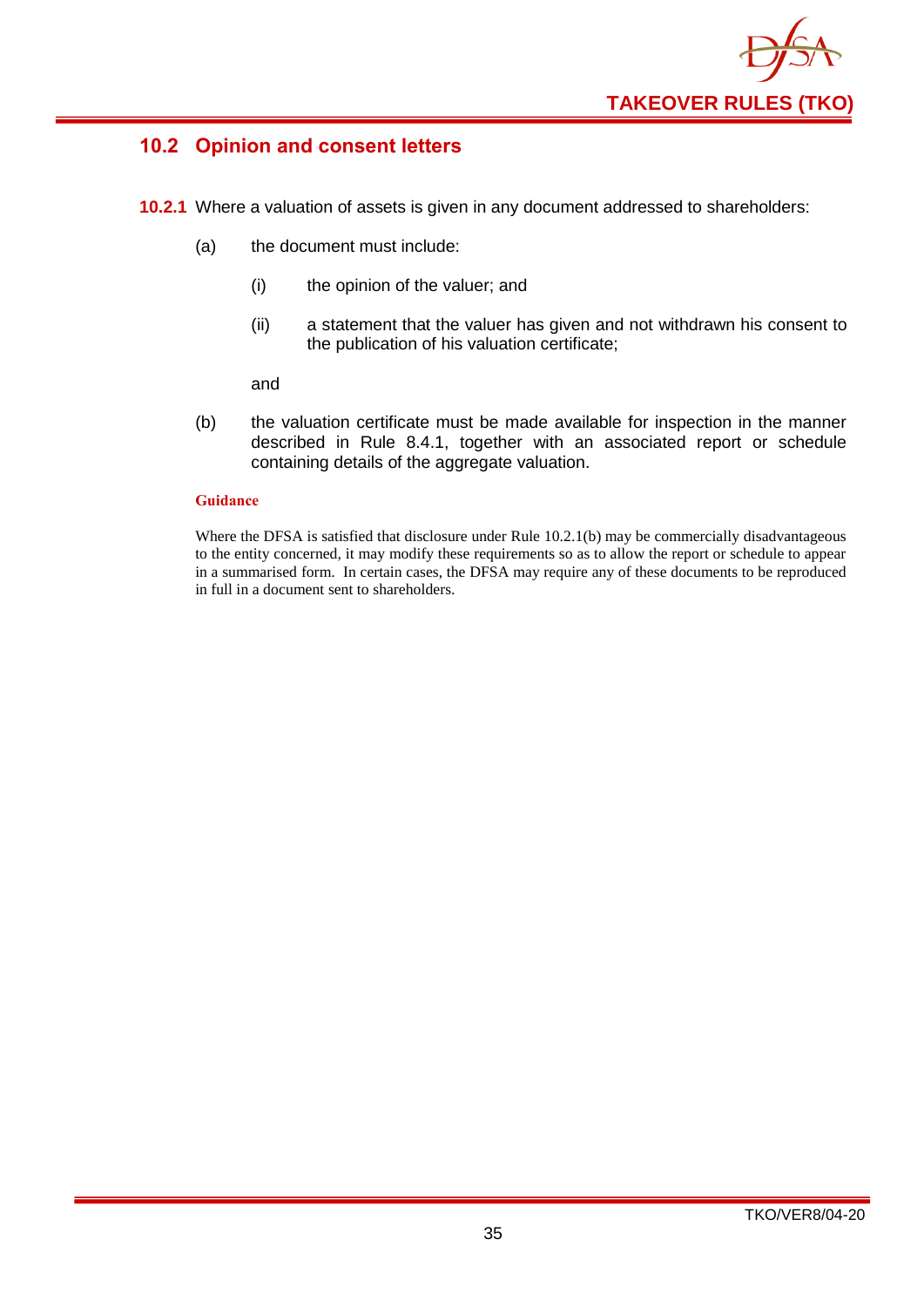

## <span id="page-39-0"></span>**11 BID TIMING AND REVISION**

## <span id="page-39-1"></span>**11.1 Filing and Posting the Bid Document and Target Circular**

#### **11.1.1** A Bidder must:

- (a) post the Bid Document to shareholders within 21 days of its announcement of a firm intention to make a Bid; and
- (b) give prior notice to the DFSA by filing a copy of the Bid Document with the DFSA at least 1 day prior to such posting.

#### **Guidance**

- 1. The DFSA must be consulted if it is considered inappropriate or unlikely that the Bid Document is posted within this period and may, in considering any appropriate waiver or modification, require that interest for the period of delay be included in the Bid.
- 2. The DFSA will not consider the merits of the Bid. It should not be assumed that because of this prior notification, the DFSA will not use powers available to it where the need for remedial action is subsequently identified.
- 3. The DFSA expects that the Bid Document will be posted within 21 days of the announcement of a firm intention to make a Bid unless the bid is subject to regulatory pre-conditions of a type acceptable to the DFSA. Such regulatory pre-conditions, if acceptable to the DFSA may be permitted by way of a modification to delay the posting and disclosure of the bid documents as required under Rule 11.1.1(a) and (b) and Rule 2.4.6. Any such acceptance must be obtained in the form of a modification pursuant to Rule 16.1.
- 4. See also Rule 8.1.2 in relation to disclosure of the Bid Document.

#### **11.1.2** The Governing Body of the Target must:

- (a) advise the Target's shareholders of its views on the Bid by posting a Target Circular to the shareholders within 21 days of publication of the Bid Document; and
- (b) give prior notice to the DFSA by filing a copy of the Target Circular with the DFSA at least 1 day prior to such posting.

- 1. See also Rule 8.1.2 and Rule 8.2.2 in relation to the disclosure of the Target Circular.
- 2. The DFSA will not consider the merits of the response to the Bid. It should not be assumed that because of this prior notification, the DFSA will not use powers available to it where the need for remedial action is subsequently identified.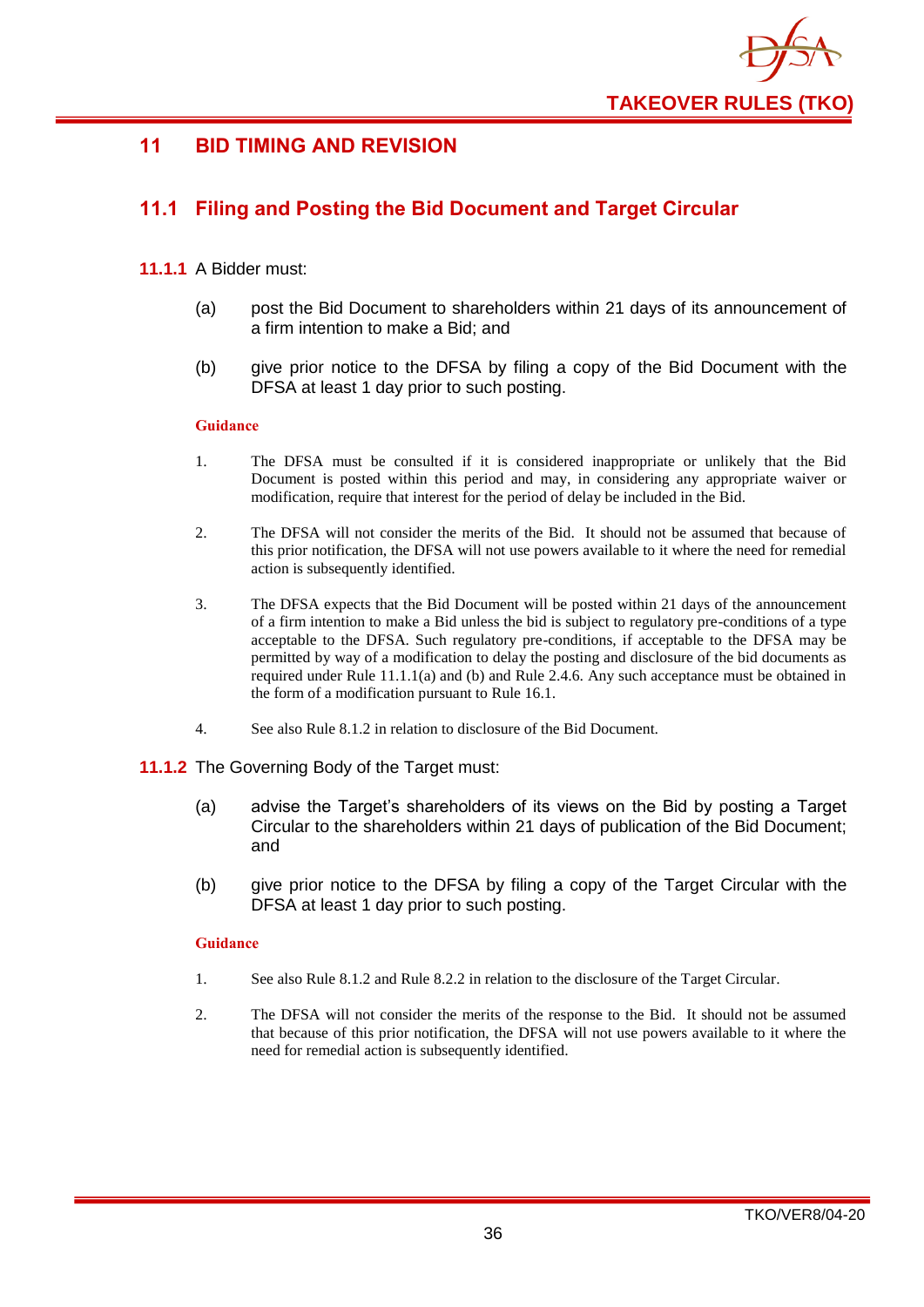

## <span id="page-40-0"></span>**11.2 Closing Dates and Extensions**

- **11.2.1** A Bidder must ensure that its Bid remains open for at least 35 days following the date on which the Bid Document is posted.
- **11.2.2** Where a Bidder announces an extension of a Bid, either the next closing date must be stated or, if the Bid is unconditional as to acceptances, a statement may be made that the Bid will remain open until further notice. In the latter case, at least 14 days' notice in writing must be given, before the Bid is closed, to those shareholders who have not accepted.

#### **Guidance**

There is no obligation to extend a Bid, the conditions of which are not met by the first or any subsequent closing date.

- **11.2.3** After a Bid has become or is declared unconditional as to acceptances, the Bidder must ensure that its Bid remains open for acceptance for not less than 14 days after the date on which it would otherwise have expired. When, however, a Bid is unconditional as to acceptances from the outset, a 14 day extension is not required but the Bidder must clearly and prominently set out the position in the Bid Document.
- **11.2.4** A Bidder must comply with any firm statement made by it as to the duration of its Bid.

#### **Guidance**

If statements in relation to the duration of a Bid such as "the Bid will not be extended beyond a specified date unless it is unconditional as to acceptances" ("no extension statements") are included in documents sent to shareholders in the Target, or are made by or on behalf of a Bidder, its Directors, officials or advisers, and not withdrawn immediately if incorrect, then only in exceptional circumstances will the DFSA allow a Bidder subsequently to extend its Bid beyond the stated date except where the right to do so has been specifically reserved.

**11.2.5** A Bidder must not allow or declare its Bid (whether revised or not) to become unconditional as to acceptances after midnight (Dubai time) on the 67th day after the day the initial Bid Document was posted.

#### **Guidance**

The DFSA may waive or modify the application of these Rules if it is satisfied that circumstances are appropriate. See Chapter 16 of these Rules. Note that a waiver of Rule 11.2.5 will normally only be granted:

- a. if a competing Bid has been announced (in which case both Bidders will normally be bound by the time-table established by the posting of the competing Bid Document); or
- b. if the Governing Body of the Target consents to an extension.
- **11.2.6** On the 67th day after the day upon which the initial Bid Document was posted (or any other date beyond which the Bidder has stated that its Bid will not be extended) the Bidder must make an announcement by 5.00pm (Dubai time) as to whether the Bid is unconditional as to acceptances or has lapsed.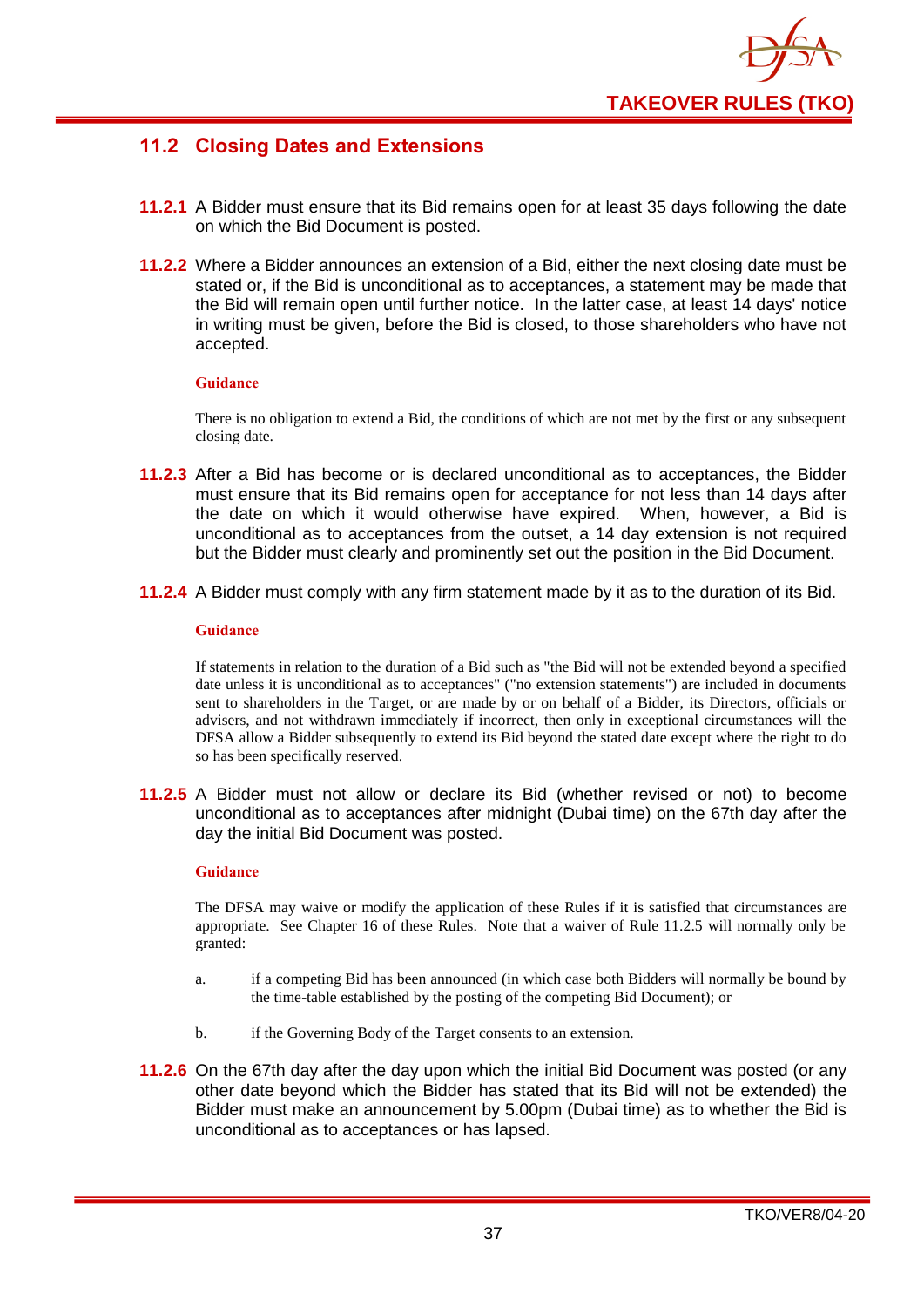

- **11.2.7** All conditions must be fulfilled or the Bid will lapse within 21 days of:
	- (a) the first closing date; or
	- (b) the date on which the Bid becomes unconditional as to acceptances;

whichever is the later.

**11.2.8** If the Governing Body of the Target proposes to announce any material new information after the  $46<sup>th</sup>$  day following the posting of the Bid Document, it must consult the DFSA in advance of making any such announcement.

#### **Guidance**

- 1. The DFSA should be consulted in good time. This Rule does not displace the obligation upon a reporting entity to make timely disclosure of material information.
- 2. Where a matter which might give rise to such an announcement being made after the  $46<sup>th</sup>$  day is known to the Target, every effort should be made to bring forward the date of the announcement.
- 3. If an announcement of the kind referred to in this Rule is made after the  $46<sup>th</sup>$  day, the DFSA will normally be prepared to grant an extension (by waiver or modification as necessary) to "Day 53" (see Rule 11.4.1) and/or "Day 67" (see Rule 11.2.5).
- 4. For the purpose of Rule 11.2.8, material new information would include trading results, profit or dividend forecasts, asset valuations and proposals for dividend payments or for any material acquisition or disposal.

## <span id="page-41-0"></span>**11.3 Settlement of Consideration**

**11.3.1** The consideration must be paid within 14 days of the date of the Bid becoming or being declared unconditional and acceptance thereof, whichever is the later.

#### <span id="page-41-1"></span>**11.4 Revision of bids**

**11.4.1** A Bidder must ensure that its Bid, if revised, is kept open for at least 14 days following the date on which the revised Bid Document is posted.

- 1. No document revising the Bid may therefore be posted within the 14 days ending on the last day the Bid may become unconditional as to acceptances.
- 2. Rule 11.2.4 also applies in relation to revised bids. If statements in relation to the value or type of consideration such as "the Bid will not be further increased" or "our Bid remains at x cents per Share and it will not be raised" ("no increase statements") are included in documents sent to Target shareholders, or are made by or on behalf of a Bidder, its Directors, officials or advisers, and not withdrawn immediately if incorrect, then only in exceptional circumstances will the DFSA permit the Bidder to subsequently amend the terms of its Bid in any way, even if the amendment would not result in an increase of the value of the Bid, except where the right to do so has been specifically reserved.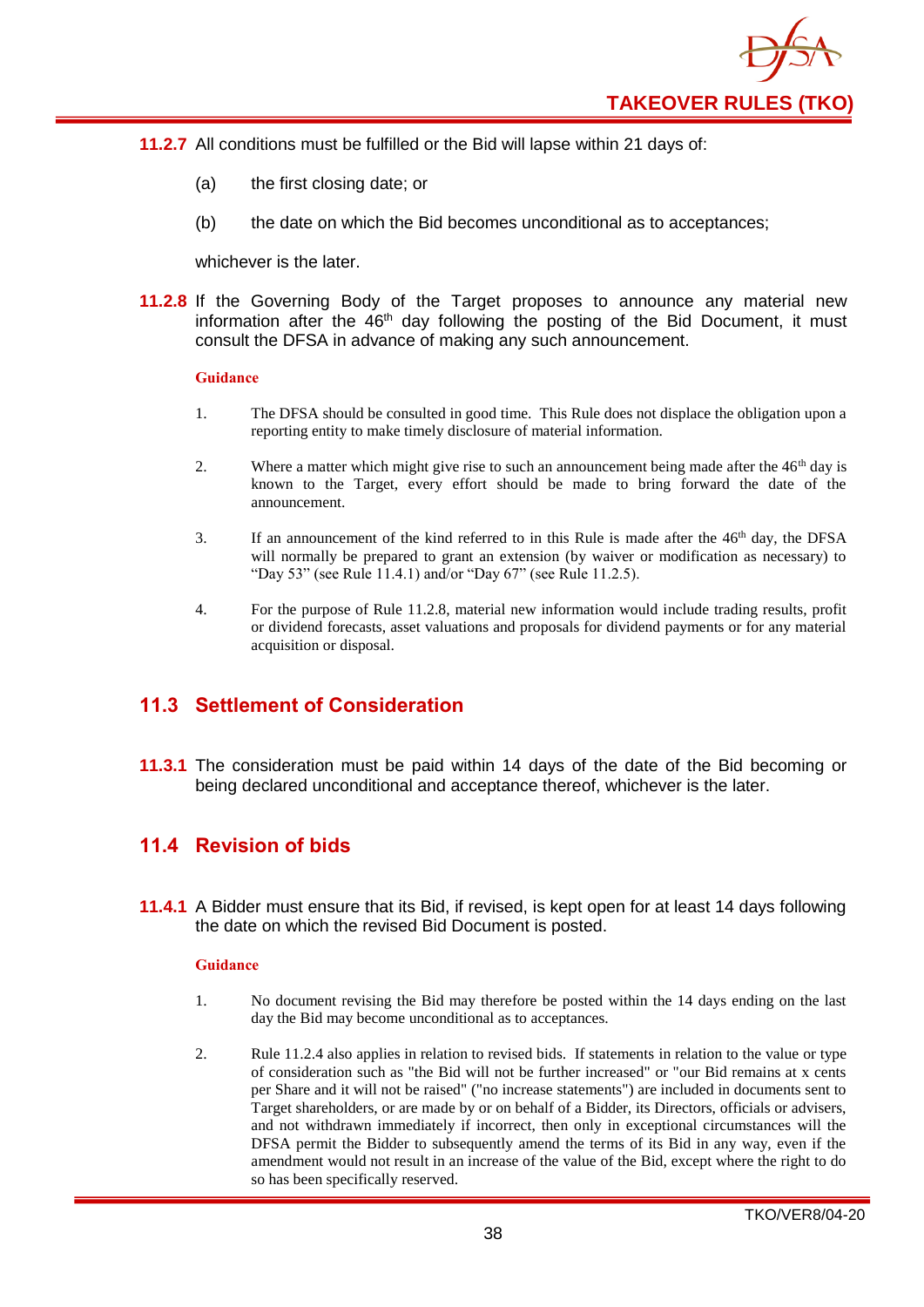

- **11.4.2** Where a Bid is revised, all shareholders who accepted the original Bid must be entitled to the revised consideration.
- **11.4.3** The Bidder may introduce new conditions only to the extent necessary to implement an increased or improved Bid.

#### <span id="page-42-0"></span>**11.5 Alternative Bids**

- **11.5.1** The provisions of the Rules in Sections 11.2, 11.3 and 11.4 apply equally to alternative Bids, including cash alternatives.
- **11.5.2** Where a firm statement has been made that an alternative Bid will not be extended or reintroduced and that that alternative Bid has ceased to be open for acceptance, neither that alternative, nor any substantially similar alternative, may be reintroduced. Where, however, such a statement has not been made and an alternative Bid has closed for acceptance, a Bidder is not precluded from reintroducing that alternative at a later date.

#### **Guidance**

Reintroduction would constitute a revision of the Bid and would, therefore, be subject to the requirements of, and only be permitted as provided in, the Rules in Section 11.4.

#### <span id="page-42-1"></span>**11.6 Withdrawal of acceptances**

- **11.6.1** A shareholder of the Target who has accepted the Bid may withdraw his acceptance:
	- (a) from the date which is 14 days after the first closing date of the initial Bid, if the Bid has not by such date become or been declared unconditional as to acceptances; and
	- (b) no later than the time that the Bid becomes or is declared unconditional as to acceptances.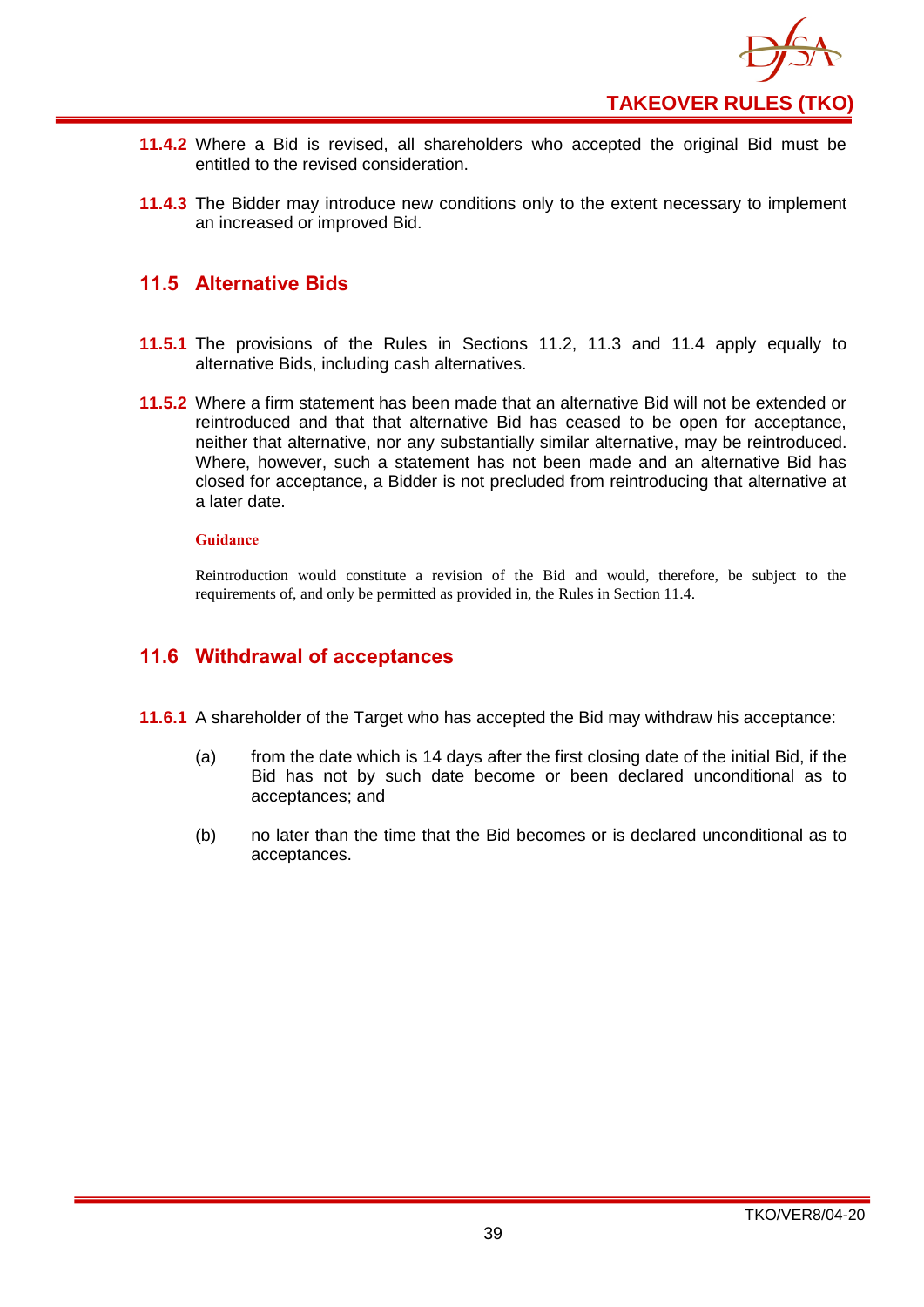

## <span id="page-43-0"></span>**12 RESTRICTIONS FOLLOWING BIDS**

## <span id="page-43-1"></span>**12.1 Delay of Twelve Months**

- **12.1.1** Where a Bid has been announced or posted but has not become or been declared unconditional and has been withdrawn or has lapsed, neither the Bidder, nor any Person who acted in concert with the Bidder in the course of the original Bid, nor any Person who is subsequently acting in concert with any of them, may within 12 months from the date on which such Bid is withdrawn or lapses either:
	- (a) make a Bid for the relevant Shares of the Target (including a partial Bid which could result in the Bidder holding Shares carrying 30% or more of the voting rights of the Target); or
	- (b) acquire any Shares of the Target if the Bidder or any such Person would thereby become obliged under Chapter 4 to make a Bid;
	- (c) acquire any Shares of the Target or any rights over such Shares if the Shares and rights over Shares held by any such Person, together with Persons acting in concert with him, would in aggregate carry 30% or more of the voting rights of the Target.
- **12.1.2** The restrictions in Rule 12.1.1 also apply following a partial Bid which could result in a holding of not less than the 30% and not more than 50% of the voting rights of the Target whether or not the Bid has become or been declared unconditional. When such a Bid has become or been declared unconditional, the period of 12 months runs from that date.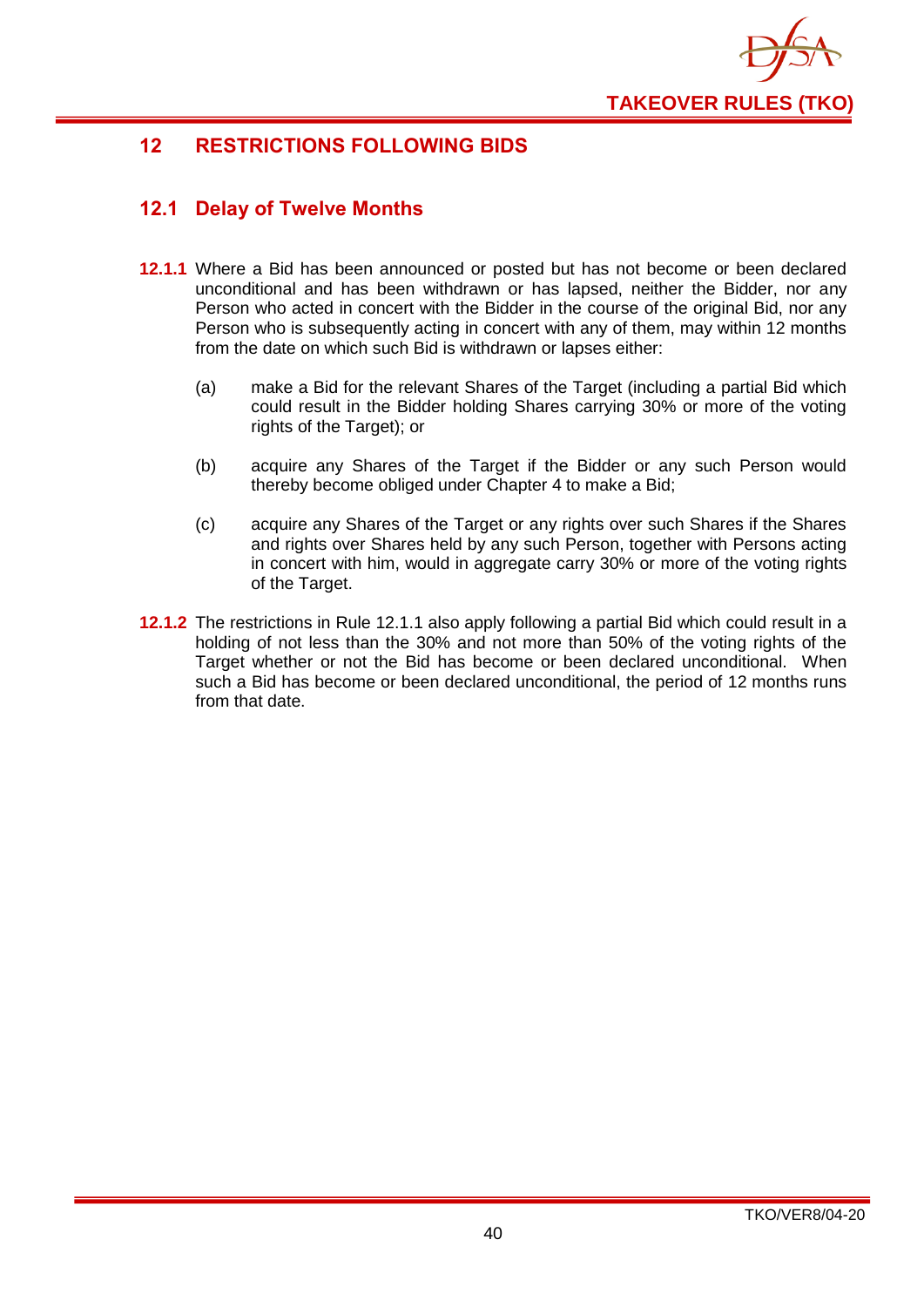

## <span id="page-44-0"></span>**13 PARTIAL BIDS**

## <span id="page-44-1"></span>**13.1 Application of this Chapter**

**13.1.1** The provisions of this Chapter 13 apply to partial Bids.

## <span id="page-44-2"></span>**13.2 DFSA Consent Required**

**13.2.1** A potential Bidder must obtain the DFSA's prior consent for any partial Bid.

#### **Guidance**

- 1. Consent will normally be granted under Rule 13.2.1 where a Bid could not result in the Bidder holding Shares carrying 30% or more of the voting rights of a Target.
- 2. In the case of a Bid which could result in the Bidder holding Shares carrying 30% or more but less than 100% of the voting rights of a Target, such consent will not normally be granted if the Bidder or Persons acting in concert with it have acquired, selectively or in significant numbers, Shares in the Target during the 12 months preceding the application for consent or if Shares have been purchased at any time after the partial Bid was reasonably in contemplation.

## <span id="page-44-3"></span>**13.3 Restrictions and Requirements**

- **13.3.1** The Bidder and Persons acting in concert with it must not purchase Shares in the Target during the Bid Period.
- **13.3.2** In the case of a successful partial Bid, neither the Bidder, nor any Person who acted in concert with the Bidder in the course of the partial Bid, nor any Person who is subsequently acting in concert with any of them, may purchase such Shares during a period of 12 months after the end of the Bid Period.
- **13.3.3** When a Bid is made which may result in the Bidder holding Shares carrying not less than 30% and not more than 50% of the voting rights of a Target, the Bidder must:
	- (a) state the precise number of Shares sought to be acquired; and
	- (b) ensure that the Bid is not declared unconditional as to acceptances unless acceptances are received for not less than that number.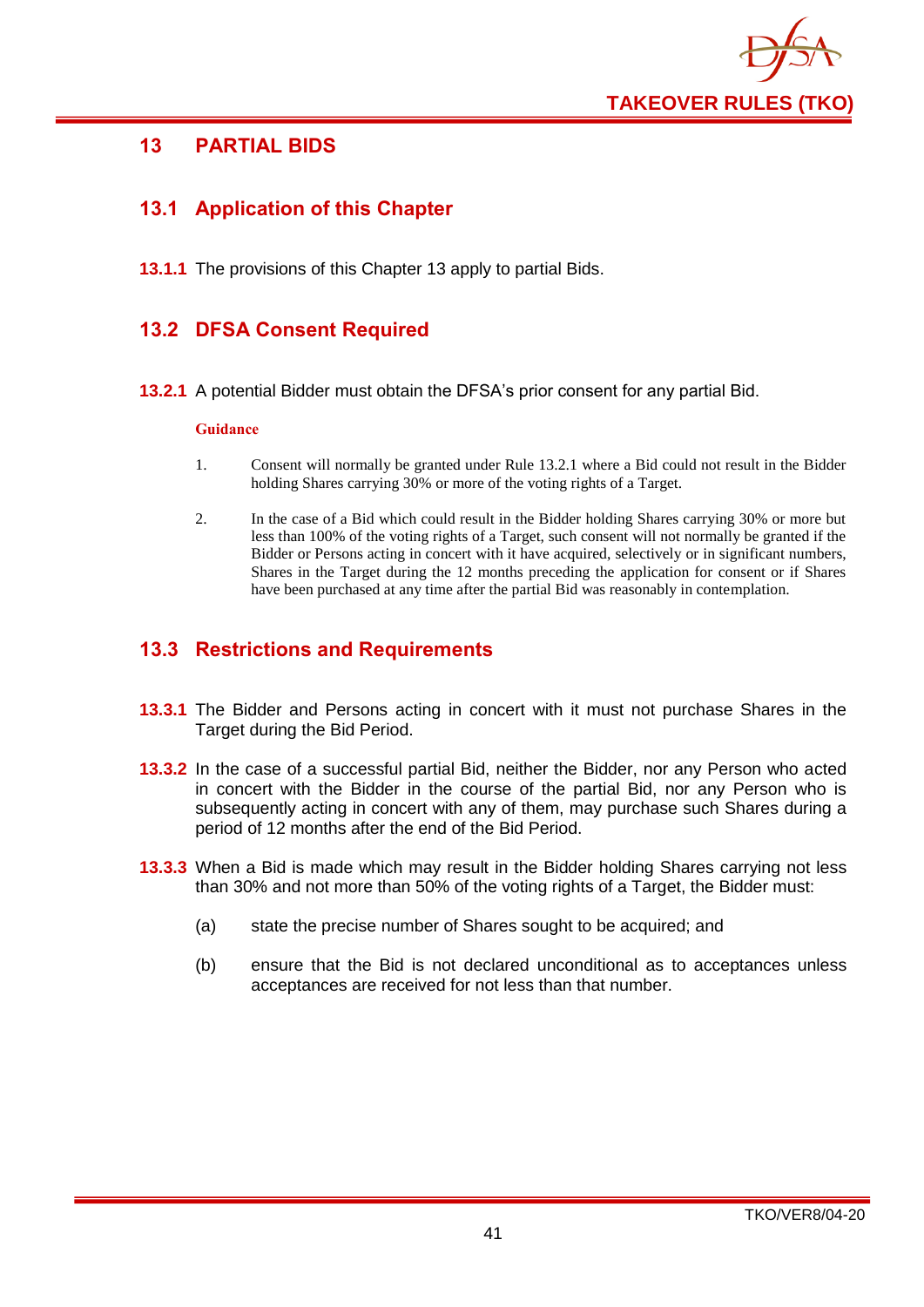

- **13.3.4** A Bidder must ensure that any Bid which could result in the Bidder holding Shares carrying 30% or more of the voting rights of a Target is conditional on:
	- (a) a specified number of acceptances being received, and
	- (b) approval of the Bid being given by shareholders holding over 50% of the voting rights not held by the Bidder and Persons acting in concert with it.

- 1. Approval is normally signified by means of a separate box on the form of acceptance.
- 2. The requirement under Rule 13.3.4 may on occasion be waived if over 50% of the voting rights of the Target are held by one shareholder.

**13.3.5** In making a partial Bid, the Bidder must:

- (a) make the Bid to all shareholders of a class;
- (b) make arrangements for those shareholders who wish to do so to accept in full for the relevant percentage of their holdings;
- (c) ensure that Shares tendered in excess of this percentage are accepted by the Bidder from each shareholder in the same proportion to the number tendered to the extent necessary to enable it to obtain the total number of Shares which it has sought to acquire.
- **13.3.6** When a Bid is made for a Target with more than one class of equity Share capital which may result in the Bidder holding Shares carrying 30% or more of the voting rights, Bids for each class must be fair and appropriate.

#### **Guidance**

The DFSA should be consulted in advance of any such case.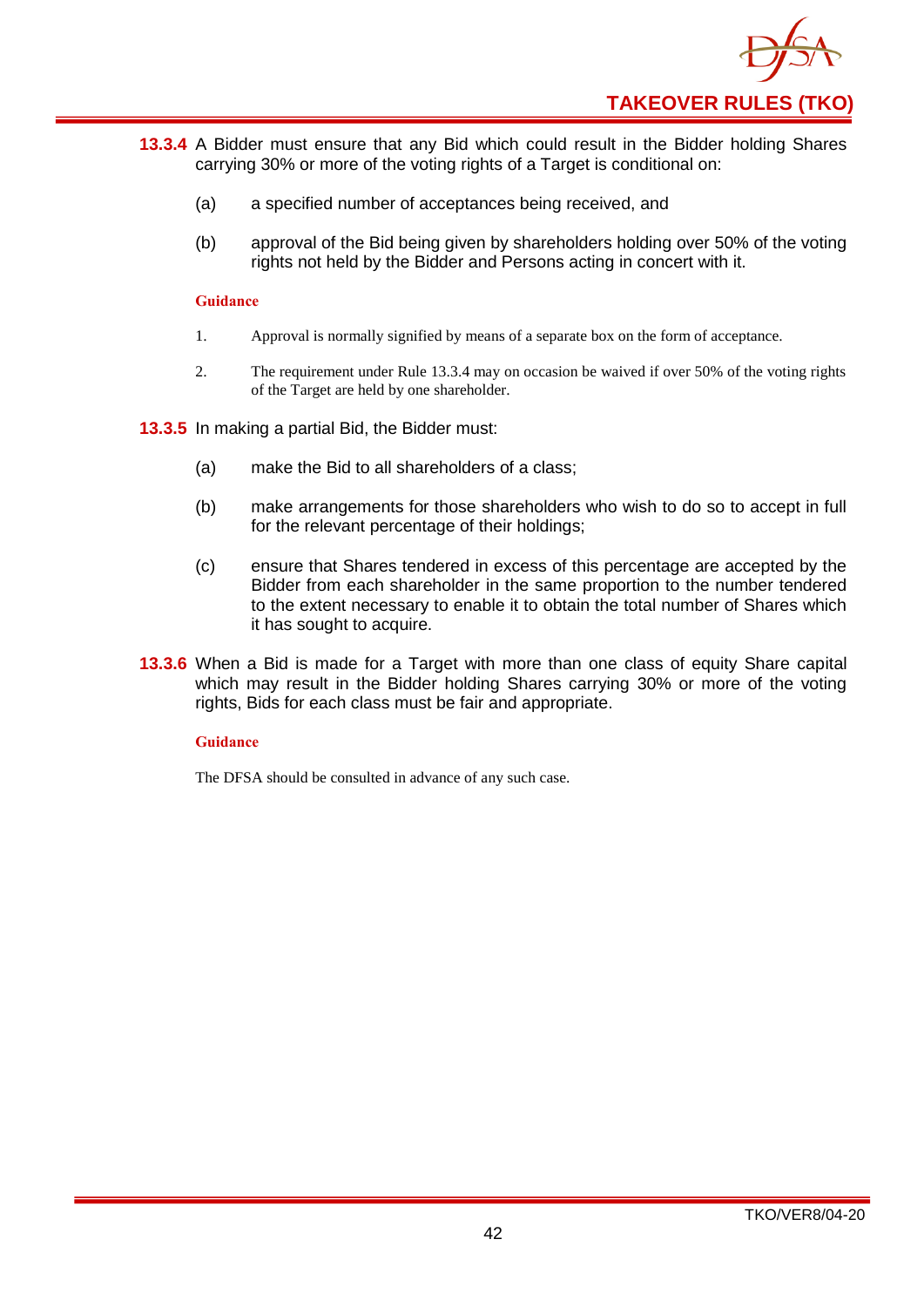

## <span id="page-46-0"></span>**14 REDEMPTION OR ACQUISITION OF OWN CAPITAL**

## <span id="page-46-1"></span>**14.1 Redemption or Acquisition of Own Shares**

**14.1.1** When a Reporting Entity redeems or acquires its own voting Shares, any resulting increase in the percentage of voting rights held by a shareholder or group of shareholders acting in concert must be treated as an acquisition for the purpose of the Rules in Chapter 4.

#### **Guidance**

- 1. The DFSA should be consulted in advance in any case where this Rule may become relevant. In appropriate circumstances the DFSA may waive any resulting obligation to make a general Bid if there is a vote of independent shareholders and appropriate procedures are followed. See Chapter 16.
- 2. In the case of a redemption or reduction of capital which has as its purpose the elimination of a minority shareholding, the DFSA may in appropriate circumstances require that at the relevant meetings the majority votes must be excluded.
- **14.1.2** Where an obligation to extend a Bid arises as a consequence of application of Rule 14.1.1, then, for the purposes of these Rules:
	- (a) the Reporting Entity undertaking the redemption or acquisition is deemed to be the Target;
	- (b) where the obligation to extend the Bid arises as a consequence of a shareholder obtaining or consolidating control as a result of the redemption or purchase by the Reporting Entity of its own shares, that shareholder must extend a Bid;
	- (c) where the obligation to extend the Bid arises as a consequence of a group of Persons acting in concert obtaining or consolidating control as a result of the redemption or purchase by the Reporting Entity of its own shares, each such Person must extend a Bid; and
	- (d) the provisions of these Rules relating to disclosure and, where possible, timing and periods of notice will apply with any necessary adaptation to meet that purpose.

#### **Guidance**

Where an obligation to make a Bid arises as a consequence of Persons acting in concert, the DFSA should be consulted at the earliest opportunity to determine whether any waiver or modification of this Rule is appropriate. See also Rule 4.1.1 and accompanying Guidance.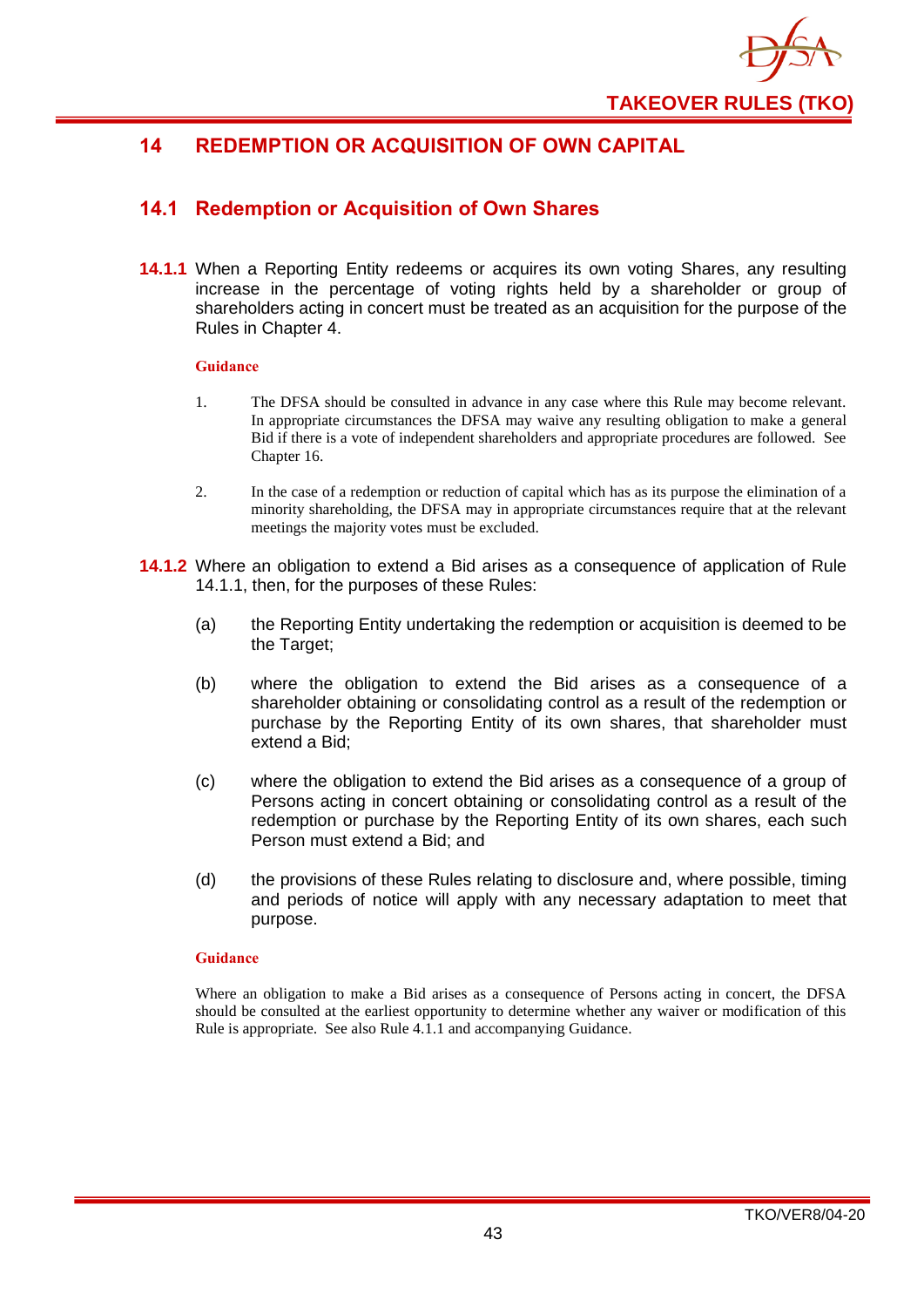

**14.1.3** Any redemption or acquisition of Securities of the Bidder or Shares of the Target made or to be made in terms of a Bid or any such redemption or acquisition effected within 12 months prior to the commencement of the Bid Period must be disclosed in accordance with Section 3.4 and in all relevant Bid Documents and Target Circulars.

#### **Guidance**

Nothing in this Rule limits or displaces any obligation of disclosure that a Bidder or Target or other Person may have aside from these Rules and irrespective of the existence of, or obligation to extend, a Bid.

## <span id="page-47-0"></span>**14.2 Other Methods of Bid**

- **14.2.1** Where a Bid is implemented by a scheme of arrangement or conversion of Securities or any other method, then, for the purposes of these Rules:
	- (a) the DFSA must be consulted in advance;
	- (b) in the case of a scheme of arrangement, the Reporting Entity in respect of which the scheme is proposed is deemed to be the Target, and the Persons who will be the holders of Shares of the Reporting Entity after the scheme of arrangement has been sanctioned are deemed to be the Bidder; and
	- (c) the provisions of these Rules relating to disclosure and, where possible, timing and periods of notice will apply with any necessary adaptation to meet that purpose.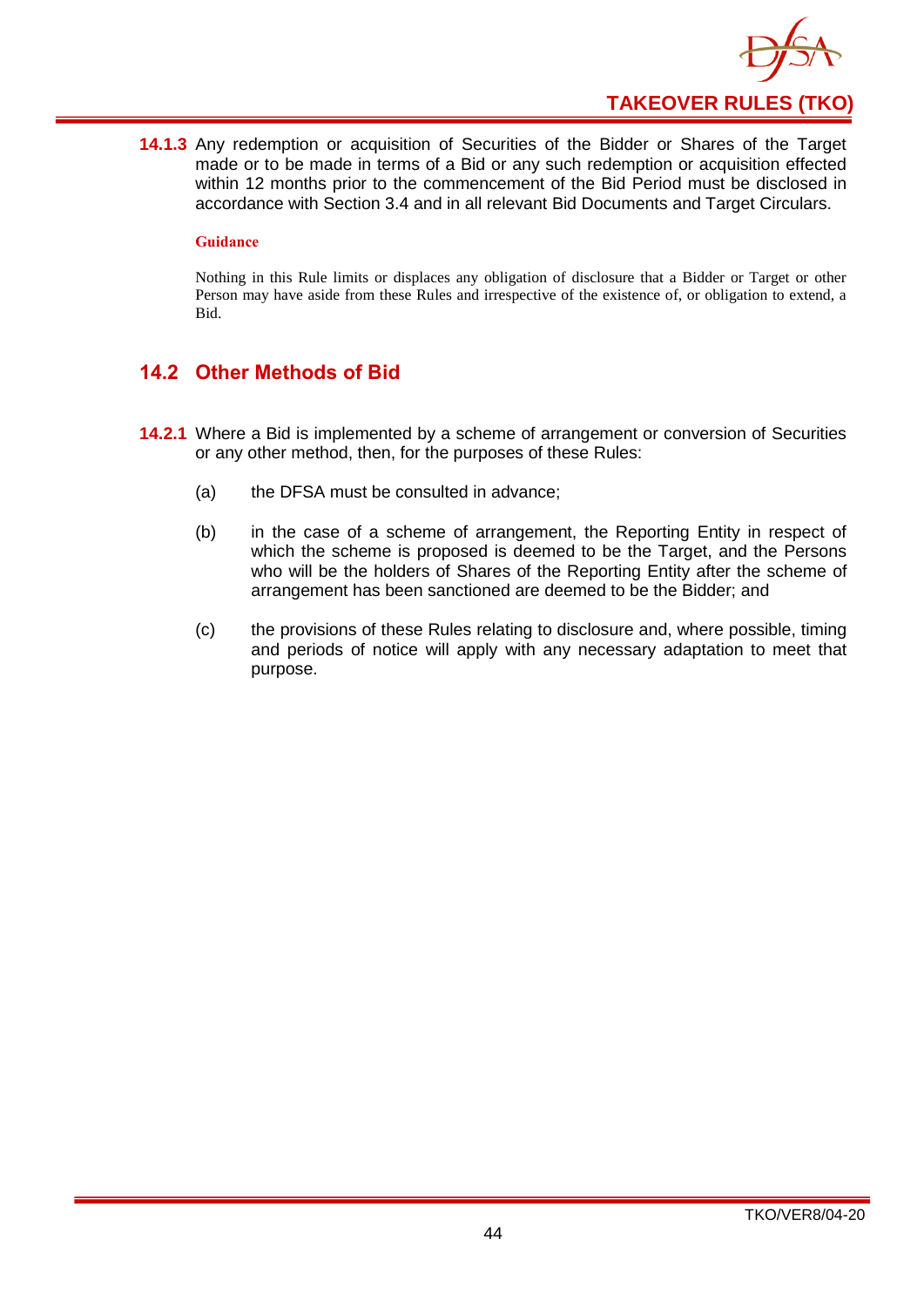

## <span id="page-48-0"></span>**15 DELETED**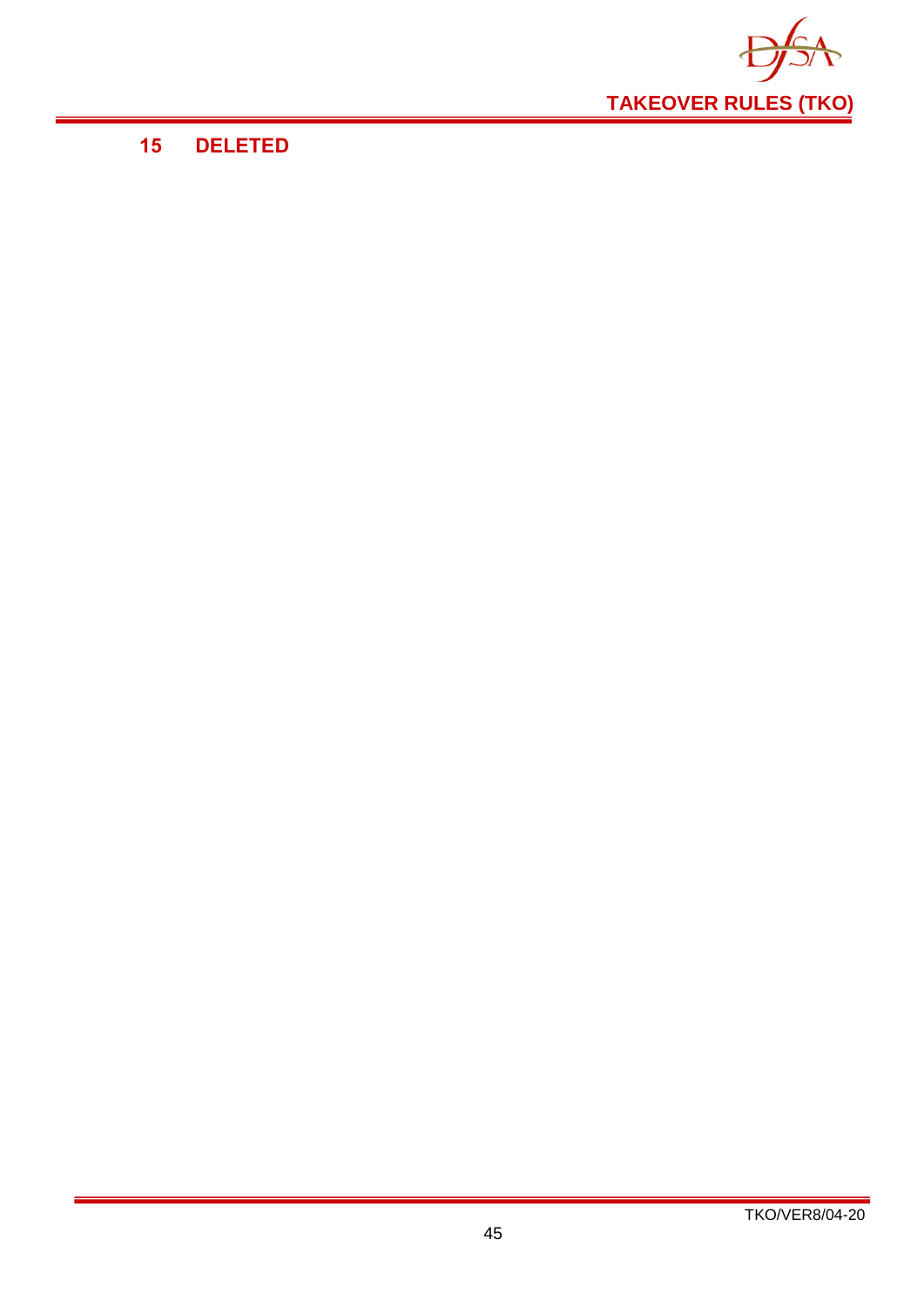

## <span id="page-49-0"></span>**16 WAIVERS OR MODIFICATIONS**

## <span id="page-49-1"></span>**16.1 Applications to Waive or Modify the Markets Law 2012 and Rules**

- **16.1.1** A Person wishing to seek a waiver or modification of a provision of the Law or Rules as it applies to him, must:
	- (a) apply in writing to the DFSA;
	- (b) clearly identify the provision in relation to which he seeks a waiver or modification;
	- (c) ensure that the application is accompanied by a statement of the reasons supporting the application; and
	- (d) pay the prescribed fee (if any).

**16.1.2** In considering the application, the DFSA may:

- (a) carry out any enquiries which it considers appropriate;
- (b) require the applicant to provide additional information in such form as the DFSA considers appropriate;
- (c) require any information furnished by the applicant to be verified in such manner as the DFSA may specify; and
- (d) take into account any information which it considers appropriate in relation to the application.

- 1. Under Article 9 of the Markets Law 2012 the DFSA may waive or modify the application of the Markets Law 2012 or of the Rules.
- 2. The DFSA may grant a waiver or modification from the application of the Rules where a Takeover transaction is subject to the dual jurisdiction of the DFSA and a regulator or agency of a jurisdiction other than the DIFC. While applications will be considered on a case by case basis, it should be expected that the factors that the DFSA will take into account in considering such an application will include:
	- a. whether the application of legislation or procedures of that other jurisdiction will or will not adequately and properly govern the transaction;
	- b. whether such legislation or procedures will or will not provide shareholder protection in a manner commensurate with these Rules, DIFC Law and international best practice;
	- c. whether the grant of the application is or is not in the interests of the DIFC.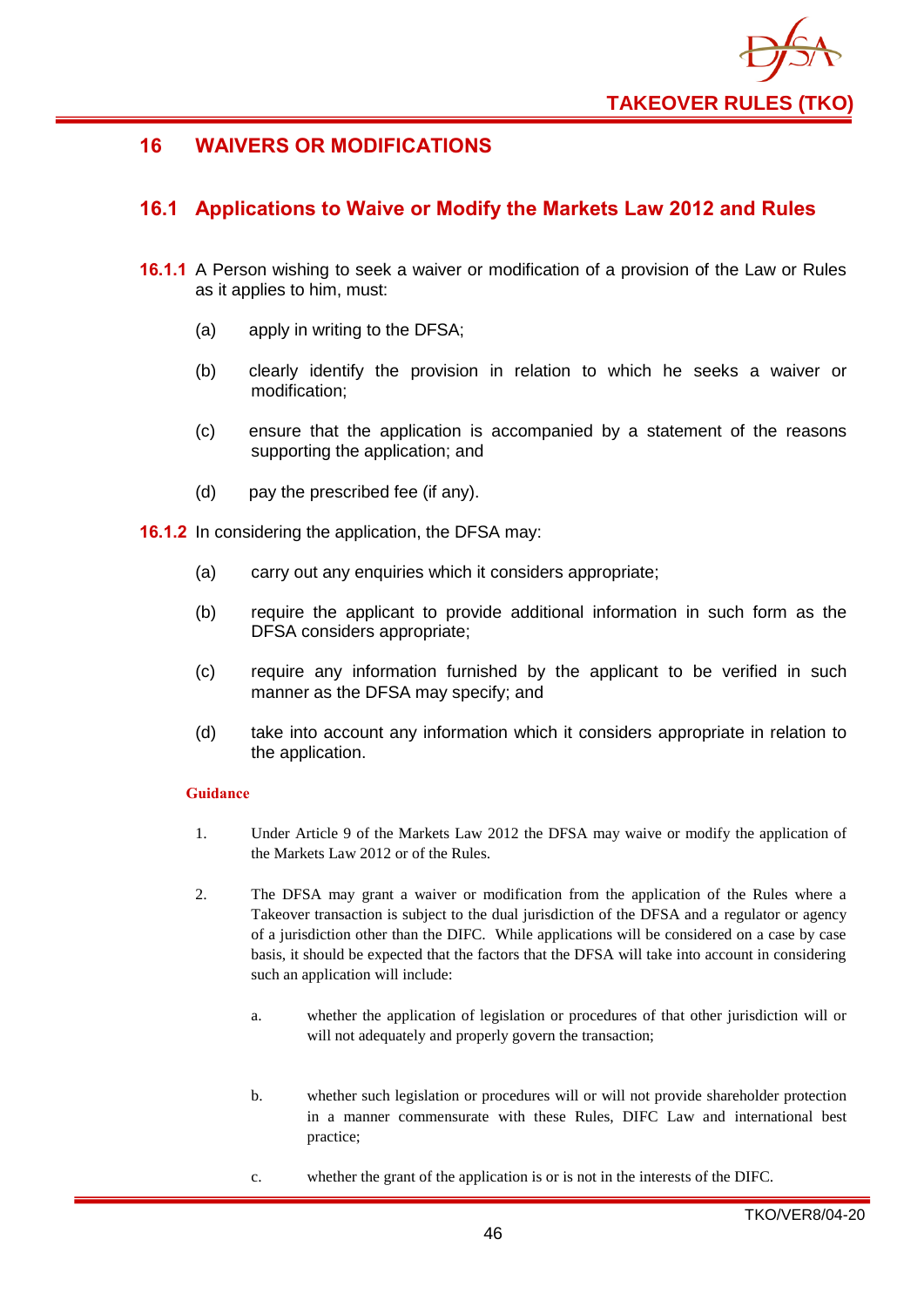

## <span id="page-50-0"></span>**17 ENFORCEMENT**

## <span id="page-50-1"></span>**17.1 Applicable provisions**

- 1. The Takeover Rules (including the Takeover Principles in Section 1.5) have the force of law. A failure to comply with a Rule may constitute a contravention by virtue of Article 85 of the Regulatory Law 2004. Those that seek to take advantage of the facilities of the Securities markets in the DIFC should conduct themselves in matters relating to Takeovers not only in accordance with the Takeover Rules but also in accordance with the highest business standards.
- 2. Part 6 of the Markets Law 2012 addresses prevention of market misconduct, and Part 7 addresses contraventions and proceedings. Article 68 of the Markets Law 2012 provides that the DFSA may apply to the Court to obtain an order or orders against a Person who has contravened the Markets Law 2012 or the Rules. These include, by Article 68(1)(e), orders in relation to activities relating to Takeovers. Under Article 70(2), the FMT also has jurisdiction to make a finding or declaration of unacceptable circumstances and additional orders as it sees fit.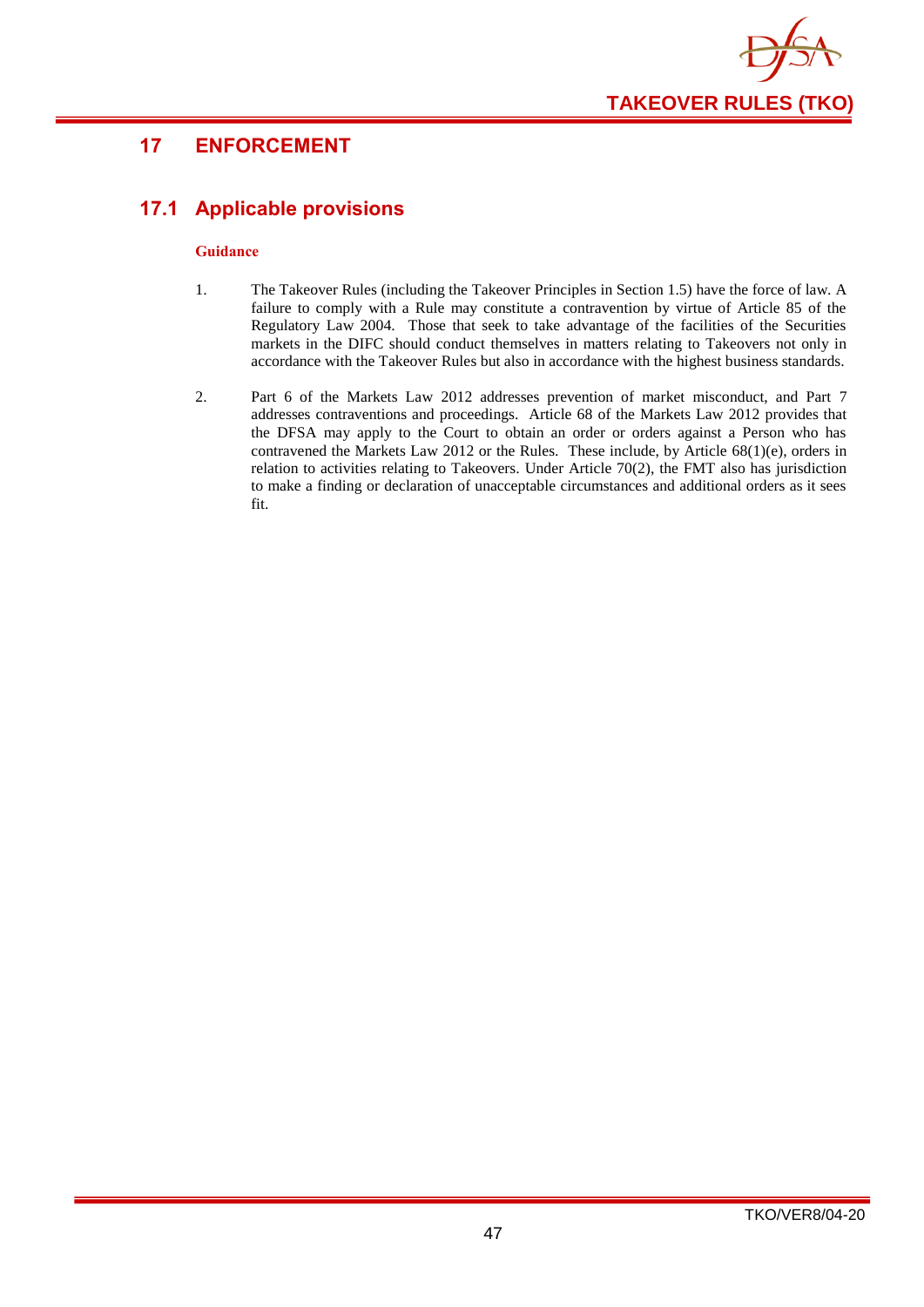

## <span id="page-51-0"></span>**APP1 CONTENTS OF BID DOCUMENTS**

## <span id="page-51-1"></span>**A1.1 Disclosure as to the bidder and its intentions**

- **A1.1.1** The Bidder must disclose the following information:
	- (a) the name and address of the Bidder;
	- (b) the name and address of any financial adviser or other person making the Bid on behalf of the Bidder;
	- (c) the identity of any Persons acting in concert with the Bidder;
	- (d) whether or not any Securities acquired in pursuance of the Bid will be transferred to any other Persons and, if so, the names of any such Persons and details of any such agreement, arrangement or understanding;
	- (e) the names of the Directors of the Bidder and their direct and indirect interests, if any, in the Bidder and Target;
	- (f) the nature and particulars of the business of the Bidder and its financial and trading prospects;
	- (g) the Bidder's reasons for the Bid;
	- (h) the Bidder's intentions regarding the continuation of the business of the Target;
	- (i) the Bidder's intentions regarding any major changes to be introduced in the business of the Target, including any redeployment of the fixed assets of the Target;
	- (j) the Bidder's intentions with regard to the continued appointment of Directors and employment of the employees of the Target and of its subsidiaries.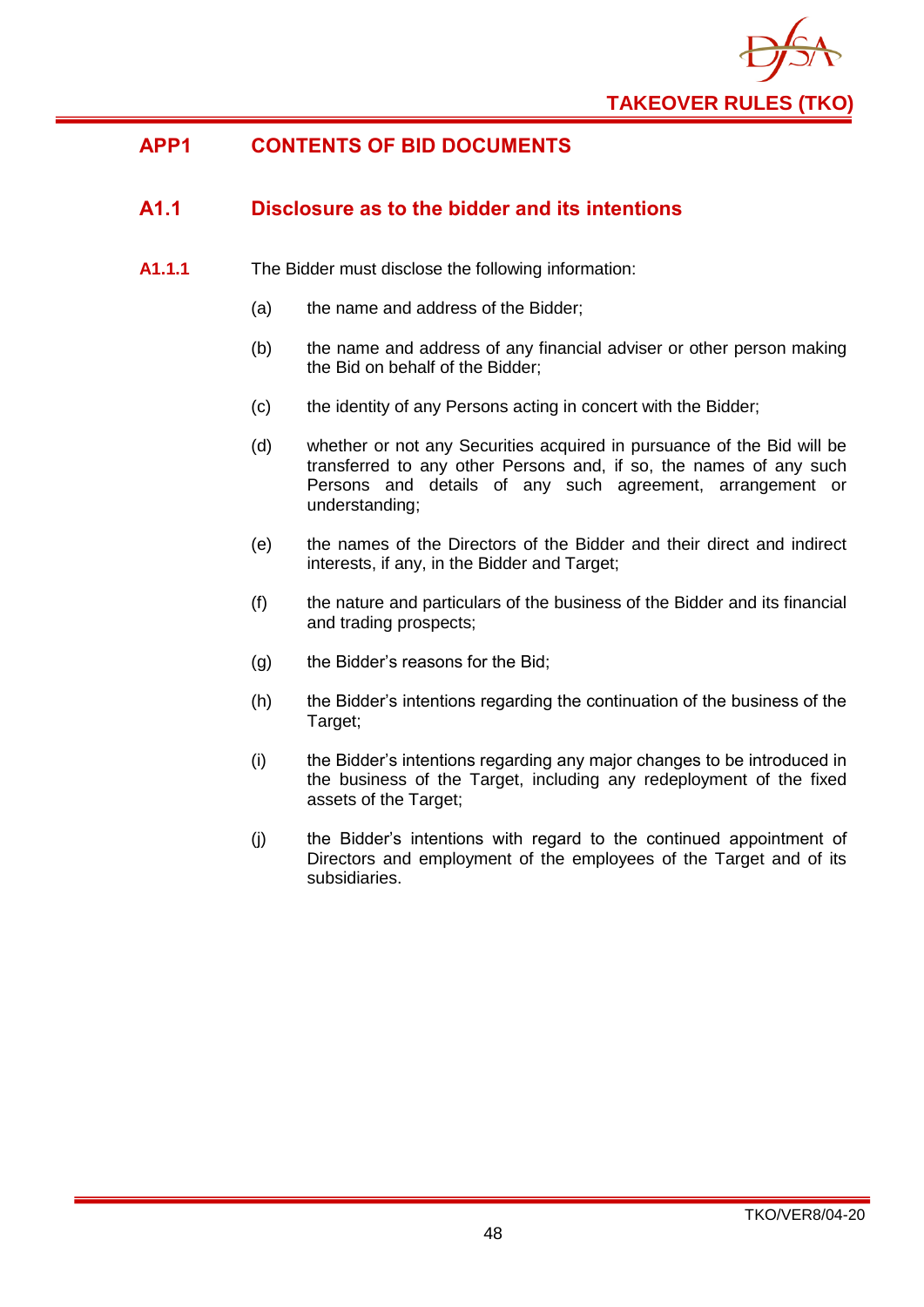

## <span id="page-52-0"></span>**A1.2 Financial Disclosure in Securities Exchange Bid**

- **A1.2.1** In the case of a Securities Exchange Bid, the Bidder must disclose the following information relating to the financial affairs of the Bidder:
	- (a) for the past 3 financial years for which the information has been published, turnover, net profit or loss before and after taxation, the amount of tax, extraordinary items, minority shareholders' interests, the amount absorbed by dividends and earnings and dividends per Share;
	- (b) a statement of the assets and liabilities shown in the latest published audited accounts;
	- (c) a cash flow statement if provided in the latest published audited accounts;
	- (d) all known material changes in the financial or trading position of the Bidder subsequent to the latest published audited accounts or a statement that there are no known material changes;
	- (e) details relating to items referred to in paragraph (a) above in respect of any interim statement or preliminary announcement made since the latest published audited accounts;
	- (f) inflation-adjusted information relating to paragraphs (a) and (b) if any has been published;
	- (g) significant accounting policies together with any points from the notes to the accounts which are of major relevance to an appreciation of the figures, including those relating to inflation adjusted information;
	- (h) a description of how the Bid is to be financed and the source of the finance, including details of the principal lenders or arrangers of such finance;
	- (i) details of any reorganisation of capital including capital raisings during the two financial years preceding the commencement of the Bid Period; and
	- (j) details of any bank overdrafts or loans, or other similar indebtedness, mortgages, charges or guarantees or other material contingent liabilities of the Bidder and any of its subsidiaries, or, if there are no such liabilities, a statement to such effect.
- **A1.2.2** The figures to be disclosed under A1.2.1 (a) and (b) must be adjusted to eliminate material unusual and non-recurring items and the nature of the adjustments made must be disclosed.
- **A1.2.3** Where, because of a change in accounting policy, figures are not comparable to a material extent, this must be disclosed and where possible the approximate amount of the resultant variation must be stated.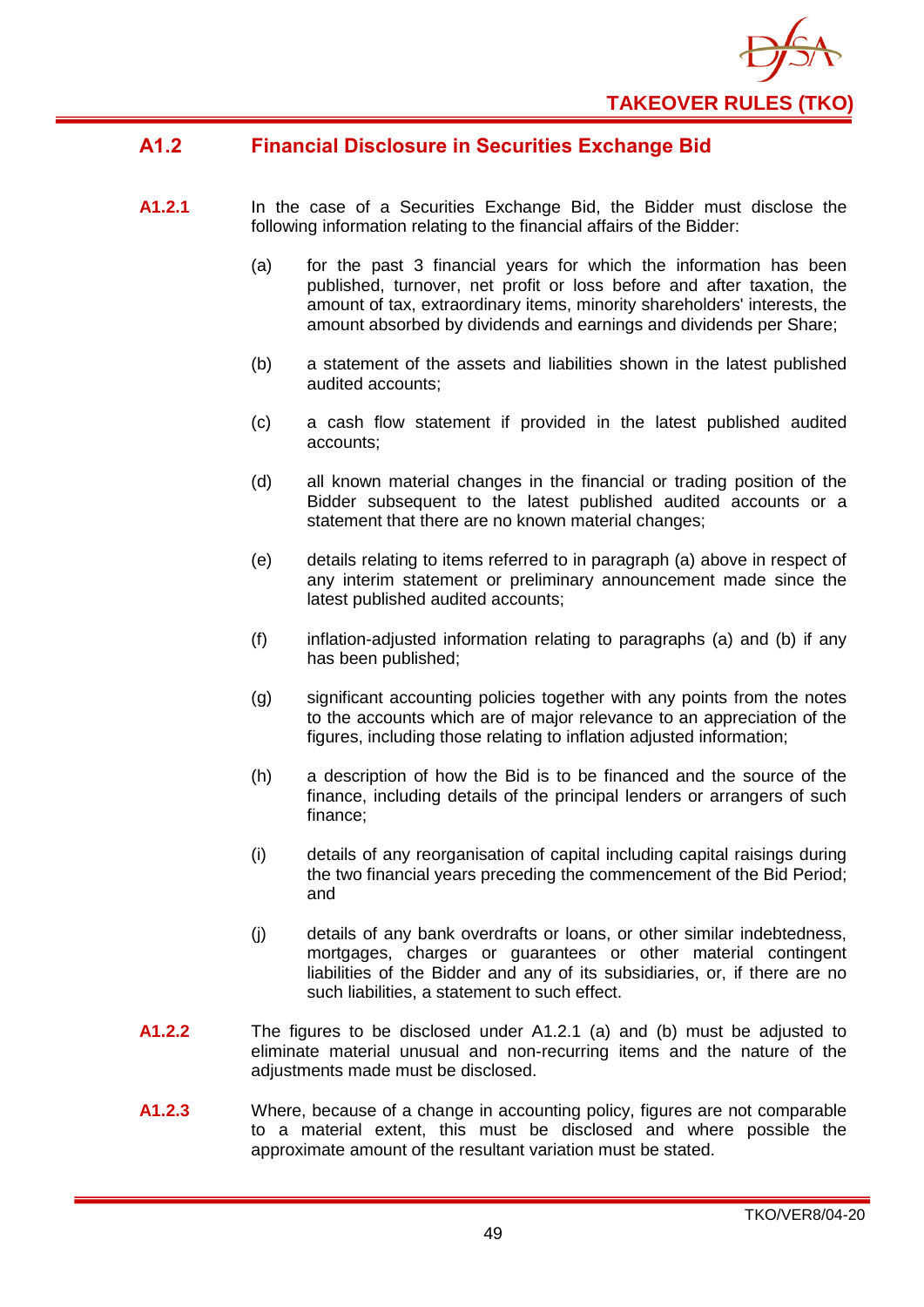

## <span id="page-53-0"></span>**A1.3 Disclosure of shareholdings and dealings**

- **A1.3.1** The Bidder must disclose:
	- (a) the shareholdings of the Bidder in the Target;
	- (b) the holdings of Securities in the Bidder (in the case of a Securities Exchange Bid only) and in the Target in which each Director of the Bidder is directly or indirectly interested;
	- (c) the holdings of Securities in the Bidder (in the case of a Securities Exchange Bid only) and in the Target which any Person acting in concert with the Bidder owns or controls, together with the name of such Person acting in concert;
	- (d) the holdings of Securities in the Bidder (in the case of a Securities Exchange Bid only) and in the Target owned or controlled by any Person who, prior to the posting of the Bid Document, has irrevocably committed himself to accept the Bid, together with the name of such Person.
- **A1.3.2** If in any of the above categories there are no holdings of Shares or Securities, this fact must be stated, provided that this does not apply to the category in A1.3.1(d) if there are no such irrevocable commitments.
- **A1.3.3** If any Person whose holdings of Shares or Securities are required by this Section to be disclosed has dealt for value in the Shares in question during the period beginning six months prior to the Bid Period and ending with the latest practicable date prior to the posting of the Bid Document, the details, including dates and prices, must be stated. If no such dealings have taken place, this fact must be stated.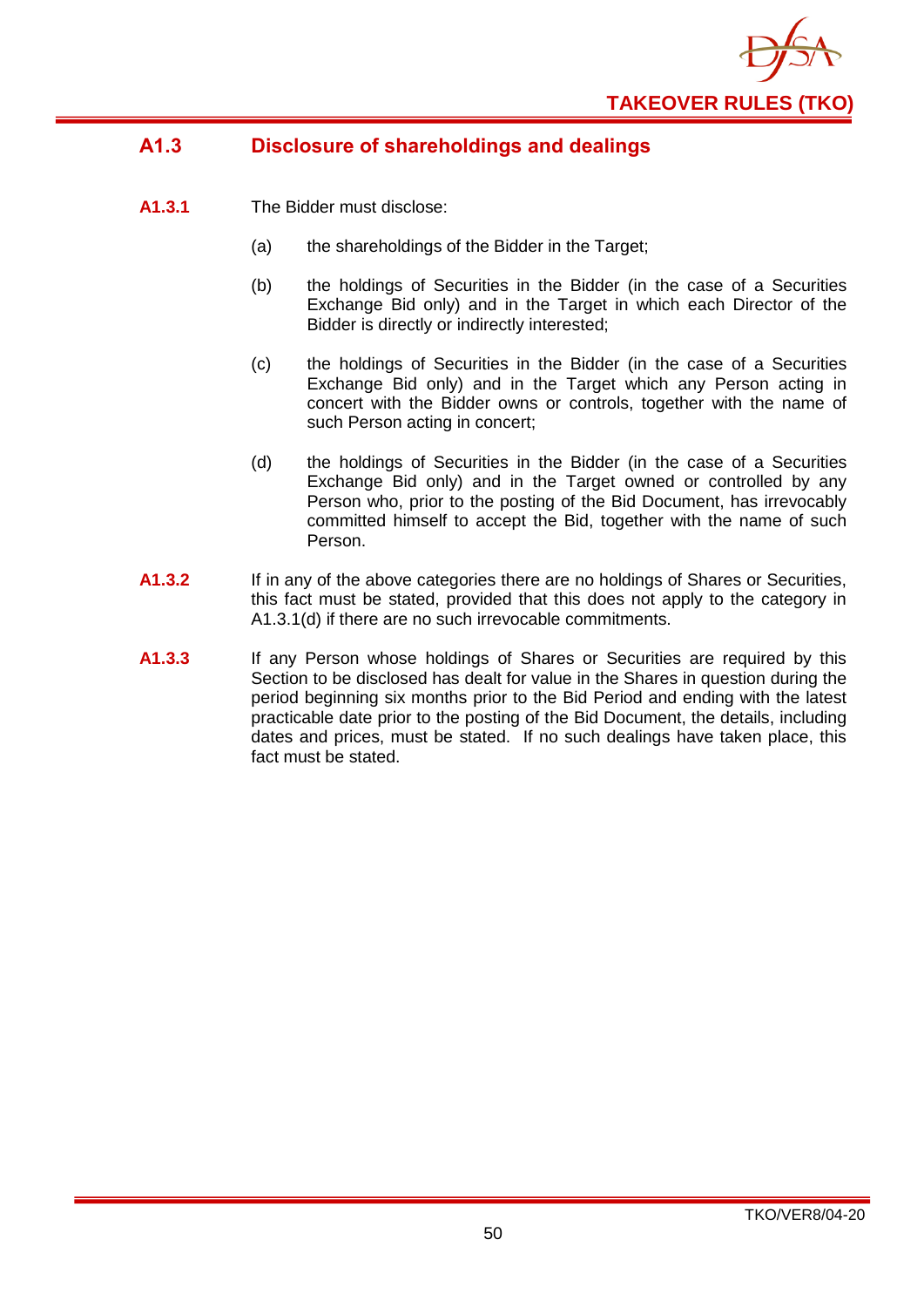

## <span id="page-54-0"></span>**A1.4 Other disclosures**

- **A1.4.1** The Bidder must disclose the following information:
	- (a) the price or other consideration to be paid for the Shares;
	- (b) precise particulars of the Shares in respect of which the Bid is made and whether they are to be acquired cum or ex any dividend or other distribution which has been or may be declared;
	- (c) the terms of the Bid and its proposed implementation and the mechanics thereof;
	- (d) all conditions applicable to the Bid;
	- (e) a statement to the effect that settlement of the consideration to which any shareholder is entitled under the Bid will be implemented in full in accordance with the terms of the Bid without regard to any lien, right of set-off, counterclaim or other analogous right to which the Bidder may otherwise be, or claim to be, entitled against such shareholder;
	- (f) particulars of all documents required, and procedures to be followed, for acceptance of the Bid;
	- (g) whether the Bidder intends to avail itself of any powers of compulsory acquisition;
	- (h) in the case of a partial Bid, the reasons for making a partial Bid rather than a full Bid;
	- (i) where the Bid is for cash or includes an element of cash or other assets not comprising Securities, the Bid Document must include confirmation by a financial adviser or by an appropriate external and independent Person (for example, the Bidder's bank) that resources are available to the Bidder sufficient to satisfy full acceptance of the Bid;
	- (j) a statement on whether or not any agreement, arrangement or understanding (including any compensation arrangement) exists between the Bidder or any Person acting in concert with it and any of the Directors of the Target or Persons who were Directors within the preceding 12 months, or shareholders or Persons who were shareholders within the preceding 12 months, having any connection with or dependence upon the Bid;
	- (k) a statement on whether or not any agreement, arrangement or understanding exists between a Bidder and the Target and Persons acting in concert with them in relation to the Shares;
	- (l) full particulars of any such agreement, arrangement or understanding referred to in (j) and (k); and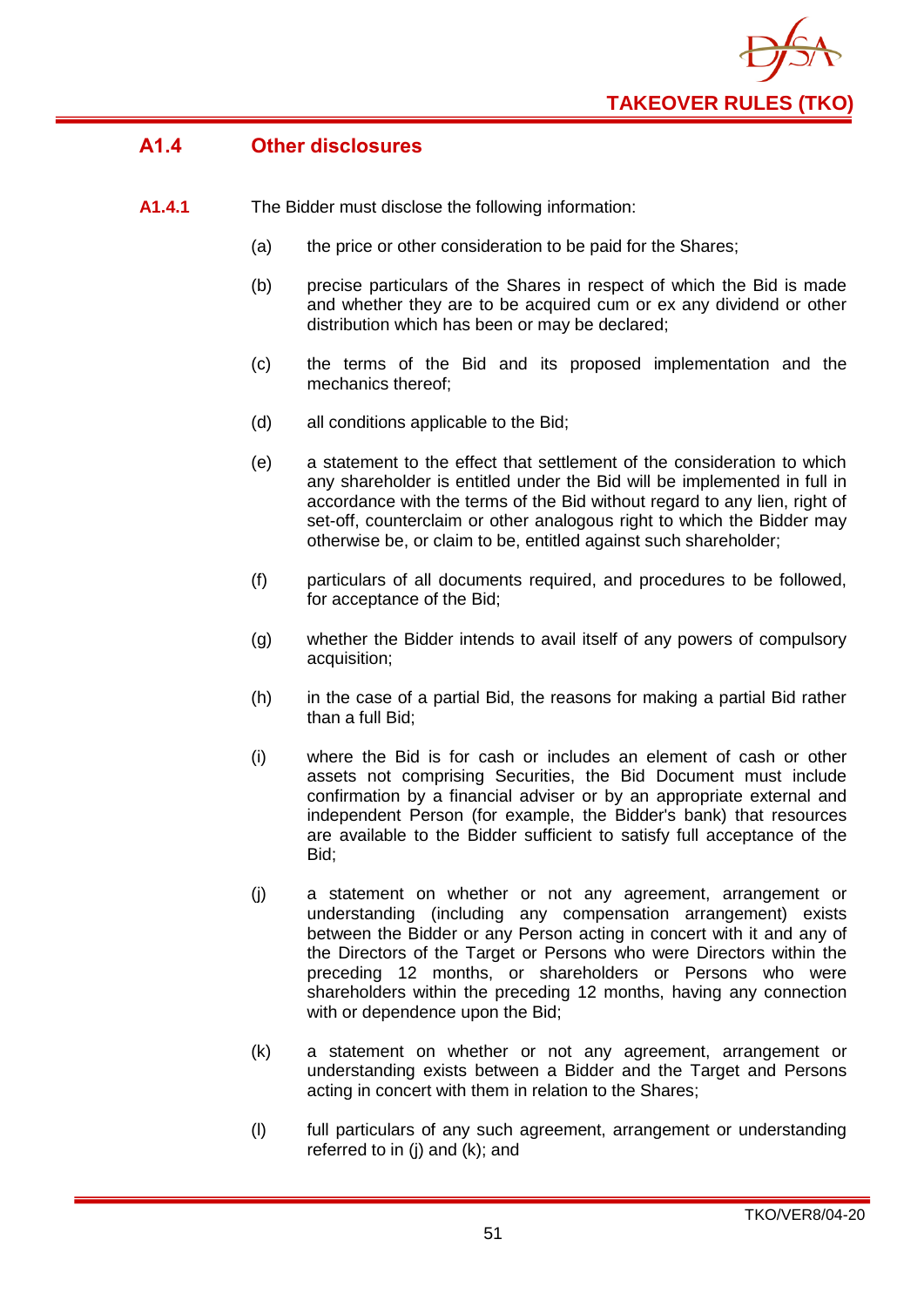

(m) where the Bid involves the issue of unlisted Securities, an estimate of the value of such Securities provided by an external independent adviser, together with the assumptions and methodology used in arriving at that value.

- 1. For the purposes of A1.4.1(i), the Person confirming that resources will be available will not be expected to produce the cash itself if, in giving the confirmation, it acts responsibly and has taken all reasonable steps to assure itself that the cash will be available.
- 2. The DFSA may waive or modify the application of certain provisions of this A1.4 if it is satisfied that circumstances are appropriate. See Chapter 16 of these Rules. In relation to A1.4.1(e), note that the DFSA will only grant a waiver or modification in exceptional circumstances and where all shareholders are to be treated equally.
- **A1.4.2** In the case of a Securities Exchange Bid, the Bidder must provide the following additional information:
	- (a) a summary of the principal contents of each material contract (not being a contract entered into in the ordinary course of business) entered into by the Bidder or any of its subsidiaries during the period beginning two years before the commencement of the Bid Period, including particulars of dates, parties, terms and conditions and any consideration passing to or from the Bidder or any of its subsidiaries;
	- (b) whether and in what manner the emoluments of the Directors of the Bidder will be affected by the acquisition of the Target or by any other associated transaction, or, if there will be no affect, a statement to that effect;
	- (c) details of the authorised and issued Share capital and the rights of shareholders in respect of capital, dividends and voting;
	- (d) details of any material litigation to which the Bidder is, or may become, a party; and
	- (e) how and when the documents of title to the Securities will be issued.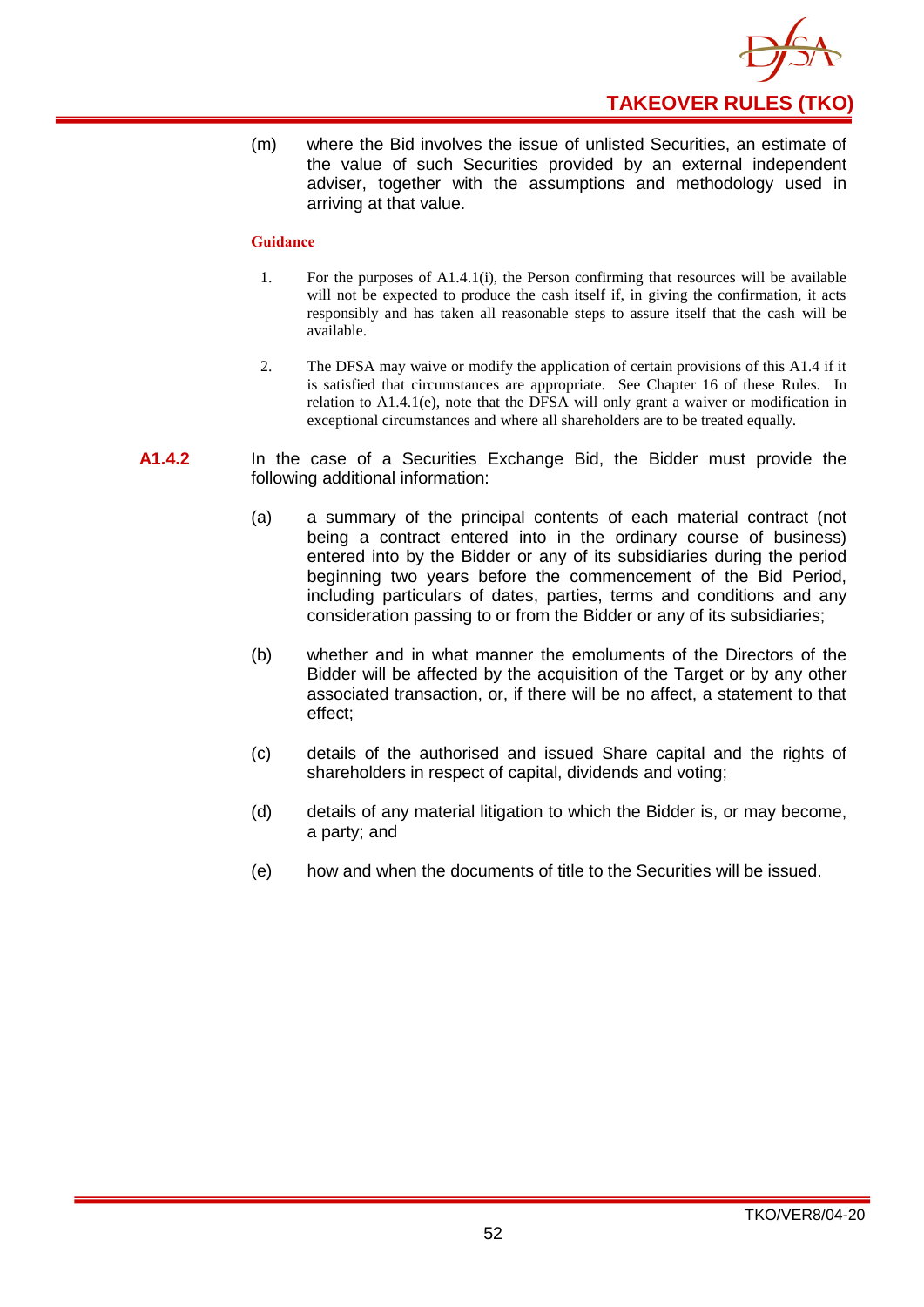

## <span id="page-56-0"></span>**APP2 CONTENTS OF TARGET CIRCULARS**

## <span id="page-56-1"></span>**A2.1 Disclosure in initial target circular**

- **A2.1.1** The Governing Body of the Target must disclose the following information:
	- (a) the substance of the advice given to it by its external advisers;
	- (b) where relevant, its views on the statements in the Bid Document regarding the Bidder's intentions in respect of the Target and its Directors made pursuant to A1.1;
	- (c) details of the holdings of Securities of the Target in the Bidder;
	- (d) details of the holdings of Shares in the Target and Securities in the Bidder in which Directors of the Target are directly or indirectly interested;
	- (e) details of the holdings of Shares in the Target and (in the case of a Securities Exchange Bid only) of Securities in the Bidder which any Person acting in concert with the Target owns or controls and the holdings of Shares in the Target and, (in the case of a Securities Exchange Bid only) of Securities in the Bidder, owned or controlled by a subsidiary of the Target, or by any Person acting in concert with it;
	- (f) details of the holdings of Shares in the Target and (in the case of a Securities Exchange Bid only) of Securities in the Bidder owned or controlled by a Person who has any agreements, arrangements or understandings of the kind referred to in  $A1.4.1$  (i) and  $\overline{K}$  with the Target or with any Person acting in concert with the Target:
	- (g) details of any agreements, arrangements or understandings of the kind referred to in A1.4.1 (j) and (k) or, if there are none, a statement to that effect;
	- (h) material particulars of all service contracts of any Director or proposed Director of the Target with the entity or any of its subsidiaries, or, if there are none, a statement to that effect; and
	- (i) whether the Directors of the Target intend, in respect of their own beneficial holdings of Shares, to accept or reject the Bid.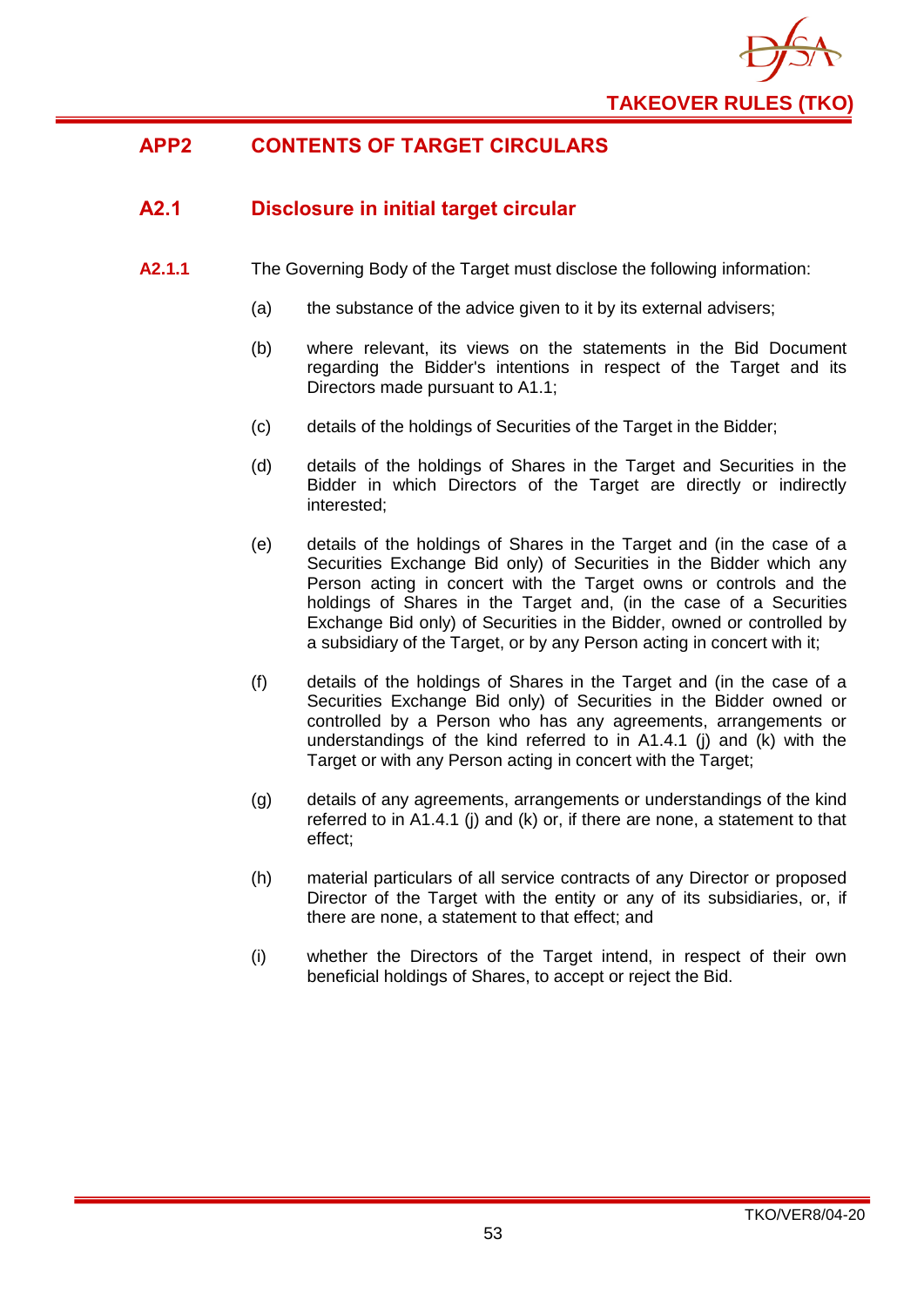

**A2.1.2** If any Person whose holdings of Shares or Securities are required by A2.1.1 to be disclosed has dealt for value in the Shares or Securities in question during the period beginning six months prior to the Bid Period and ending with the latest practicable date prior to the posting of the Target Circular, the details, including dates and prices, must be stated. If no such dealings have taken place, that fact must be stated.

## <span id="page-57-0"></span>**A2.2 Financial disclosure**

- **A2.2.1** The Target must disclose the following information relating to its financial affairs:
	- (a) for the past 3 financial years for which the information has been published, turnover, net profit or loss before and after taxation, the amount of tax, extraordinary items, minority shareholders' interests, the amount absorbed by dividends and earnings and dividends per Share;
	- (b) a statement of the assets and liabilities shown in the latest published audited accounts;
	- (c) a cash flow statement if provided in the latest published audited accounts;
	- (d) all known material changes in the financial or trading position of the Target subsequent to the latest published audited accounts or a statement that there are no known material changes;
	- (e) details relating to items referred to in paragraph (a) above in respect of any interim statement or preliminary announcement made since the latest published audited accounts;
	- (f) inflation-adjusted information relating to paragraphs (a) and (b) if any has been published;
	- (g) significant accounting policies together with any points from the notes to the accounts which are of major relevance to an appreciation of the figures, including those relating to inflation adjusted information;
	- (h) details of any reorganisation of capital including capital raisings during the two financial years preceding the commencement of the Bid Period; and
	- (i) details of any bank overdrafts or loans, or other similar indebtedness, mortgages, charges or guarantees or other material contingent liabilities of the Target and any of its subsidiaries, or, if there are no such liabilities, a statement to such effect.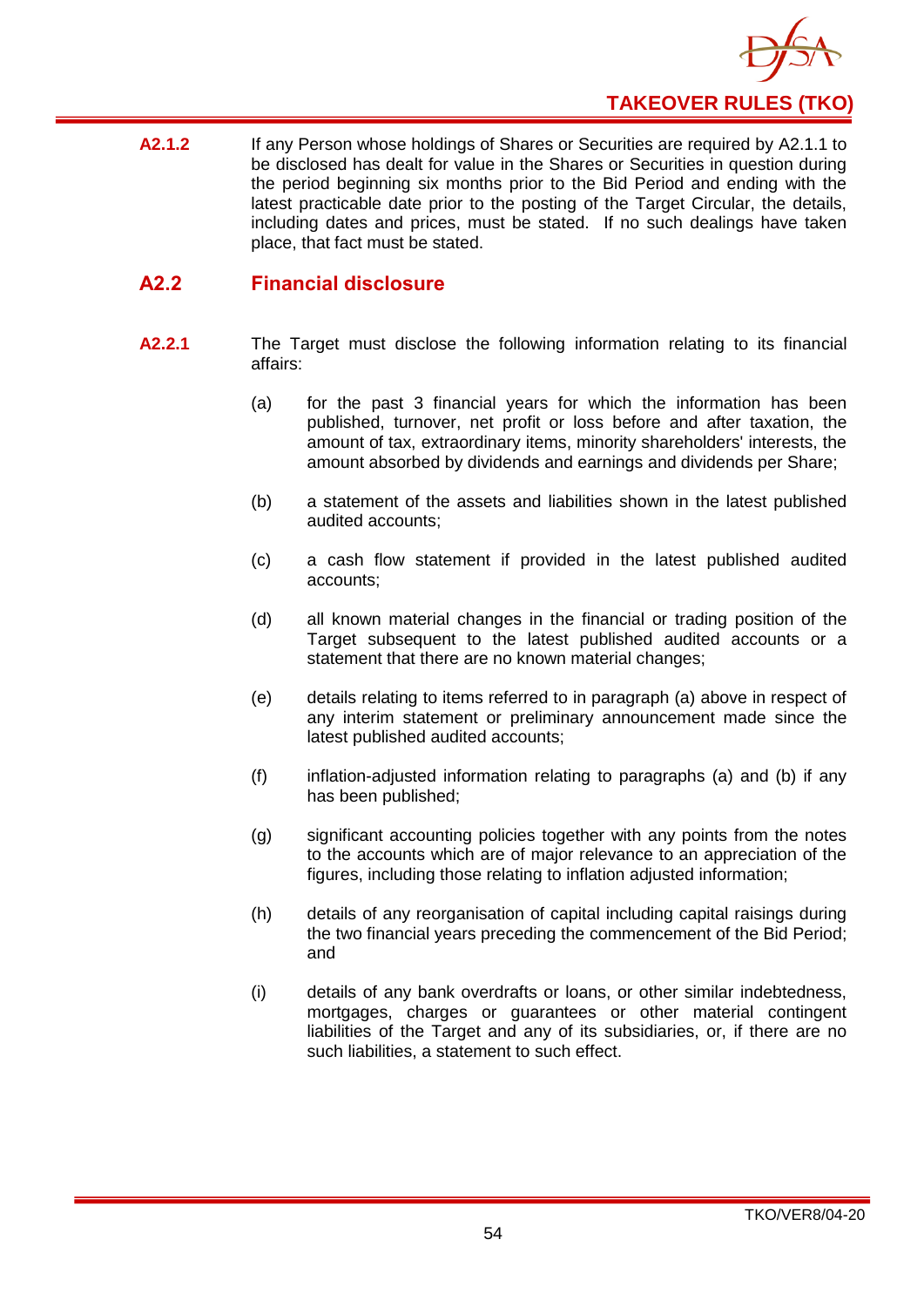

## <span id="page-58-0"></span>**APP3 CONTENTS OF SUBSEQUENT DOCUMENTS**

## <span id="page-58-1"></span>**A3.1 Obligation to update material information**

- **A3.1.1** Documents subsequently sent to shareholders of the Target by either the Bidder or Target must contain details of any material changes in information previously published by or on behalf of the relevant Bidder or Target during the Bid Period. If there have been no such changes, this must be stated.
- **A3.1.2** Without limiting the application of A3.1.1, the following matters must be updated:
	- (a) holdings of relevant Shares and Securities and dealings (A1.3.1 and  $A2.1.1(c)-(f));$
	- (b) Directors' emoluments (A1.4.2(b));
	- (c) special arrangements (A1.4.1(j));
	- (d) ultimate owner of Shares acquired under the Bid (A1.1.1(d));
	- (e) changes to Directors' service contracts (A2.1.1(h)); and
	- (f) agreements, arrangements or understandings in relation to Bids (Rules A1.4.1(j) and (k) and  $A2.1.1(f)$  and (g)).